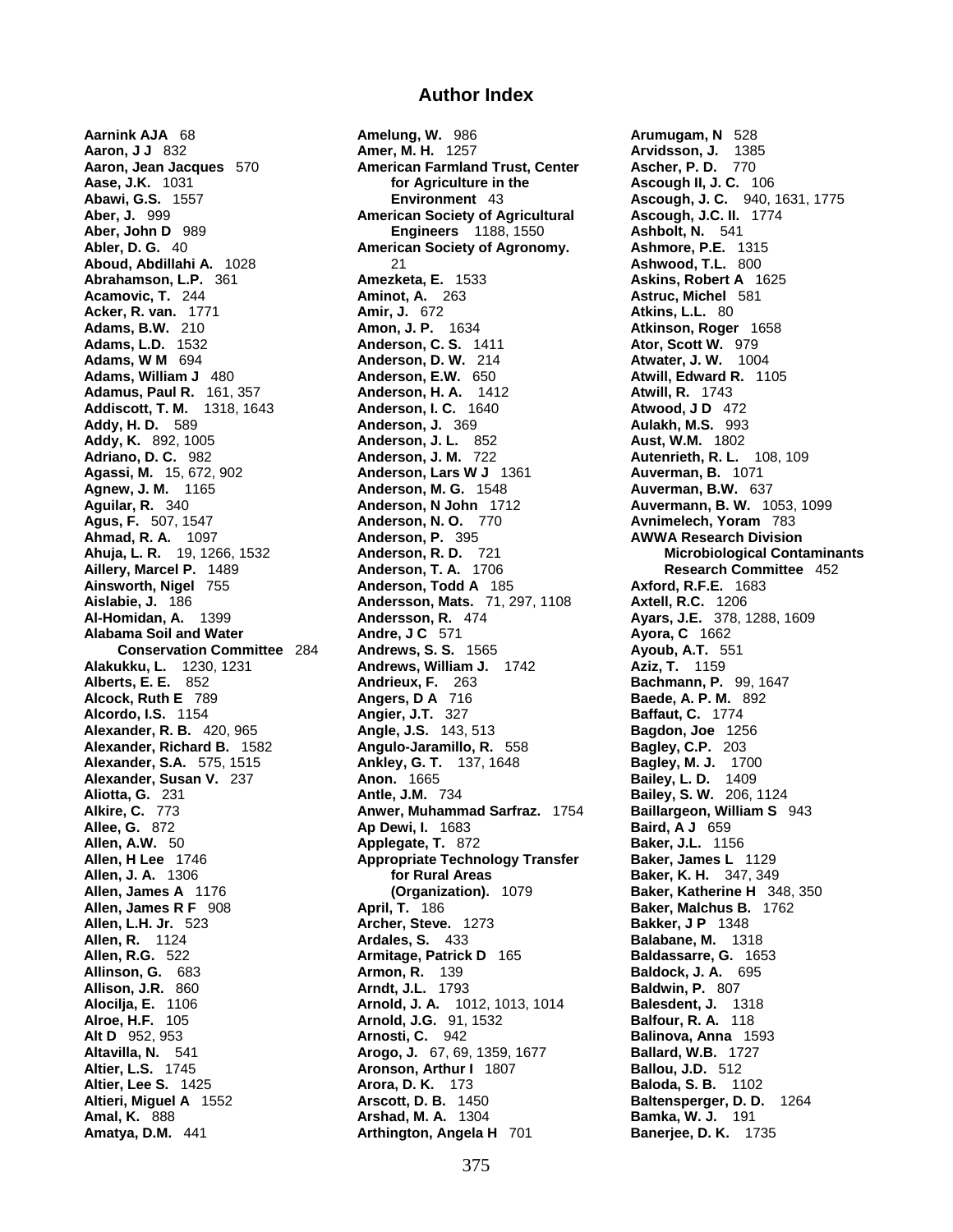**Barbash, J.E.** 373, 833, 1050, 1140, **Bell, P. R. F.** 1401 **Bloesch, J.** 1383 **Barbour, M. T.** 343 **Belsky, A. J.** 1616 **Blommers, L.H.M.** 741 **Barcelo, D** 77, 1574 **Belsky, A Joy** 429 **Blossey, Bernd** 667 **Barcelo, Damia** 352, 471, 1056, **Benckiser, G.** 483 **Blum, W.H.** 926 **Bardgett, R. D.** 722 **Bengtsson, H** 1374 **Blumwald, E.** 1490 **Bargar, T. A.** 1706 **Benites, J.** 47, 1008 **Blus, Lawrence J** 560 **Baril, A.** 1113 **Benjey, W.G.** 454 **Board on Environmental Studies Barinova, O. V.** 168 **Benjey, William G.** 27 **and Toxicology** 1423 **Barker, Allen V** 187 **Bennett, A. F. 815 Boardman, J. 91, 1548**<br> **Barker JC** 835 **Bennett, A.J.** 475 **Boateng, J.O.** 1698 **Barker, K.R.** 31 **Benoit, D. A.** 1648 **Boatman, N.** 390 **Barling, R. D.** 1454 **Benton, T. G.** 538 **Boatman, N. D.** 202, 1718 **Barnes, E. M.** 1326 **Bera, M.** 1764 **Bobbink, R** 1347 **Barnett, Libby** 662 **Bercaru, O.** 1305 **Bockstael, N.E.** 389 **Barnhisel, R. I.** 319 **Berg, F. van den** 454 **Bockus, W.W.** 678 **Baron, Jill S** 989 **Berge, H. F. M. ten** 950 **Bodie, J.** 1597 **Baron, V. S.** 1200 **Berggren, K.** 62 **Boer, I. J. M. de** 481 **Barrett, Christopher B.** 1028 **Bergh, J. C. J. M. van den** 40 **Boersma, L. L.** 1730 **Barrett, Katie L** 646 **Berglund, K** 614 **Boesch, D. F.** 222 **Barrie Webster, G.R.** 759 **Bergstrom, L.** 375 **Boesten, J.J.T.I.** 587 **Barrington, M. R.** 824 **Bernard, J.K.** 860 **Boethling, R. S.** 1294 **Barrios, A.** 43 **Bernard, J.M.** 1312 **Bogardi, J. J.** 1446 **Barriuso, Enrique** 886, 1051 **Berry, Charles R.** 1801 **Bogya, S.** 1473 **Barsoum, N** 694 **Berry, P M** 785 **Boinchan B** 1355 **Bartlett, Dave W** 1603 **Bersillon, J.L.** 369 **Boisen, S** 983 **Bartok, J.W.** 548 **Best, D. A.** 1373 **Bollag, J. M.** 439, 1543 **Barton, J.E.** 599 **Best, L.B.** 840, 1357 **Barton, P. K.** 1004 **Betts, R.A.** 474 **Bonnelye, V.** 1575<br> **Bartram, H.** 153 **Beulke, S.** 1523 **Bonner, J. S.** 108 **Bartram, H.** 153 **Beulke, S.** 1523 **Bonner, J. S.** 108 **Bartram, J.** 638, 1736 **Beulke, Sabine** 209 **Bonta, J.V.** 710 **Baskaran, S.** 394, 1119 **Bhandari, A.** 1136 **Booij, R.** 1417 **Basta, N. T.** 1325 **Bible, K.** 1081 **Boosalis, M. G.** 1173 **Bastiaans, L.** 1458 **Bicudo, J.** 1071 **Boothroyd, Ian.** 574 **Bastiaanssen, W.G.M.** 782 **Bicudo, J. R.** 57, 1104, 1526 **Borah, D.K.** 1764 **Batchelor, Charles** 707 **Bicudo JR** 83 **Borin, M.** 42 **Batish, D.R.** 60, 309 **Bidleman, Terry F** 134, 135 **Borman, M. M.** 1422 **Batley, Graeme** 1186 **Biggar, K.** 186 **Bormann, Bernard T** 989 **Battarbee, R. W.** 696 **Biggelaar, C. den.** 679 **Borodin VI** 73 **Batzer, D.P.** 399 **Bijay Singh.** 993 **Borralho, R.** 390 **Batzer, Darold P.** 150, 772 **Bilby, R. E.** 1396 **Borresen, T.** 1410 **Baudart, Julia** 346 **Bilby, Robert E** 1094 **Bos, M.G.** 782 **Bauer, L.S.** 1341 **Bilgen, H.** 277 **Botelho, H. S.** 1390 **Bauer, ME** 1493 **Billett, M.F.** 1404 **Bottcher, R.W.** 637, 1099 **Baumecker M** 1642 **Bingner, R.** 1532 **Bottcher RW** 1626 **Bawtree, A. H.** 1275 **Binkley, Dan** 1746 **Boucher, S C** 476 **Baxter, C. V.** 804 **Birch, G.F.** 1530 **Boul, H. L.** 331 **Baydan E** 1237 **Bird, P.R.** 1666 **Bouldin, D.R.** 864 **Beard, J.B.** 1478 **Biro, Peter** 814 **Boutin, C.** 588, 680 **Boutin, C. 588, 680 Boutin, C. 588, 680 Boutin, C. 588, 680 Boutin, C. 588, 680 Beauchamp, E.G.** 1003 **Biswas, M. R.** 38 **Bovard, Debrah S** 348 **Beauchemin, S.** 1194, 1561 **Bittman, R.L.** 1332 **Bowen, P. T.** 1528 **Bechinski, Edward** 1047, 1048 **Bjorkland, R.** 1600 **Bowerman, W. W.** 1373 **Beck, Angus J** 789, 948 **Bjorneberg, D.L.** 1031 **Bowyer, J.L.** 488<br>**Beck, Malcolm** 1499 **Black, A. L.** 314 **Boxall, Alistair B Beck, Malcolm** 1499 **Black, A. L.** 314 **Boxall, Alistair B A** 646 **Boxall, Alistair B A** 646 **Boxall, Alistair B A** 646 **Becker, R.** 1263 **Black, E. K.** 351 **Boyce, D.A.** 1708 **Bednarek, A. T.** 1676 **Black, Kyrsten E** 116 **Boyce, M. S.** 96 **Bedos, Carole** 886, 1051 **Blackshaw, R E** 1619, 1768 **Boyd, C.E.** 1185, 1448 **Beechie, T. J.** 1396 **Blair, A. M.** 1124 **Boyd, S.** 1332 **Beelen, P. van** 1522 **Blanche, M.E.** 1698<br> **Behan-Pelletier, V. 722 Blench, R.** 1678 **Behan-Pelletier, V.** 722 **Blench, R.** 1678 **Boyetchko, S M** 1619 **Belcher, H. W.** 1606 **Blevins, R. L.** 274, 312 **Boyle, J. R.** 1624 **Bell, G.P.** 398 **Block, D.** 955 **Boyles, L. S.** 191

**Banuelos, G S** 613 **Bell, JR** 689 **Block, W.M.** 1708 1141 **Bellamy, P.E.** 717 **Bloeschl, G.** 1495 1601 **Benech Arnold, R.L.** 14, 478 **Blumenthal, Dana M** 429 **Berry, James F.** 1799 **Bohlen, Curtis C.** 249 **Blair R** 470, 1595 **Boyden, Alan.** 1596<br> **Blanche, M.E.** 1698 **Boyer, E.** 999

**Boateng, J.O.** 1698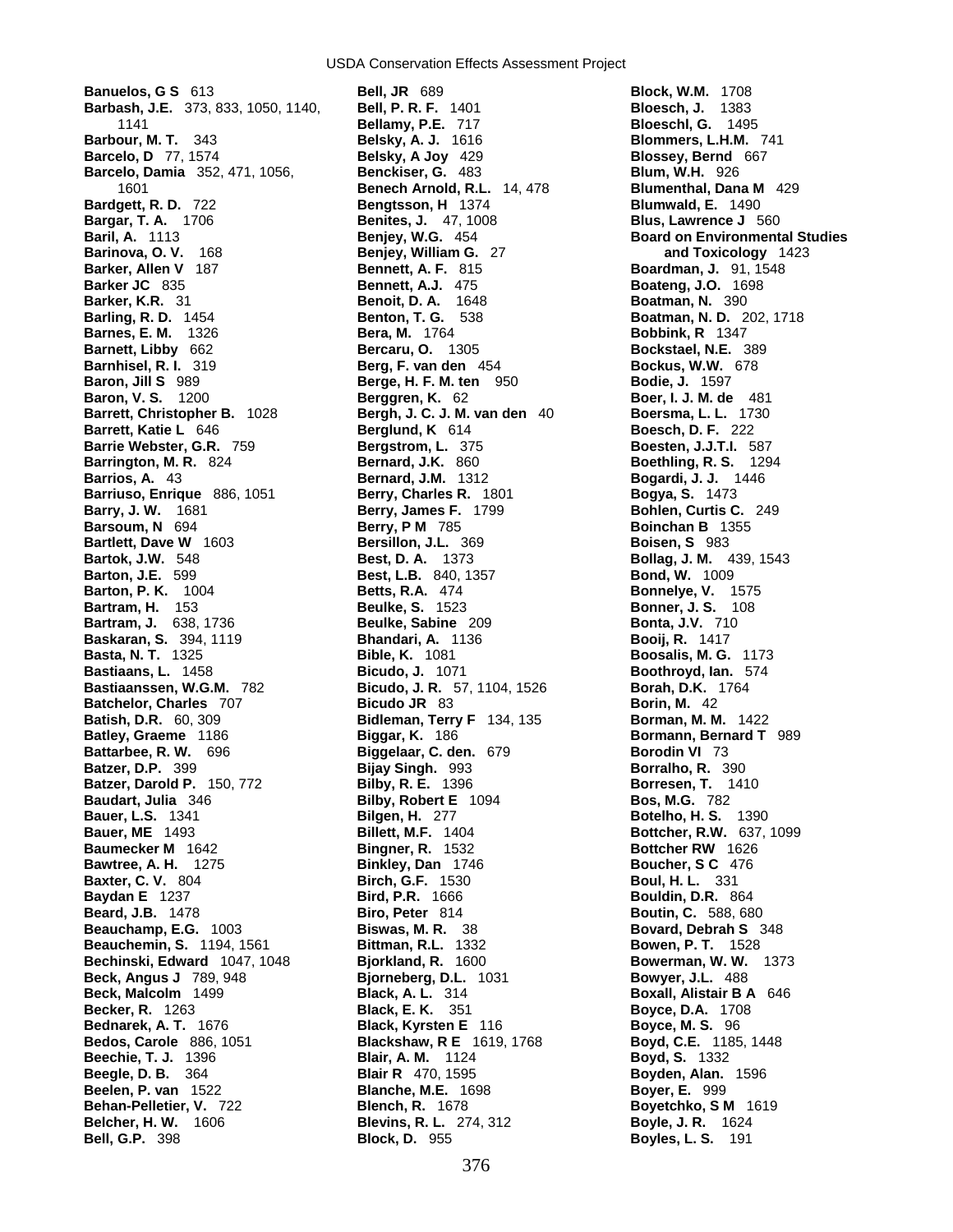**Bradley, J. F.** 1077, 1671 **Brooks, S. M.** 1548 **Burton, G. A.** 1648 **Brown, Larry C** 23, 1129 **Cade, T. J.** 848

**Brabec, E.** 25 **Bruggers, Richard L** 1808 **California. State Water Resources Bradford, J M** 419, 902 **Bruijnzeel, L. A.** 1271 **Control Board.** 1330 **Bradley, J. F.** 1077, 1671 **Brunner, J.F.** 745 **Calkins, C.O.** 1075 **Brady, Anne.** 702 **Bruns, D.A.** 944 **Calvet, Raoul** 886, 1051 **Braids, O. C.** 1517 **Brunsden, Denys** 307 **Cambardella, C.A.** 997 **Bramwell, Alison 1212 <b>Brunson, E. L. 1648** Camel, V 1613<br>**Brandle, J.R. 1812 <b>Bruns** Brussaard, L. 722 Cameron KJ 70 **Brandle, J.R.** 1812 **Brussaard, L.** 722 **Cameron KJ** 76 **Brandt, S. A.** 1226, 1264 **Bryant, Larry.** 639 **Camilleri, C.** 1201 **Brannan KM** 831 **Bryant, R.B.** 929 **Camp, C.R.** 1608 **Braskerud, B. C.** 344 **Bryson, C.T.** 642 **Camp, M.** 1357 **Braun, D. P.** 1638 **Bryson, Gretchen M** 187 **Campbell, C A** 1189 **Breeuwsma, A.** 682 **Buchel, H.B.** 1481 **Campbell, C. Lee** 266 **Breidt, F. J.** 342 **Buck, L.** 51, 54 **Campbell, C. W.** 1275 **Buck, L. E.** 53, 530 **Campbell, Craig S.** 291 **Brekhovskikh, V. F.** 416 **Buck, S.** 958 **Campbell, J.B.** 89 **Bren, L.J.** 1441 **Buckhouse, J. C.** 824 **Campbell, L.C.** 869 **Brenner, Fred J.** 401 **Bucks, D.A.** 138 **Canada.** 362 **Breure, A. M.** 645, 1172, 1690, **Budhiraja, R.** 1168 **of Forests** 125 1700 **Buechler, Dennis G.** 1801 **Canarache, A.** 330 **Breve, M A** 657 **Bugg, R. L.** 1707 **Cannell, M.G.R.** 484 **Brezonik, Patrick L** 1068 **Buhler, D. D.** 221, 358, 693, 1339, **Cannell, R. Q.** 1669 **Bricker, O. P.** 1766 **1444, 1637 Canter, L. W. 616**<br>**Buhler, Douglas D** 724 **Cantliffe, D. J.** 250 **Buhler, Douglas D** 724 **Cantliffe, D. J.** 256 **Briggs, Mark K.** 1426 **Builtjes, Peter JH** 135 **Cape, J. N.** 1066 **Brinkman, U A T** 1514, 1654 **Bujang KB** 259 **Cape, J Neil** 132 **Brinkman, U A Th** 1655 **Bull, E. L.** 424 **Capel, P. D.** 1069, 1143, 1144, **Brinkman, Udo A Th** 1455 **Bund, Wouter J van de** 814 1147, 1149 **Brinsfield, R.B.** 1745 **Bundy, D.S.** 647 **Capri, E.** 9 **Brinson, M. M.** 1633 **Bundy DS** 1626 **Capucille, D. J.** 1297 **Brinson, Mark M.** 622, 656 **Bunn, Stuart E** 809 **Caraco NF** 1011 **Briske, D D** 1723 **Bunte, K.** 437 **Cardina, J.** 365 **British Columbia Cattlemen's Buntin, G.D.** 265 **Carignan, V.** 1516 **Association.** 1275 **Buol, S.W.** 1622 **Carleton, J N** 532 **Brock, J.H.** 398 **Burdine, W.B. Jr.** 203 **Carlini, Celia R** 1177 **Brock, T. C. M.** 1057 **Burkart, M.** 344 **Carlson CW** 1190 **Brook, B.W.** 512 **Burkhardt, W.** 1429 **Carpenter, Q. J.** 1634 **Brookes, P.C.** 1241 **Burnham, Heather** 1746 **Carpenter SR** 1011 **Brooks, Jacqui J** 814 **Burns, D.J.** 195 **Carpenter, Stephen R** 1340 **Brooks, K.N.** 1452 **Burt, T. P.** 736, 936, 1117 **Carr, P. M.** 1200 **Brooks, Robert P.** 631 **Burton, C. H.** 882 **Carr, R.** 1736 **Brorstrom, Lunden Eva** 135 **Burton, G Allen Jr** 1476, 1507 **Carriere, P. P. E.** 619, 620 **Brose, P.H.** 1045 **Burton, M A** 1059 **Carter, A. D.** 47 **Broughton, W. J.** 652 **Busch, D. E.** 1752 **Carter, M. R.** 214, 1366, 1389 **Broun, J.** 246 **Bush, P. B.** 542 **Carter, P. E.** 118 **Brouwer, E** 1347 **Bushnell, J.** 1743 **Cartmale, L.** 634 **Brouwer, E R** 1514 **Bussan, A.J.** 1112 **Caru, M.** 10 **Brovkin, V.** 474 **Bussink DW** 72 **Carvalho, C.** 390 **Brown, A. G.** 627, 1584 **Buttenschon, R.M.** 757 **Casini, S.** 1187 **Brown, B. S.** 1700 **Buyuksonmez, Fatih** 1047, 1048 **Cassell, D.L.** 1515 **Brown, C.D.** 1124, 1523 **C.A.B. International** 904 **Cassman, K. G.** 846, 1060, 1174, **Brown, Colin D** 209, 646 **Cabin, J. R.** 706 **Cabin, J. R. 706** 1689 **Brown, D.** 1756 **Cabrera, C.** 208 **Castelle, Andrew J.** 1438 **Brown, G.T.** 80 **Cabrera, M.L.** 5, 791 **Castro, Janine.** 1283 **Brown, J.J.** 1490 **Cabridenc, R.** 1395 **Castro, M.** 999 **Brown, J.R.** 94 **Cacho, M.** 492 **Catallo, W. J.** 412<br>**Brown, Larry C** 23, 1129 **Cade, T. J.** 848 **Cavers, P. B.** 1511 **Brown, Peter** 662 **Cadisch, G.** 591, 1020 **Cecchetti, G** 169 **Brown, Ronald P** 230 **Caesar, A. J.** 173 **Cellier, P.** 1240 **Brown, S.** 143, 513, 1065 **Cahoon, L.B.** 714 **Cellier, Pierre** 886, 1051 **Browning, J.A.** 1058 **Calatrava-Leyva, J.** 106 **Information (U.S.)** 496 **Bruce, J.** 1223 **Caldwell LW** 1311 **Centner, T. J.** 808 **Bruchem, Jaap van** 328 **Calhoun, AJK.** 520 **Centner, Terence J** 1679

**Breneman, V.** 679 **Bucklin, R.A.** 1518 **Canada. Agriculture and Agri Food Bressan, M.** 1555 **Budde, B. J.** 1057 **Canada, British Columbia Ministry Brown, S. L.** 176 **Cai, Y.** 1517 **Center for Environmental Research**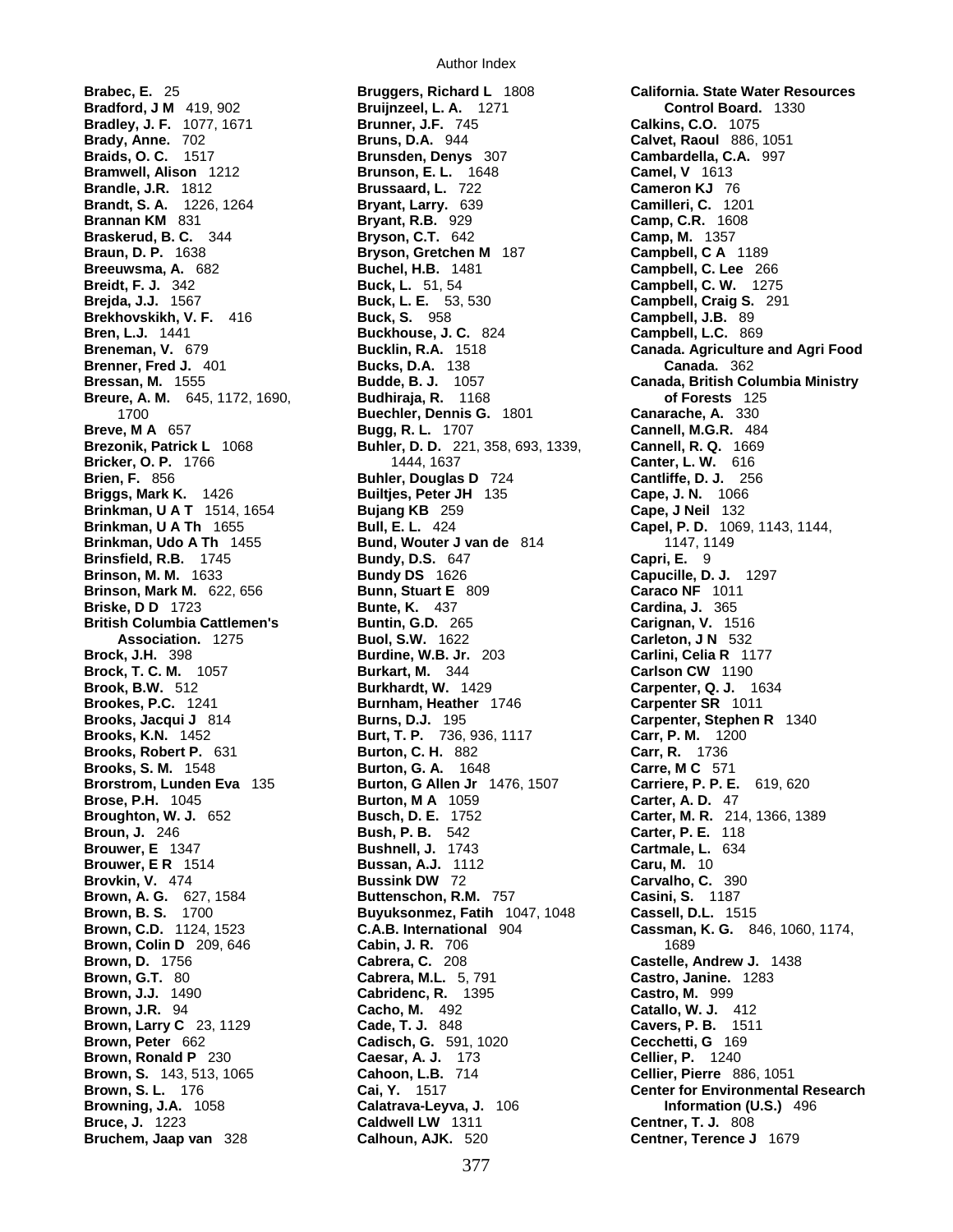**Cerf, M.** 1804 **Cinelli, Patrizia** 501 **Committee on Toxicants and Cerny, J.** 1766 **Cirmo, C.P.** 818 **Pathogens in Biosolids Cezilly, F.** 1098 **Citron, Pousty S** 665 **CH2M Hill, Inc.** 284 **Claassen, R.** 1300 **Composting Council.** 556 **CH2MHILL (Firm)** 285 **Claret, C.** 1450 **Condron, L.M.** 1241 **Chadwick D** 1258 **Clark, E Ann** 803 **Connelly, R.** 1368 **Chaiprapat, S.** 191 **Clark, G.M.** 1026 **Conner, W H** 954 **Chakraborty, Sukumar** 240 **Clark, H.** 1484 **Conner, William H.** 1583 **Chamberlain, J.** 434 **Clark, J.R.** 1122 **Conti, M E** 169 **Chamen, T.** 1231 **Clark, S.** 856 **Cook MN** 831 **Chamen, W. C. T.** 1230 **Clark, Shirley** 1476 **Cook, R.J.** 12 **Chan, A.S.K.** 363 **Clark, W. T.** 706 **Cooke, G Dennis** 854 **Chan, K. Y.** 1088, 1519 **Clark, William R.** 1218 **Cooper, C.M.** 164 **Chan, Samuel** 463 **Clarke, Douglas G** 166 **Cooper, P.** 1398 **Chandler, D. P.** 1646 **Clarke, S. J.** 1724 **Copeland, C.** 86 **Chandler, L. D.** 1074 **Clarkson, W.** 1661 **Copeland, R.R.** 345 **Chanduvi, Fernando.** 380 **Clary, W. P.** 1604 **Copping, L. G.** 183 **Chaney, K.** 202 **Classen, J.J.** 67, 69 **Corbitt, R. A.** 1528 **Chantigny, M. H.** 371 **Clayton, G. W.** 1264 **Cordell, C. E.** 1216 **Chapman, P. M.** 167 **Cleland, B.** 710 **Cordes, K. B.** 1735 **Chapman, Peter M** 122, 1186, 1508 **Clements, D. R.** 749 **Cordier, M.O.** 1096 **Chappelka, A. H.** 58 **Cleugh, H.A.** 443 **Cornell Controlled Environment Chapra, S C** 927 **Cleveland, C. B.** 925 **Agriculture Working Group. Charlton, Andrew** 662 **Cleverly, J. R.** 1752 1733 **Charudattan, R. 173 Cline, S.P. 1515<br>
<b>Chase, T.N. 474 Clothier, Brent E Chaudhary LC** 1204 **Clough, John M** 1603 **Corre, M. D.** 517<br> **Chaudhry, Qasim** 1253 **Cluzeau, D.** 1693 **Correll, D.** 1720<br> **Chavez, E.R.** 692 **Cobb, G. P.** 1706 **Correll, D.L.** 205 **Chaudhry, Qasim** 1253 **Chavez, E.R.** 692 **Cobb, G. P.** 1706 **Correll, D.L.** 205, 1464, 1745 **Chehbouni, A.** 1227 **Coble, Harold D.** 546 **Correll DL** 1011 **Chen, Wilfred** 1694 **Coffey, S. W.** 1012, 1013, 1014, **Cortet, J.** 1693 **Cheng, Chen-Yu** 111 1015, 1016 **Cortina, J L** 1662 **Chenu, C.** 1318 **Cofrancesco, A. F.** 1073 **Cottingham, Kathryn L** 1340 **Cherney, D.J.** 994 **Cohen, Warren B** 812 **Council for Agricultural Science Chesapeake Bay Program, Forestry Colborn, Theo** 1130 **Covich, Alan P** 814 **Chesapeake Bay Program (U.S.) Cole DJ** 447 **Chesapeake Biological Laboratory. Cole, Jonathan** 814 **Coyle, Mhairi** 132 **Chesapeake Executive Council. Coleman, K.** 464 **Craig, John.** 1262 **Chesson, A.** 198 **Collen, P** 598 **Creamer, N. G.** 788 **Chiellini, E. M. O.** 501 **Colletti, J. P.** 52, 1424 **Crecchio, C.** 439 **Child, R. Dennis** 1274 **Collins, B.T.** 1113 **Cresser, M.S.** 1404 **Chimney, M. J.** 1159 **Collins, C. D.** 3, 4 **Crist, S** 470 **Chiron, S** 1115, 1574 **Collins, Eldridge** 1210 **Crivelli, A.** 1098 **Chiron, Serge** 1114 **Collins, M.** 1394 **Croft, R.** 1757 **Chittaranjan, R.** 1138 **Colorado State University. Dept. of Crombie, Leslie** 968 **Chmielewski FM** 1642 **Sociology. Water Laboratory Cronan, C.** 999 **Choi, H. L.** 451 **Cronan, C.** 292 **Chong, C.** 1699 **Colvin, C.** 1378 **Cronk, Julie K.** 718 **Chorus, I.** 638 **Colvin, T.** 1410 **Crossley, D. A., Jr.** 573 **Choudhary, M.** 1409 **Colvin, T.S.** 997 **Crosson, P.** 1674 **Christensen, B. R.** 671 **Coly, A** 832 **Crosthwaite, J.** 856 **Chung, K.H.** 1131, 1134 **Coly, Atanasse** 570 **Crump, D.** 442 **Chung, K. Y. U.** 1133 **Comerford, N.B.** 441 **Cruse, R. M.** 1640 **Chung, Kyuhyuck** 1135 **Committee on Air Emissions from Culhane, P.J.** 1335 **Chung MacCoubrey, A.L.** 340 **Animal Feeding Operations Cullen, WR** 689 **Chung, Y. C.** 1134 56 **Cullum, R.F.** 318 **Chung, Y. U. N.** 1133 **Committee on Animal Nutrition** 56 **Cunha, Cristina F** 529 **Church, Michael** 603 **Functioning and Strategies for Cunningham, S.** 1447 **Chynoweth DP** 74 **Management** 1423 **Curtis, Jennifer.** 561

**Chase, T.N.** 474 **Clothier, Brent E** 1483 **Cornwell, J. C.** 339 **Cohen, Y.** 158 **and Technology.** 733 **Workgroup of the Nutrient Colby, M. M. 1203 Cowan, P. 1771<br>
<b>Subcommittee 577** Cole, C. V. 604 Cowger, C. 132 **Subcommittee** 577 **Cole, C. V.** 604 **Cowger, C.** 1321<br> **Cole DJ** 447 **Cole DJ 261 Cole Cole DJ** 604 **Cox, B.A.** 1369 1428 **Cole, Elizabeth** 463 **Cox, Donald D.** 974 249 **Coleman, D. C.** 722 **Craft, C.** 1721 564, 1428 **Colford, J. M., Jr.** 376 **Cramer, T. N.** 876 **Cronk, J. K.** 292, 421, 1784 **Committee on Riparian Zone Cunjak, R. A.** 1814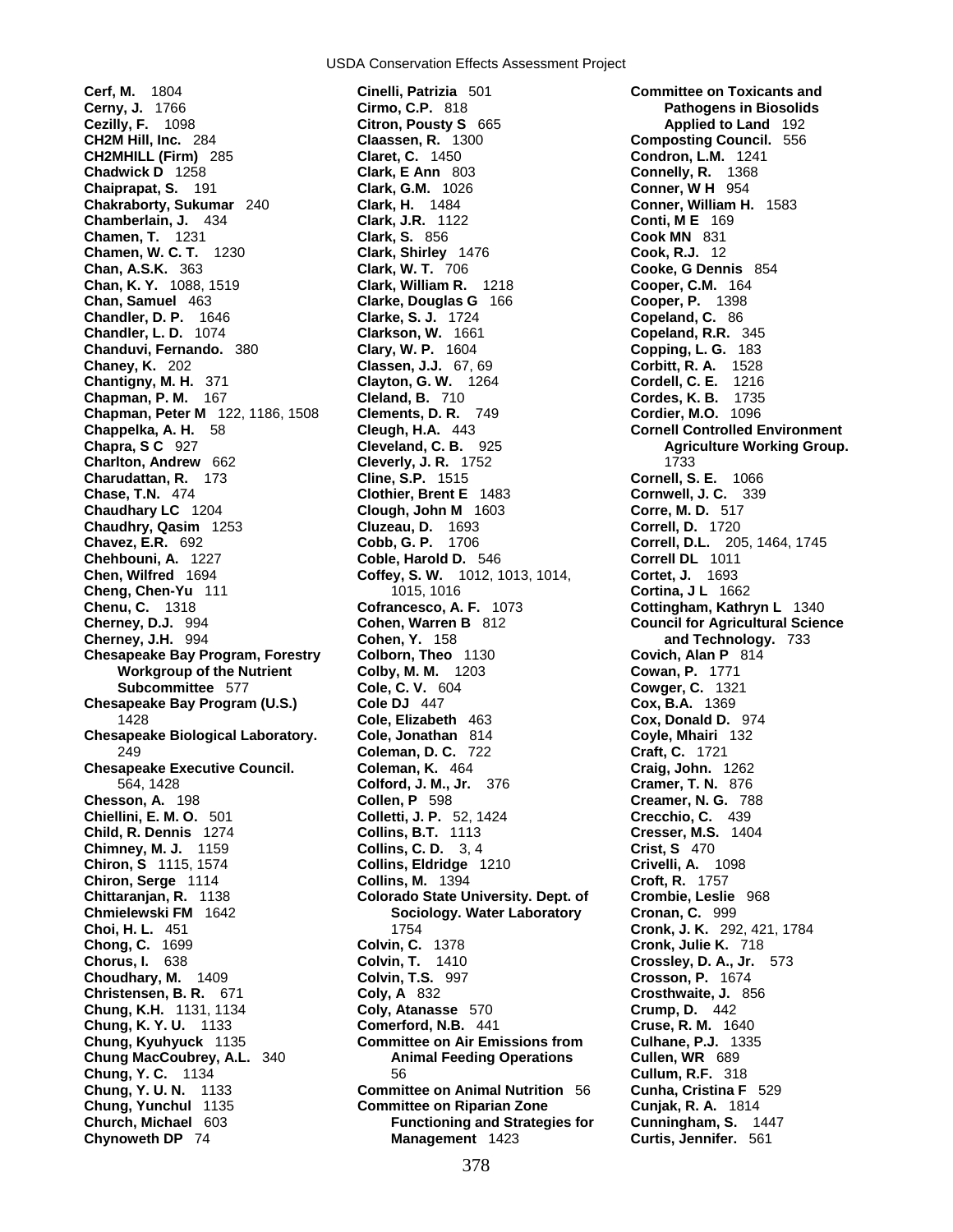**De Schrijver, Adinda** 336 **Deere, D.** 541 **Doerge, T.A.** 1710

**Curtis, P.S.** 425 **Delgado, J.A.** 213, 990, 1234, 1269, **Dolloff, Charles Andrew** 1432 **Cushman, J.** 1192 **1692, 1715 1692, 1715 <b>Dolman, P. M.** 1243<br> **Cuthbert, Mary** 662 **Dellatte, E.** 1651 **Domenico, A. di** 169<br> **Cutler, T. L.** 1711 **Delmas, R.** 1085 **Domingo, J.W.S.** 913 **Cutler, T. L.** 1711 **Delmas, R.** 1085 **Domingo, J.W.S.** 913 **Cuttle, S P** 785, 850 **Delorenzo, M. E.** 1650 **Domzal, H.** 1338, 1472 **Czech, H. A.** 37 **Deluca, D K** 257 **Don, Wauchope R** 1126 **D'Antone, Salvatore** 501 **Deluca, T H** 257 **Donati, Loredana** 1123 **D'Itri, Frank M.** 1606 **DeMaynadier, P.G.** 1317 **Doorn, Michiel R. J.** 1370 **Dabney, S.M.** 301, 788, 1715 **Demeyer, A.** 229 **Doran, J.W.** 868, 1553 **Dadhich, K.S.** 180 **Demir, V.** 277 **Doran, John W** 1554 **Dagnall, S P** 1207 **Deneer, John W** 1649 **Dorrough, J.** 856 **Dahl, J.** 1039 **Denholm, I.** 675 **Dortch, Q.** 605 **Dahl, Thomas E.** 1589 **Denison, F H** 1287 **Dosskey, M. G.** 1645 **Dahm, Cliff** 814 **Denison, R. F.** 894 **Dougherty, Mark.** 557, 820 **Dakshini, K. M. M.** 1640 **Dennis, E.S.** 941 **Dougherty, T. C.** 482 **Dalal, R.C.** 1556 **Dougherty, T. C. 482 Dougherty, T. C.** 482 **Dennison, M J** 189 **Dourmad, J Y** 984 **Dale, B.C.** 427 **Dennison, Mark S.** 1799 **Dourmad JY** 68 **Dale, F.** 1288 **Dent, D.** 738 **Doust, Jon Lovett** 1781 **Daneil, T.C.** 1155 **Denver, J.M.** 1745 **Doust, Lesley Lovett** 1781 **Daniel, T.C.** 29, 430, 540, 682, **Derenne, S.** 942 **Downing, J.D.** 1156 1268, 1302, 1325 **Derksen, D. A.** 830, 1619 **Doyle, M.W.** 345 **Daniels, W. L.** 319 **Desjardins, R L** 1189 **Dracup, M.** 599 **Danielson, Stephen D.** 1285 **Detenbeck, Naomi Elizabeth.** 1798 **Draeger, Kathryn J.** 1760 **Danielson, T. J.** 903 **Deutsch, L.** 1447 **Driscoll, C.T.** 999 **Dao, T. H.** 1325, 1641 **Devantier, B. A.** 1377 **Droege, S.** 216 **Darmody, R. G.** 319 **DeVault, J.D.** 196 **Drungil, C.C.** 1719 **Das, S. K.** 1184 **Devetak, D.** 976 **Dubus, I.G.** 1523 **Daughtry, C. S. T.** 1326 **Devitt, D. A.** 1752 **Dubus, Igor G** 209 **Davey, C B** 1025 **DeVos, J.C. Jr.** 1727 **Duce, R. A.** 1066 **Davidson, Eric A** 1636 **Dgebuadze, Y. Y.** 1462 **Ducnuigeen, Jan.** 1320 **Davies-Colley, R. J.** 1670 **Dhuyvetter, K. C.** 407 **Duffe, J.** 1113 **Davies, D. B.** 206 **Di Gregorio, Simona** 529 **Duke, H R** 1692 **Davies, D. H. K.** 202 **Di Guardo, A.** 634 **Duke, S.O.** 223, 231 **Davies, W.J.** 1591 **Diamond, Miriam L** 1685 **Dumanski, J.** 792, 1189 **Davis, J.** 326 **Diaz Cruz, M Silvia** 471 **Dumars, C.** 1215 **Davis, J. F.** 544 **Dibble, A. C.** 573 **Dumontet, S.** 697, 1102 **Davis, J.G.** 5, 1033, 1327 **Dick, R.P.** 1064 **Duncan, Larry W.** 31 **Davis, K. R.** 1609 **Dick, W. A.** 276, 1389 **Dungan, J** 665 **Davis, Luise.** 632 **Dicke, M.** 730 **Dunham, J.** 243 **Davis, M.M.** 1802 **Dierberg, F. E.** 1159, 1695 **Dunier, M.** 432 **Davis, R. Michael.** 699 **Dierickx, W.** 887 **Dunker, R. E.** 319 **Davis, S.R.** 195 **Dileanis, P. D.** 1143 **Dunning, J. B.** 796 **Dillon, M.A.** 1692 **Durand, P.** 936, 1096 **Day, J.W.** 1030, 1301 **Dinel, H.** 1102 **During, R. A.** 1304 **Dayan, F.E.** 231 **Dingle, J. G.** 1208 **Dutchak, Sergey** 135 **Dayton, E. A.** 1325 **Dinnes, D.L.** 997 **Dutt, J.** 326 **De, Ceuster Tom J J** 1254 **Dinsmore, J.J.** 1357 **Duxbury, J.** 604 **De Leeuw, J. W.** 942 **Dionigi, C.P.** 46 **Duxbury, J M** 119 **De Meeues, T.** 1098 **DiTomaso, J.M.** 769 **Duyzer, Jan H** 135 **Ditsch, D.** 1394 **Dwyer, F. J.** 1648 **de, Pablo J** 1662 **Dittert K** 1001 **Dyson, Jeremy S** 332 **de Roubin, Marie** 346 **Ditzler, C. A.** 1566 **Ditain Blue Bouchers de Roubin, Marie** 346 **Ditzler, C. A.** 1566 **Dzantor, E.K.** 1324 **De, Voogt Pim** 1658 **Division on Earth and Life Studies Eastman, John** 199 **DeBano, L.F.** 1459, 1753 1423 1423 **Ebbesvik, M** 1374 **Debusk, T. A.** 1159, 1695 **Dix, M.E.** 1202 **Eckles, S. Diane.** 126 **Decamps, H.** 400, 688, 694 **Dixon, K. R.** 928 **Ecobichon, Donald J** 1070 **Decau ML** 534 **Dobermann, A.** 846, 1060, 1174 **Edberg, S. C.** 969 **Dedieu, G.** 1227 **Dobson, M. C.** 1691 **Eddleman, K. E.** 193 **Deen, W.** 1771 **Doe, William W.** 797 **Eden, P.** 390 **Deer-Ascough, L.** 1775 **Doelman, P.** 1522 **Edenius, L.** 757 **Degirmencioglu, A.** 277 **Dole, Olivier Marie Jose** 801 **Edmeades, D.C.** 829 **Del Re, A. A. M.** 9 **Dolferus, R.** 941 **Edwards, A. C.** 1287, 1412, 1560 **Delaby L** 417 **Doll, B.A.** 1599 **Edwards, C.A.** 648, 1538 **Dollard, G.J.** 1675 **Edwards, C.J.** 1360

**Domenico, A. di** 1651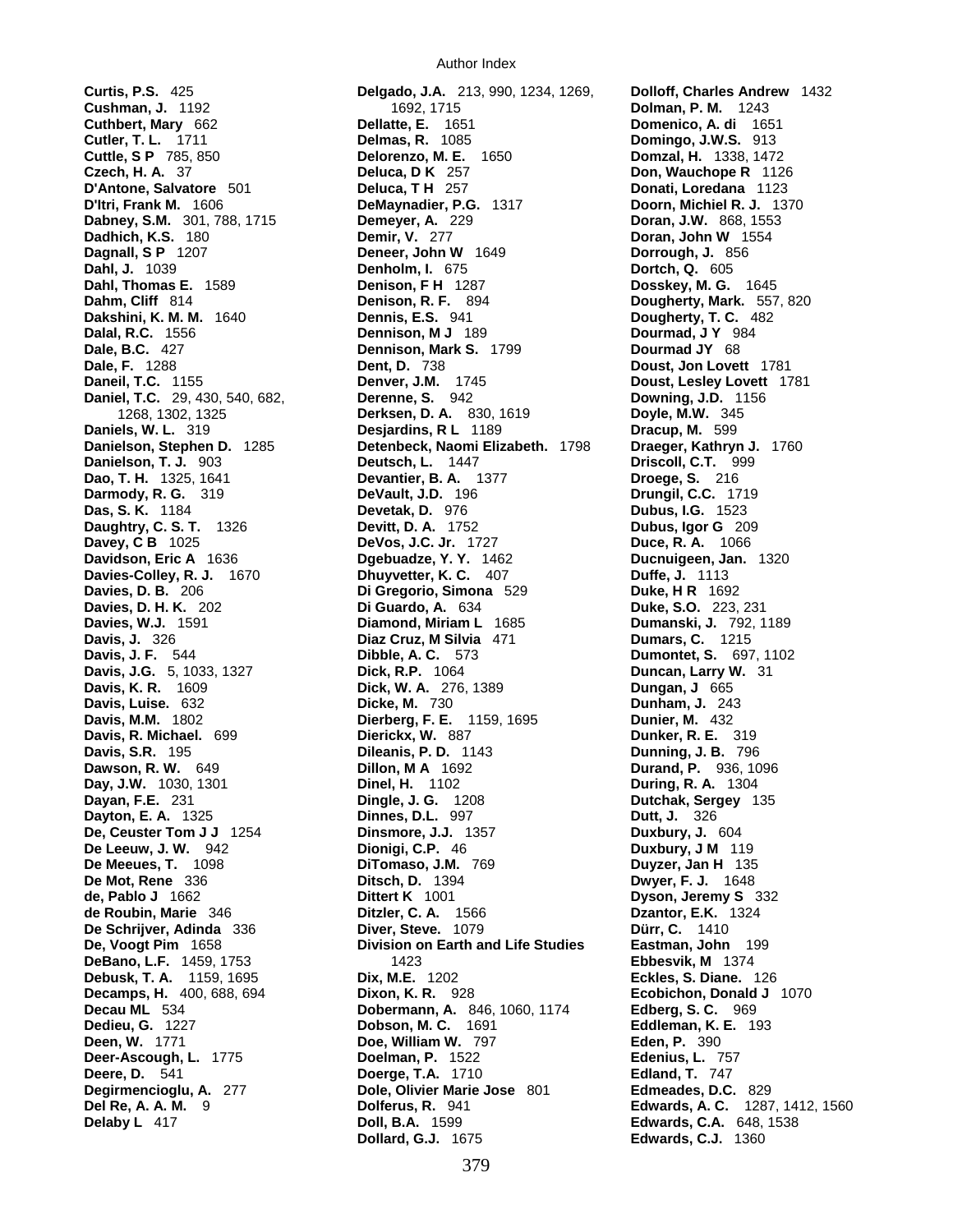**Eldridge, D.** 607 **Fennessey, N. M.** 569 **Fall, Ray** 967 **Fleurat Lessard, F. 839 Falloon, P.** 464 **Flinn, D. W.** 627, 1584

USDA Conservation Effects Assessment Project

**Edwards, D. R.** 430, 1302 **Faubel, Werner** 906 **Fomsgaard, I. S.** 337 **Edwards, P. J.** 1450 **Fausch, K. D.** 804 **Font, G.** 75, 1573 **Edwards, Thomas K.** 559 **Fausey, N.R.** 138 **Fontenot, J. P.** 1038 **Edwards, W M** 276 **Faust, R.J.** 1075 **Fontes, E.M.G.** 479 **Eerd, L. L. van** 1125 **Faust, R. M.** 1074 **Food and Agriculture Organization Effland A** 1295 **Favis-Mortlock, D.** 91 1539 **Eghball, B.** 5, 865, 878, 917 **Fawcett, R. S.** 671 **Food and Agriculture Organization, Eglinton, G.** 942 **Feber, R.** 202 **Land and Water Development Ehler, Lester E** 766 **Feddes, R. A.** 48 **Division** 320 Eigenberg, R.A. 917 **Federal Interagency Stream** Food and Agriculture Organization<br>**Einhellig, F. A. 1640 Restoration Working Group** of the United Nations. 22, **Eisenberg, J. N. S.** 376 **1598** 1598 **1598** 380, 482, 838, 887, 1257 **Eisenhauer, D.E.** 1513 **Feldman, A. D.** 1377 **Foote, B.A.** 175 **El Ahraf, Amer.** 842 **Felleman, F.** 706 **Foran, Jeffery A** 230 **El Askari, K** 1059 **Feller, M.C.** 1698 **Forcella, F.** 478, 693 **El, Rassi Ziad** 211 **Felsot, A.S.** 1324 **Ford, Timothy Edgcumbe** 914 **El Saidi, M.T.** 1488 **Fenn, Mark E** 989 **Forster, A.** 1116, 1117 **Elliott, E. T.** 214 **Fennessy, M S** 421 **Fossi, M. C.** 1187 **Elliott, S. R.** 184, 712 **Fennessy, M. Siobhan.** 1784 **Foster, G.R.** 519 **Ellis, M.** 941 **Fennessy, Slobhan.** 1713 **Foussadier, R** 694 **Ellmer F** 1642 **Ferguson, C.** 541 **Fowler, David** 132 **Elmholt, Susanne** 1565 **Ferm, M.** 248 **Fox, D. G.** 602, 1191 **Elmore, C.L.** 1313 **Ferm, Martin** 131 **Fox, F. A.** 1775 **Elmore, E. W.** 1422 **Fermor, T R 670 <b>Fox, H.D.** 715<br> **Ely, D.G.** 1460 **Fox, P. M. Fernandes, P. M.** 1390 **Fox, P. M.** 1517 **Fernandes, P. M. 1390 Emelin GV** 73 **Fernandez-Alba, A.** 1115 **Fox, Patrick.** 1744<br> **Forgel, B. A.** 1334 **Fernandez, Alba Amadeo R** 1114 **Fox, T. R.** 1624 **Fernandez, Alba Amadeo R** 1114 **Engelmann, W. H.** 1371 **Fernandez Cornejo, J.** 786 **Foy, B.** 1211 **Engle, V. D.** 1700 **Fernandez, J A** 983 **Foy RH** 486<br> **Enright, P.** 1076 **Fernandez, J A 983 Formandez, J A 979, 1146 Frame, J.** 5 **Ferrari, Matthew J.** 979, 1146 **Frame, J.** 549 **Entry, J.A.** 1181 **Ferre, Juan** 729 **Frankenberger, W.T.** 188 **Entz, M. H.** 1200 **Fertiliser Society.** 751 **Frankham, R.** 512 **Erickson, Gerald A** 764 **Ffolliott, P.F.** 1452 **Franks, Carol D.** 760 **Erickson, Heather E** 1636 **Field, R.** 609 **Frans, R. E.** 282 **Erickson, J.** 1447 **Filho, J.L.** 369 **Franzluebber, A. K.** 791 **Ericsson, Goran** 1270 **Finch, D.M.** 768, 796 **Franzluebbers, A.** 275 **Erisman, J. W.** 26 **Finch, G. R.** 351 **Frarey, L.C.** 1759 **Ernest, A. N.** 110, 111, 112 **Finger, S. E.** 1579 **Freeland, J.** 1793 **Ernestova, L S** 674 **Finizio, A.** 634 **Freemark, K.** 680 **Ertter, B.** 1332 **Finlay, R. K.** 372 **Freemark, K.E.** 796, 1357 **Estrada Vazquez, C.** 33, 34 **Finlayson, B. L. 1337 Freney, J. 604**<br>**Ettema, C. 722 Finlayson, C.M. 1201 Freney, J.R. 11 Ettema, C.** 722 **Finlayson, C.M.** 1201 **Freney, J.R.** 119, 453, 868 **Evangelou, V. P. B.** 1419 **Fiscus, Daniel A.** 266 **Fretwell, J. D.** 962 **Evans, J.O.** 1112 **Fisher, Bernard** 597 **Freudenberger, D.** 607 **Evans, Keith E.** 1333 **Fisher, N. S.** 130 **Freyer, B.** 1196 **Evans, R.R.** 203 **Fisher, Richard F.** 1019 **Frick R** 1529 **Evcim, U.** 277 **Fisher, Stuart G** 794 **Fritsch, E** 476 **Everett, H. Wayne** 1586 **Fitch, L.** 210 **Fritz, Heiko** 1524 **Evers, G.W.** 1086 **Fitton, L** 470 **Frohlich, K.** 1697 **Evershed, R. P.** 942 **Fitzpatrick, R W** 476 **Frydenborg, Russ.** 1704 **Ewel, J.J.** 971 **Flaig, E.** 1162 **Frye, W. W.** 274 **Exner, M. E.** 1049 **Flanagan, D. C.** 106, 940, 1631, **Fuhlendorf, S D** 1723 **Facey, R. M.** 32 1775 **Fuhrer, Gregory J.** 1265 **Fairweather, Peter G** 354 **Flechard, Chris** 132 **Fuhrer, J.** 49 **Falconer, I. R.** 638 **Fleischner, T. L.** 388 **Fulhage, C.** 880, 884, 1661 **Falconer, K E** 853 **Fletcher, Mark** 662 **Fuller, C. B.** 110, 111 **Falloon, P. D.** 1367 **Florian, J. D. = Jr** 928 **Funari, E.** 1123 **Faltonson, R. R.** 52 **Flowerday, A. Dale** 1299 **Funari, Enzo** 1123 **Fan, Shou shan.** 1023 **Flowerday, D.** 855, 861 **Funderburk, J.** 265 **Farago, M. E.** 1735 **Flury, M.** 527 **Funk, T** 880 **Faroda, A. S.** 888 **Foght, J.** 186 **Furlong, Edward T.** 905 **Farrand, D T** 1251 **Folkerts, George W** 234 **Fyson, A.** 1418 **Fathepure, B.** 1661 **Follett, R.F.** 7, 213, 990, 992, 1692 **Gabos, S.** 636

**Restoration Working Group 6. A. 1640 Formula Control Nations.** 22,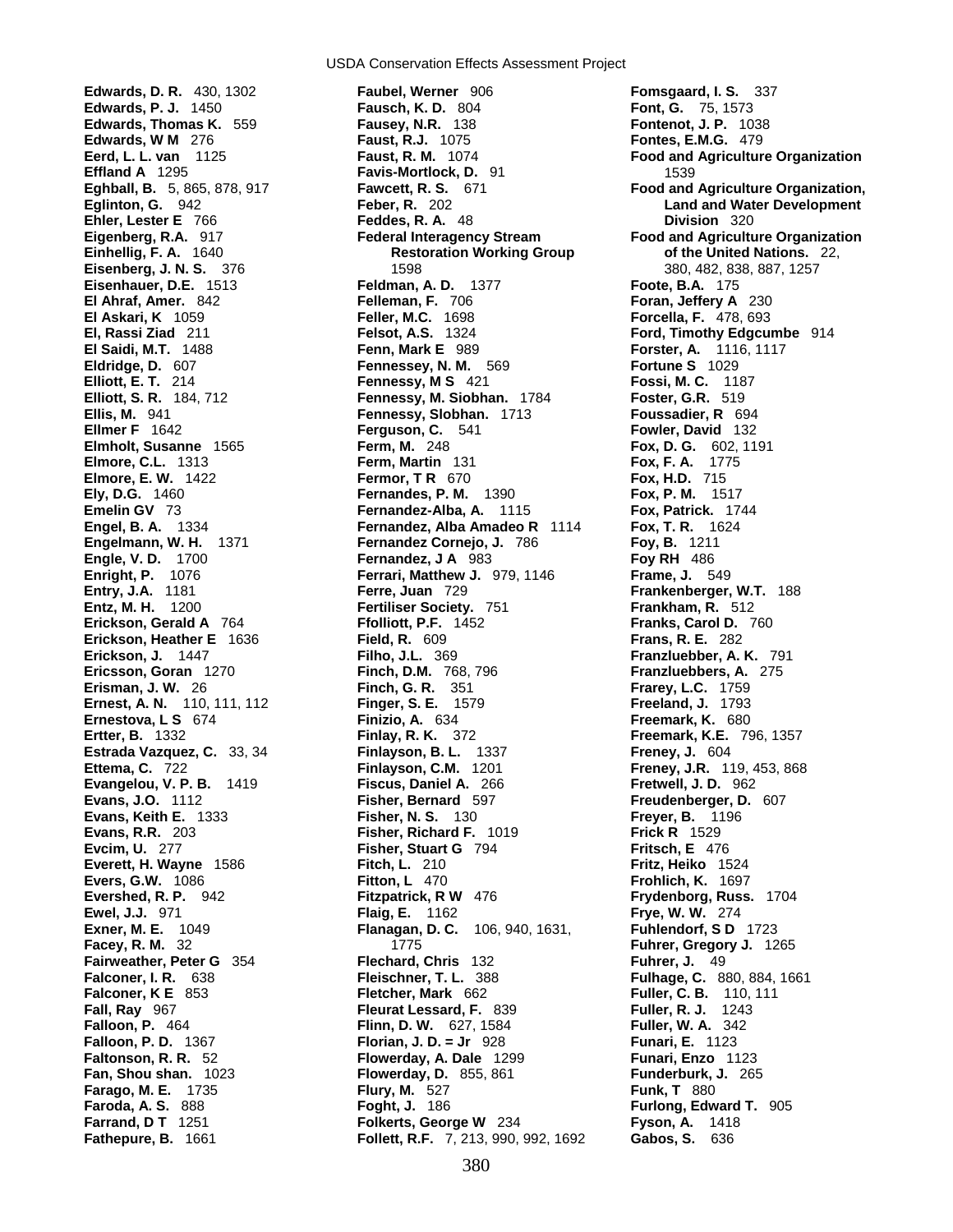**Gabric, A. J.** 1401 **Gill, K. S.** 991 **Grabow, G. L.** 1501, 1502, 1503, **Gabrielle, Benoit** 886 **Giller, K.E.** 1020 **Gabrielle, Benoit** 886 **Giller K.E.** 1020 **Graca, M. Graca, M. Galatowitsch, S. M.** 88, 770 **Gilley, J.E.** 791, 865, 917 **Grace, P.R.** 474 **Galatowitsch, Susan M.** 1354 **Gilley, J. R.** 48 **Gradus, M. S.** 321 **Galceran, M T** 93 **Gilliam, J.W.** 988, 1301, 1439, **Graetz, D.A.** 545 **Gale, J. A.** 1012, 1013, 1015, 1016 1745 **Grajek, Wlodzimierz** 1253 **Gale, P. M.** 1084, 1162, 1787 **Gilliamg, J W** 657 **Grajko, W.** 385 **Gallo, C.** 620 **Gillies, Liz** 662 **Grandhi, Raja R.** 362 **Gamble, D.S.** 759 **Gillingham, A. G.** 1386 **Grant, C. A.** 991, 1409 **Gambrell, R.P.** 1652 **Gilliom, R.J.** 833, 1050, 1141, 1144, **Gamliel, A** 704 1150 **Gray, A.J.** 474 **Gannon, R. W.** 1015 **Gilman, Kevin.** 660 **Garcia Agudo, E.** 1697 **Gimeno, M.** 1091 **Gray, John R.** 245 **Garcia-Calvo, E.** 1115 **Ginn, T. C.** 435 **Graymore, M.** 683 **García-Torres, L.** 47, 1008 **Girel, J** 694 **Grayson, F. W.** 1486 **Gardner, T. W.** 631 **Gitau, M.** 929 **Greaves J** 1258 **Garland JA** 1381, 1382 **Giudice, John H.** 763 **Greaves, M.P.** 163 **Garnier, Sillam E** 531 **Glenn, D.M.** 1166 **Green, D.** 398 **Garrett, H. E.** 51, 1019 **Glenn, E.P.** 1490 **Green, Don L.** 1434 **Garrett, H. E. G.** 54 **Glenn, J.** 1815 **Green, Margaret** 662 **Garrett, K.A.** 1321 **Glenn, J.S.** 1470 **Green, R. E.** 367 **Garson, G.** 1030 **Gleyzes, Christine** 581 **Green, R.L.** 1478 **Garten, C.T.** 800 **Glimp, H. A.** 1520 **Green, Steven R** 1483 **Garton, L. S.** 108, 109 **Glover, T.** 825 **Greene, W.** 872 **Gascho, G.J.** 860 **Glysson, G. Douglas.** 559 **Gascon, Jordi** 352 **Godrej, A N** 532 **Gascon, Jordi** 352 **Godrej, A N** 532 **Gregersen, H.M.** 1452 **Gaskin, J. W. 791 <b>Godwin-Sadd, E.** 434 **Gates, R.N.** 860 **Goedkoop, Willem** 814 **Gregory, S V** 806 **Gates, R. S.** 57 **Goerges T** 1001 **Gresswell, R. E.** 565 **Gates, R. S.** 57 **Goerges T** 1001 **Gresswell, R. E.**<br> **Gaudet, J. P.** 558 **Goggin, N.** 1034 **Grevtsov Yu I** 73 **Gauglitz, G.** 977 **Gold, A. J.** 892, 1005 **Grieve, C.M.** 1063 **Gawlik, B. M.** 1305 **Goldsmith, A I** 1289 **Griffith, M. B.** 1700 **Gay, S. W.** 57 **Goldstein, N.** 955 **Griffith, R.** 539 **Gburek, W. J.** 364, 1155, 1719 **Gollehon, Noel R.** 268 **Griggs, R.H.** 1164 **Geerdink, R B** 1655 **Gomeau, P.G.** 1698 **Génermont, S.** 1240 **Gomot-de Vauflery, A.** 1693 **Grinstein, A** 704 **Genuchten, M.T. van** 1532 **Gomot, L.** 1693 **Grismer, M. E.** 378, 521 **Geological Survey (U.S.).** 245, 374, **Gonce, N.** 1528 **Grizzard, T J** 532 **George, M. R.** 824 **Goodman, Iris A** 943 **Groot, A.T.** 730 **Gerba, C. P.** 1442 **Goodrich, D. C.** 1227 **Groot Koerkamp PWG** 1415 **Gerba, Charles P** 370 **Goodson, J.M.** 1267 **Grootjans, A.** 1789 **Gergel, S. E.** 799 **Goodwin, C. N.** 1436 **Grootjans, A P** 1348 **Gerhardson, Berndt** 172 **Goodyear, K. L.** 148 **Grossart, H. P.** 910 **Germano, Joseph D** 1186 **Gopalakrishnan, C.** 1734 **Geron, Chris** 967 **Gordon, A. M.** 51 **Gerstl, Zev** 1126 **Gordon, R. J.** 947 **Grossman, M. R.** 808 **Geselbracht, J.** 1750, 1751 **Gorham, Eville** 813 **Getsinger, K.D.** 1397 **Gosling, P** 785 **Grundy, A.C.** 1009 **Ghafoor, A.** 63, 64 **Gosselink, James G.** 1794, 1795 **Gryning, Sven Erik** 135 **Ghanshyam Das** 1392 **Gottesburen, B.** 1523 **Ghersa, C.M.** 14, 478 **Goulart, B.L.** 1773 **Guak, S.** 849 **Ghezzehei, T. A.** 930 **Gould, F** 595 **Guan TatYee** 1103 **Ghosh, S. N.,** 567 **Goulding K** 1029 **Guenther, Alex** 967 **Gianfreda, L.** 439, 1543 **Goulding, K.W.** 464 **Guichard, L.** 1804 **Gibert, Janine** 814 **Goulding, K. W. T.** 936, 1117 **Guicherit, R.** 892 **Gibert, O** 1662 **Govers, G.** 510 **Guicherit, Rob** 1658 **Gibson, RJ** 598 **Goyal, S. M.** 1104 **Guicherit, Robert** 133 **Giesy, J. P.** 1373 **Goyal, S. S.** 1682 **Guilloy, H.** 688, 694 **Gilkeson, L.A.** 1698 **Goyal SM** 83 **Guingand, N** 984

**Goldfarb, L.L.** 80 **Griffin, Ronald C.** 777 524, 554, 559, 905, 962, 979, **Gonzalez-Roa, M. C.** 106 **Groffman, P.** 999 1010, 1040, 1139, 1144, 1146, **Good, A.G.** 941 **Groffman, P.M.** 892, 1005, 1301, 1148, 1265, 1611, 1709, 1742 **Goodale, C.L.** 999 1745 **Geron, Chris** 967 **Gordon, A. M.** 51 **Grossi de Sa Maria, Fatima** 1177

**Graca, M. A. S.** 1461 **Gregorich, E. G.** 214, 716, 1189<br>**Gregory, P.J.** 474 **Grusenmeyer, D. C.** 876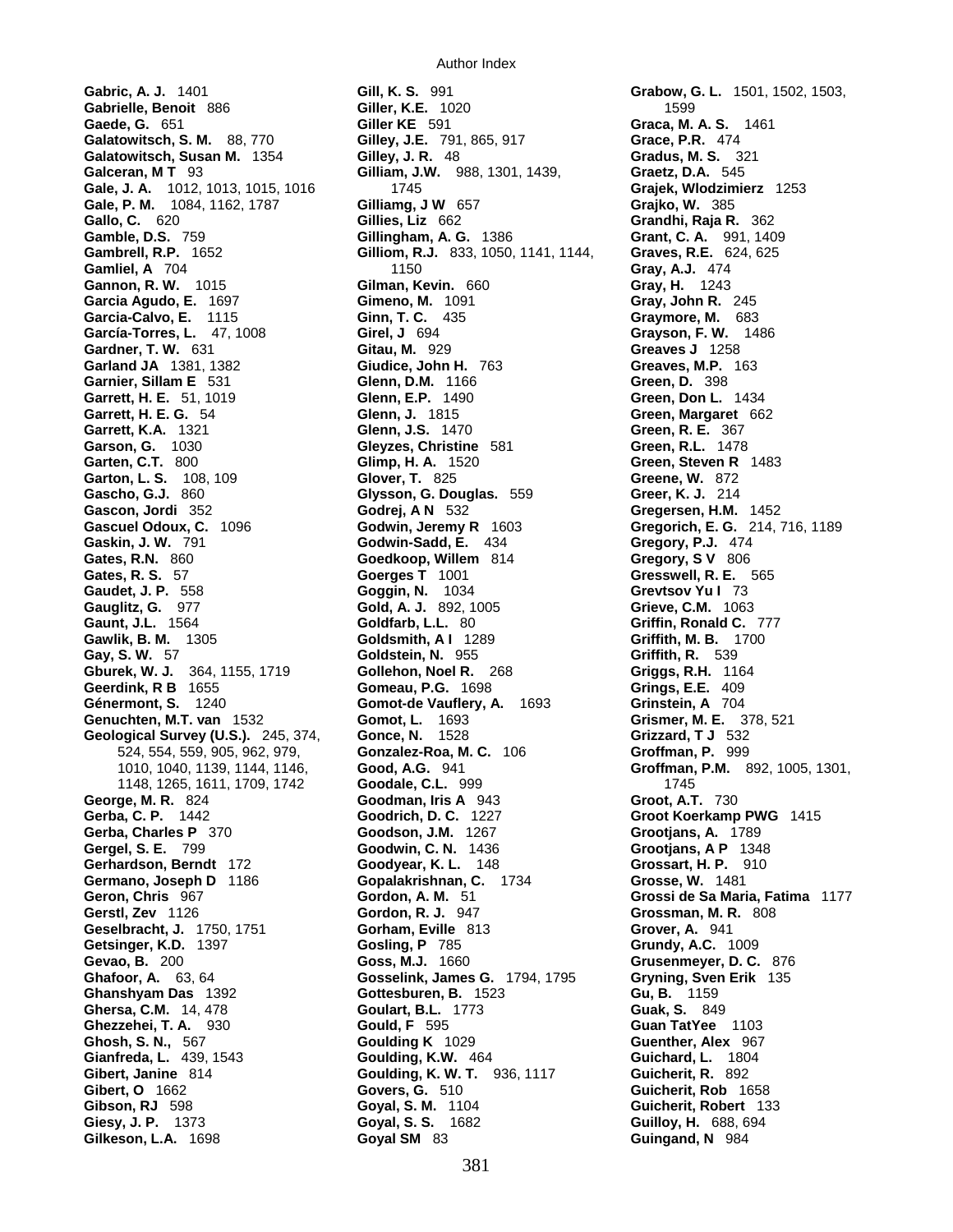**Gurnell, A.M.** 806, 1267<br>**Gurr, G. M.** 949 **Gustafsson, L.** 120, 592, 1467 **Harper, G.J.** 1698 **Guthrie, Elizabeth A** 185 **Harper, L.A.** 1563 **Hagar, Joan.** 1440 **Harrison, R** 1153, 1400 **Hall, Frederick C.** 639 **Harvey, R. Gordon.** 698 **Hallberg, Kevin B** 1170 1537, 1623 **Hammond, P.C.** 207 **Hawkins, C. P.** 1436 **Hannah, D. J.** 372 **Haynes, R.J.** 719 **Hill, A.R.** 981 **Hanson, G.J.** 805 **Heathwaite AL** 1668 **Hill, R.W.** 522

**Guitjens, J. C.** 378 **Hanson GJ** 1765 **Heathwaite L** 938 **Hanson, J. D.** 382 **Heatwole, C.D.** 1061<br> **Hanson, O. J.** 162 **Heber, A.J.** 67, 69, 1 **Gulf of Mexico Program (U.S.)** 283, **Hao, O. J.** 162 **Heber, A.J.** 67, 69, 1053, 1359, 284, 285 **Hapeman, C.J.** 46, 327 1526 **Hardarson, G.** 652 **Heberlein, Thomas A** 1270 **Gunsolus, J.L.** 1444 **Harding, David J** 812 **Heck, W. W.** 58 **Gunther, P.** 1124 **Hardwick, P.** 539 **Heckel, David G** 729 **Gupta BS** 1204 **Hardy, T.B.** 474 **Hedges, J. I.** 942 **Gupta RP** 157 **Harley, Peter** 967 **Heenan, D. P.** 1519 **Gupta, V V S R** 851 **Harman-Fetcho, J.A.** 327 **Hegarty, J. P.** 349 **Gurnell, A** 658 **Harman, W.A.** 1017, 1018, 1599 **Hegarty, R S** 1303 **Harmon, R. S. 797 <b>Heilman, Paul** 1027<br> **Harmsen, E.W.** 562 **Heimbach, F. 247, Gusewell, Sabine** 128 **Harmsen, E.W.** 562 **Heimbach, F.** 247, 1057 **Gustafsson, Lena.** 1722 **Harper, Jayson K.** 698 **Hein, G. L.** 619 **Gutierrez Ruiz, M.E.** 428 **Harrington, C.A.** 579 **Heinemeyer, O.** 119, 604 **Gutzwiller, K.J.** 98 **Harris, Christian T** 908 **Heitefuss, R.** 1717 **Guynn, D.C. Jr.** 1228 **Harris, G.** 1116 **Heitschmidt, R.K.** 409 **Guérif, J.** 1410 **Harris, G. L.** 206, 1117, 1124 **Hejl, S. J.** 796 **Haag, D.** 798 **Harris, M.K.** 776 **Helfield, J. M.** 184 **Haas, C. N.** 1249 **Harris, Richard** 1672 **Helfield, James M** 1094 **Haga K** 359 **Harris, Richard R** 334 **Helfield, James Mark** 1685 **Hagin, J** 1153 **Harriss, Robert C.** 159 **Helliwell, S.** 1128 **Haig, T.** 310 **Harry, M** 531 **Helliwell, Stuart** 78 **Hart, J. M. 881 <b>Hellkamp, Anne S.** 266 **Hairston, Ann J.** 103, 161 **Hartleb, H.** 1717 **Helsel, D. R.** 1445 **Halaj, J.** 1587 **Hartley, M. J.** 1282 **Helsel, Dennis R.** 957, 1043 **Haley, Richard K.** 586 **Hartley, MJ** 895 **Helyar, K.R.** 445 **Hall, A. W.** 482 **Hartog, LA** 985 **Hendrickson, D. L.** 1411 **Hall, Alison A** 1603 **Hartung J** 294, 455 **Hendrickson, J. R.** 382 **Hall, Daniel** 550 **Hartzler, R.G.** 693 **Henihan AM** 13 **Hall, F.R.** 1813 **Harvey, C** 470 **Henley, W. F.** 438 **Hall, G. S.** 904 **Hatano, R.** 1266 **Hennion, Marie Claire** 1056, 1601 **Hall, J. C.** 1125 **Hatch, D J** 785 **Henny, Charles J** 560 **Hall JE** 1037 **Hatcher, P. G.** 942 **Henrikson, L** 585 **Hall, K.R.** 1599 **Hatfield, J. L.** 147, 682, 684, 852, **Henry, Julia** 794 **Hall, L. W.** 721 864, 870, 997, 1326, 1628 **Henuk, Y. L.** 1208 **Hall, S.** 434 **Hatfield, Jerry L.** 87, 992, 1220, **Hera, C.** 1697 **Halley, J.** 1599 **Hatfield, T.** 1223 **Herkert, J.R.** 201 **Halling-Soerensen, B.** 494 **Hatten, L.F.** 418 **Herms, C.P.** 365 **Hallman, G.** 839 **Hauer, F Richard** 752 **Hernandez, E. A.** 112 **Halvorson, A. D.** 407 **Haug, Roger Tim.** 1214 **Herrick, J.E.** 94, 1276, 1567 **Ham, J. van** 892 **Hauggaard-Nielsen, H.** 652 **Herricks, E. E.** 227 **Hamer, Mick** 1603 **Haukos, D.A.** 1100 **Herring, Brenda J** 641 **Hamilton, D.W.** 1661, 1677 **Have PJ** 985 **Hesketh, Eric 1256**<br> **Hamilton, H.** 1078 **Havlin, J.L.** 995 **Hess, George R.** 26 **Havlin, J.L.** 995 **Hess, George R.** 266<br> **Havlin, John.** 1551 **Hess, Thomas F** 1047 **Hamilton, N.** 474 **Havlin, John.** 1551 **Hess, Thomas F** 1047, 1048 **Hamilton, Steven J** 1755 **Havstad, K.M.** 94, 1521 **Hessel, R. 510**<br> **Hammer. Donald A.** 305 **Hawes, J. D.** 1669 **Hesseln, H.** 408 **Hammer, Donald A.** 305 **Hawes, J. D.** 1669 **Hesseln, H. 408**<br>**Hammond, P.C.** 207 **Hawkins, C. P.** 1436 **Hester, A.J.** 757 **Hampson, A** 723 **Hawksworth, D. L.** 904 **Hewitt, M.** 1090 **Han IK** 547 **Haycock, N. E.** 936, 1117 **Hewson, R. T.** 1577 **Han, In K** 1475 **Hayes, A** 694 **Hey, D.L.** 1301 **Hanazato, T.** 1343 **Haygarth P** 1258 **Hey, Donald L.** 217 **Haney, A.** 96 **Haygarth, P.M.** 1194, 1241 **Higgitt, D.** 1546 **Hankins, S.** 872 **Haygarth PM** 1657 **Higley, L.** 265 **Hanselman, T.A.** 545 **Heady, Harold F.** 1274 **Hill, B.** 872 **Hansen, B.** 105 **Heath, R.** 344 **Hill, B. H.** 1700 **Hansen, N.C.** 540 **Heathwaite, A L** 659 **Hill, I. R.** 247, 1057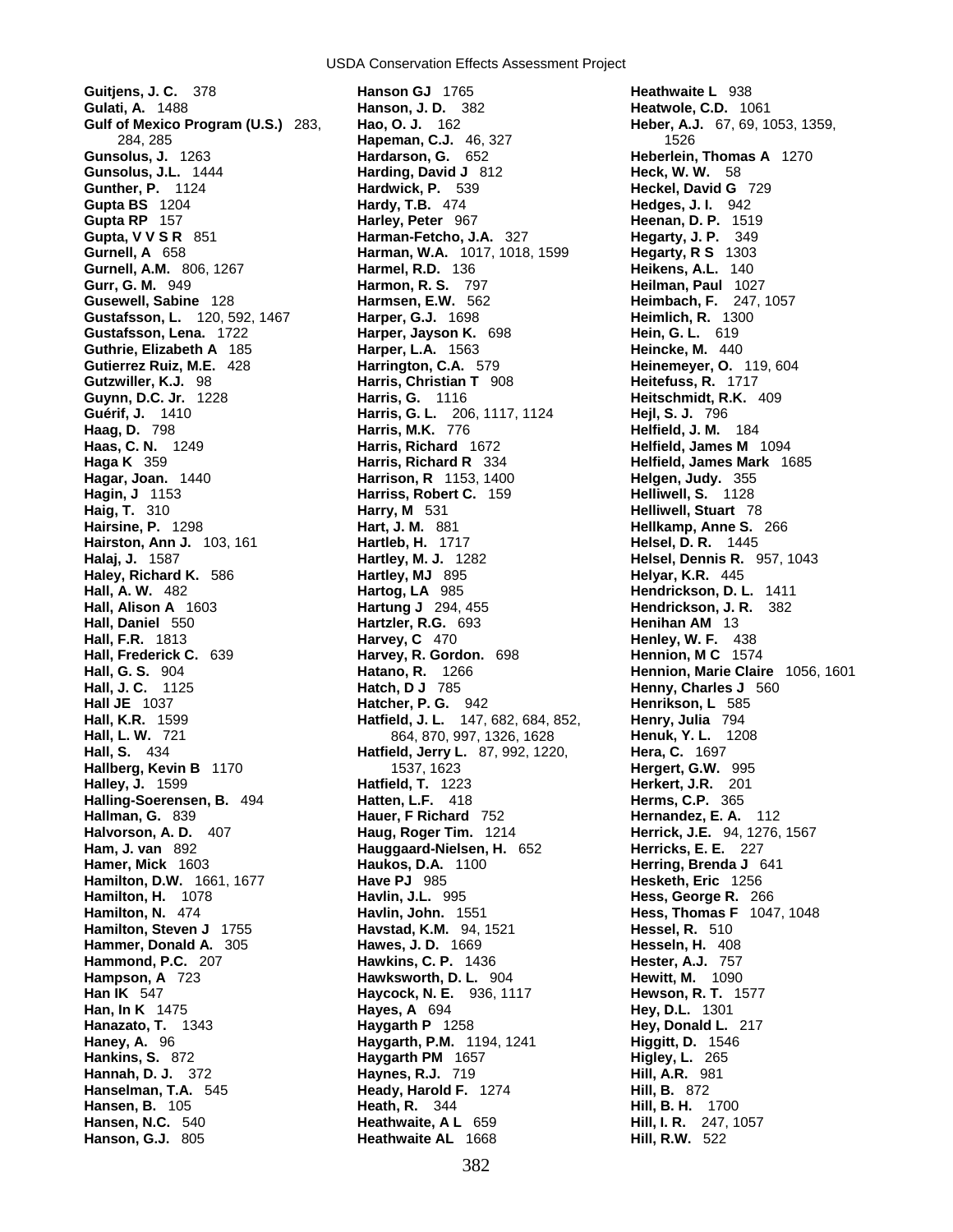**Hirth, J.** 856 **Hughes, F.M.R.** 694, 1350 **Hoag, J. Chris.** 633, 1171, 1701 **Humphries, C.J.** 891 **Hoagland, R. E.** 1125 **Humsaker, Carolyn T Howell, T. A.** 36, 460, 465 **of Macrophytes in Water Hoyt, G. D.** 226, 279 **Joern, B. C.** 430, 1158

**Hill, V. R.** 1106, 1252 **Huang, P. M.** 439, 1543 **Interstate Commission on the Hillary, N.** 341 **Huang, Wen Yuan.** 402 **Potomac River Basin.** 1320 **Hubbard, R.K.** 860, 982 **Irwin, Michael E** 691<br> **Huerd, S.** 117 **Isebrands, J.G.** 361 **Hinsley, S.A.** 717 **Huerd, S.** 117 **Isebrands, J.G.** 361 **Hites, Ronald A** 1658 **Hughes, K.J.** 196 **Ishaaya, Isaac** 675 **Hitt, K. J.** 1042, 1235, 1445 **Humenik, F.** 1805 **Iskandar, A. K.** 982 **Hitt, Kerie J.** 957 **Humphrey, J.** 1243 **Ismond, K.P.** 941 **Hunsaker, Carolyn T** 943 **Itavaara, M** 410 **Hobbs, Benjamin F** 141 **Hunt, Randall J.** 374 **Iyamuremye, F.** 1064 **Hobbs P** 1258 **Hunt, W. F.** 58, 524 **Jaarsveld, J.A. van** 932 **Hobbs, P.J.** 8 **Hunter, M.L. Jr.** 1317 **Jackson, Barbara L** 943 **Hockett, Glenn A** 823 **Hunter, ML Jr** 895 **Jackson, L J** 1095 **Hodges, L.** 1812 **Hupp, C.R.** 303 **Jackson, M. K.** 1528 **Hoehne, J.** 884 **Husman, A. M. de R.** 541 **Jackson, W.** 970 **Hoek, K. W. van der** 26 **Hussein, H.** 1517 **Jacob J** 1595 **Hoeren, F.U.** 941 **Hutchings, N. J.** 66, 1240 **Jacobs, L.** 143, 513 **Hof, John G.** 960 **Hutmacher, R.B.** 1288, 1609 **Jacobsen, B.J.** 1465 **Hoff, S. J.** 57 **Hutsch, B.W.** 899 **Jacobsen, C.S.** 1118 **Hoff SJ** 1626 **Huttl, R. F.** 52, 54 **Jacobson, L.** 1071 **Hoffman, D. J.** 1469 **Ice G** 938 **Jacobson, L. D.** 57, 298, 1053, **Hoffman, G.J.** 462 **Ilieva, Vassilka Ivanova** 501 1526 **Hoffman, Thomas** 1808 **Illinois. Dept. of Agriculture** 837 **Jaffee, Bruce A** 766 **Hoffmann, G.M.** 1308 **Illinois. Environmental Protection Hoffmann, K. H.** 651 **Agency** 837 **Jaiwal, P.K.** 1488 **Hofwegen, Paul J. M. van.** 844 **ILSI Risk Science Institute** 129 **Jakobsen, Iver** 114 **Hogenboom, Ariadne C** 1455 **Imbeah, M.** 262 **Imperiorius and Alexandrian A** 665 **Hogendoorn, Elbert** 1292 **Imhoff, P.T.** 618 **Image Alexandrian And Alexandrian A** 5 **Hogendoorn, Elbert** 1292 **Imhoff, P.T.** 618 **Jakubowski, B.R.** 5 **Hogue, E. J.** 849 **Inamdar SP** 831 **James, I. D.** 934 **Hogue, Terri S** 1307 **Inderjit** 1640 **James, J.R.** 448 **Hoitink, Harry A J** 1254 **Ingersoll, C. G.** 1648 **Jamieson, R. C.** 947 **Hoke, R. A.** 1648 **Ingham, E. R.** 1538 **Jana, B. B.** 1184 **Hokkanen, H.M.** 197, 747 **Ingram, D.R.** 418 **Jans, S.** 786 **Holden, M.R.** 455 **Ingram, J.S.I.** 474 **Jansen, A J M** 1348 **Holgado-Cabrera, A.** 47, 1008 **Innes, J. L.** 58, 907 **Janssen, Larry.** 403, 404 **Holley, R. A.** 1103 **Innis, S. A.** 712 **Janzen, H H** 70 **Holmgren, Milena** 449 **Insam, H.** 1364 **Jarecki, M.K.** 311 **Holmgren, P.** 1492 **Institute for Wetland and Waterfowl Jarvis, S.C.** 720, 994, 1006 **Holtzen, M. L.** 922 **Research.** 1354 **Jarvis SC** 1657 **Honey Institutet for vatten och Jarvis, W.R.** 735 **Hong, S.Y.** 1327 **luftvardsforskning (Sweden). Jaworska, J. S.** 1294 **Hooda, P. S.** 1412 248 **Jayachandran, K.** 1578 **Hooja, Rakesh.** 779 **Interagency Riparian-Wetland Plant Jaynes, D.B.** 997 **Hook, D.D.** 1800 **Development Project** 1171 **Jeannot, Roger** 951 **Hooker, John E** 116 **Interagency Workgroup on Jelinski, D. E.** 273 **Hope, D.** 1404 **Constructed Wetlands (U.S.) Jemison, R.** 602 **Hopkinson, C.** 999 628 **Jennings, G.D.** 1013, 1014, 1015, **Hoppe, H.H.** 1717 **Interagency Workgroup on Wetland** 1016, 1017, 1018, 1503, 1599 **Horn, H. H. van** 252, 1485 **Restoration** 767 **Jensen, E. S.** 652 **International Commission on Jensen, H. E.** 1669 **Hornbeck, J.W.** 711 **Irrigation and Drainage** 838 **Jensen, J.P.** 1468 **Hornbeck, James W.** 1432 **International Food Information Jensen, L.S.** 218 **Hornsby, Arthur G.** 996 **Council (U.S.)** 737 **Jensen, Marvin Eli** 687 **Horowitz, A.R.** 675 **International Institute for Land Jenssen, P. D.** 289 **Hoskins, D.G.** 903 **Reclamation and Jeppesen, E.** 1468 **Houlis, P. D.** 1706 **Improvement.** 381 **Jetten, V.** 510 **House, W A** 1287 **International Irrigation Members 20 Jeuffroy, M. H.** 1804 **Hoveland, C. S.** 6 **Management Institute.** 1393 **Jewett, T.J.** 735 **Howard, A.D.** 303 **International Union of Biological Jiang, J. K.** 1687 **Howard, P. H.** 1294 **Sciences** 904 **Jickells, T. D.** 1066, 1287 **International Water Association. Jimenez, B. 75 Howarth RW** 1011 **IWA Specialist Group on Use Jimenez, R.** 433<br>**Howell, T. A.** 36, 460, 465 **IFC on Accepty of Macrophytes in Water** Jiemba, P.K. 1198 **Hower, Arthur A.** 698 **Pollution Control.** 286 **Joerman, G.** 1113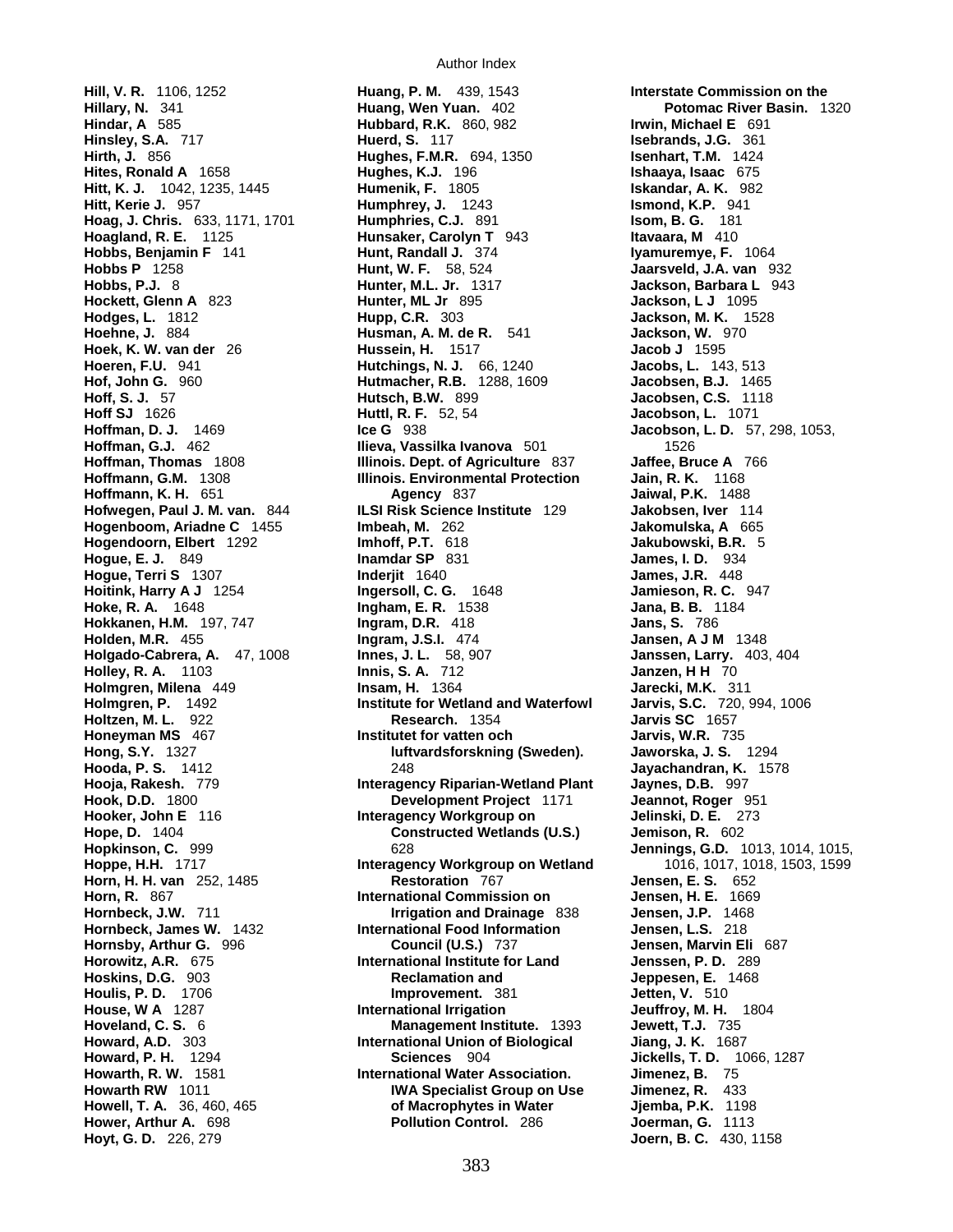**Johansson, M** 694 **Katayama, Arata** 1126 **Kittelson, John.** 877 **Johansson, R.C.** 1758 **Kathju, S.** 888 **Kivumbi, D** 1059<br> **Johnes PJ** 1668 **Kaupenjohann, M. 440, 798 <b>Kizil, U.** 1054 **Johnsen, K.** 1118 **Kaur R** 1344 **Kladivko, Eileen J** 1129 **Johnson, A.M.** 226 **Kaur, S.** 309 **Klammer, S.** 1364 **Johnson, A. W.** 1438 **Kaushik, N. K.** 1358 **Klaudt, S.A.** 80 **Johnson, C. E.** 1766 **Kawanabe, L M** 1692 **Klausner, S.D.** 864 **Johnson, D Barrie** 1170 **Kay, B. D.** 95, 275 **Johnson, D. Barrie 1170**<br> **Johnson, D. E.** 824 **Kaya, Harry K. 766 Kleiman, G. D. 706 Kleiman, G. D. 706 Johnson, D.W.** 425 **Keddy, P.A.** 588 **Kleinman, P.** 726 **Johnson, F.A.** 862 **Keiper, J.B.** 175 **Klemedtsson, L** 614 **Johnson, H. A. 382 Johnson, LeAnne.** 1434 **Keller, Michael** 1636 **Kler DS** 1344 **Johnson, O.A.** 196 **Kellogg, D. Q.** 892, 1005 **Kling, Monica** 114 **Johnson, William F.** 338 **Kelly, M. G.** 170 **Klink, H.** 1308 **Johnson, Y. J.** 1203 **Kelso, J. R.** 1814 **Kloetzli, F.** 1346 **Johnston, A E Johnny** 948 **Kemmers, R H** 1348 **Klopfenstein, N.B.** 1202 **Johnston, A. M.** 991, 1264 **Kemp, W. M.** 339 **Klopfenstein, T.** 82 **Johnston, C. A.** 324 **Kempen, GJ** 985 **Kloskowski, Regina** 1126 **Johnston, D. M.** 227 **Kempen, T. van** 872 **Klotzli, Frank** 128 **Johnston, H. W.** 1389 **Kennedy, G.** 964 **Knezevic, S. Z.** 1689 **Johnston, J. M.** 573 **Kennedy, I.R.** 394 **Knight, Robert L.** 1664 **Johnston, William R.** 838 **Kennedy, Robert H** 854 **Knopf, F.** 1217 **Jokela, W. E.** 1155 **Kennish, M. J.** 500 **Knox, James C** 24 **Jones, Alan L** 90 **Kentula, Mary E.** 103 **Jones, D.** 884 **Kepner, W. G.** 1227 **Koelsch, R. K.** 241, 624 **Jones, D. D.** 241 **Kerje, S.** 697 **Koepf, Herbert H.** 572 **Jones, D.L.** 1195 **Kerr, J.** 507, 1547 **Koerdel, Werner** 1126 **Jones, H.G.** 937 **Kerr, Y. H.** 1227 **Koerkamp PWGG** 1415 **Jones, H.H.** 1759 **Kershner, J. L.** 1436 **Kofman, S** 1514 **Jones, James R.** 80 **Keskula, Edda.** 871 **Koford, R.R.** 840 **Jones, K Bruce** 943 **Keulen, Herman van** 328 **Kogan, M.** 740, 758 **Jones, K.C.** 200, 1588 **Keyser, P.D.** 1045 **Kohl, M.** 99, 1647 **Jones, Kevin C** 135, 789, 948 **Khachatourians, G. G.** 173 **Kohli, R.K.** 60, 309 **Jones, O. R.** 1219, 1641 **Khanna, P. K.** 225 **Kohn, R** 872 **Jongbloed, A.W.** 756, 1737 **Khilchevskiy, V. K.** 413 **Kollman, J.** 1450 **Jongbloed AW** 676 **Khurana AL** 156 **Kolpin, D.W.** 833, 1050, 1141 **Jongebreur, A.A.** 1229 **Khush, G.S.** 612 **Koluvek, P. K.** 1087 **Jordan, N.** 1263, 1770 **Kidd, Mary A.** 1043 **Kondolf, G. M.** 492 **Jordan, N.R.** 117 **Kidwell, M.R.** 715 **Kondolf, G Mathias** 654 **Joshi, N. L.** 888 **Kielen, Neeltje C.** 22 **Kong FanHua** 1331 **Justic, D.** 605 **Kiers, E. T.** 894 **Kopp, R.F.** 361 **Jutsum, A.R.** 1629 **Kilgallen P** 447 **Kornegay, E. T.** 1035 **Kadlec, R. H.** 1159, 1162, 1615 **Killorn, R. 791 <b>Kort, J. 1394** Kort, J. 1394<br>**Kadlec, Robert H.** 1664 **Kim, K.C.** 154 **Kort, Y. 139 Kadlec, Robert H. 1664 Kim, K.C. 154 <b>Kadlec, Robert H. 1664 K.** *K***im, M.S. 1202 Kahn, Brian A.** 255 **Kim, M.S.** 1202 **Kovach, J.** 124 **Kovach, J.** 124 **Kaiser, J.** 493 **Kovalenko, C.G Kaiser, J.** 493 **Kimble, J M** 7, 278 **Kowalenko, C.G.** 1000 **Kalbitz, K.** 371 **King, A. J.** 1741 **Kratzer, T. W.** 544 **Kamprath, E. J.** 1322 **King, Dennis M.** 249 **Krausman, Paul R.** 1280 **Kanwar, R. S.** 48 **King, K.W.** 136 **Krivonosov AA** 73 **Karlen, D.L.** 997, 1565, 1623, 1628 **Kirby, K.** 1243 **Krogmann, U.** 191 **Kashyap, D.R.** 180 **Kirchman, D. L.** 942 **Krovacek, K.** 697 **Kasimir, Klemedtsson A** 614 **Kirchmann, H. 224**<br>**Kasischke, E. S.** 1691 **Kirkwood, V** 1189 **Kasischke, E. S.** 1691 **Kirkwood, V** 1189 **Kruk, B.C.** 478 **Kaspar, T.C.** 997 **Kirschbaum, M. U. F.** 695 **Krull, E. S.** 695 **Kass, D C L** 552 **Kitaeva, I. A.** 168 **Krumbeck, H.** 1418

USDA Conservation Effects Assessment Project

**Johnson, M. 440, 798 Kizil, U. 1054<br><b>Kaur R** 1344 **Kladivko, Eile Johnson, W Carter** 1437 **Kellogg, Robert L.** 489, 1256 **Klingeman, P.C.** 345 **Kent, Donald M. 97 Koegel-Knabner, I. 942**<br>**Kentula, Mary E. 103 Koelsch, R. 884 Jones, R.** 330 **Khatib, L. A.** 1106 **Kohn W** 1642 **Kindzierski, W. B.** 635, 636 **King, E C** 1463 **Kristensen, E.S.** 105 **King, Sammy L** 1176 **Krogh, K. A.** 494 **Kirby, R. M.** 1736 **Kromp, B.** 212 **Katan, J** 704 **Kitchen, N.R.** 1327 **Krupa, S.V.** 423

**Johnson, Dale W** 989 **Keddy, Paul A.** 1778 **Kleinman, P. J. A.** 364, 929, 1157 **Jungwirth, M.** 712 **Kiepe, P.** 841 **Kookana, R. S.** 1046, 1119, 1120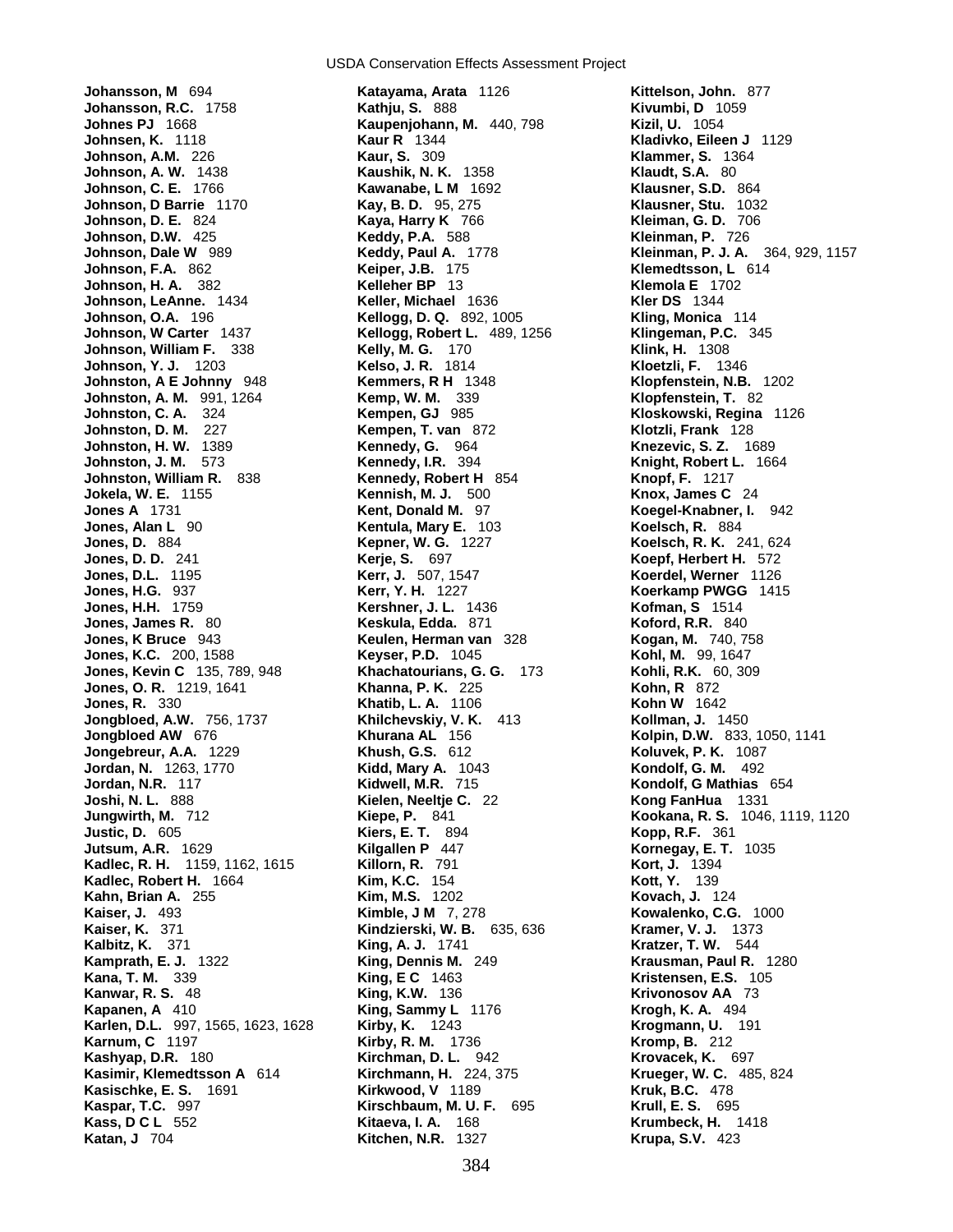**Krupinsky, J. M.** 382 **Leahy JJ** 13 **Lin, Zhiqing.** 857 **Kuipers, Abele** 104 **Leconte, R. 1363**<br>**Kuiters, A.T.** 757 **LeDuc, D. L.Kunugi, A** 1692 **Lee JH** 547<br>**Kuran, P** 469 **Lee, Mary A Kurz, D** 470 **Leininger, W. C.Lake, D.** 385 **Lenz, R. Pykh, Y.Lane, Michael C G** 332 **Lestelle, Lawrence CLanham, J.D.** 1045 **Lewis, T.E.**

Author Index

**Kruzic, A. P.** 972, 973 **Leahy MJ** 13 **Lind, Owen T** 1618 **Leake, C. R.**  1124 **Linden, A.M.A. van der.** 454 **Kubiak, R.** 454 **Lear, D.H. van.** 1228 **Linden, J. P. van der** 1230 **Kudsk, P** 643 **Leather, S. R.** 1193 **Lindenmayer, D. B.** 592 **Kuhad, R.C.** 151 **Leca, B** 190 **Linders, Jan B H J** 1126 **Kuhr, Ronald J.** 1137 **LeClerc, H.** 969 **Lindley, J.A.** 1054 **Kumaraswamy, S.** 1790 **Lee DS** 1381, 1382 1502, 1503 **Kundzewicz, Z. W.** 1446 **Lee, J. G.** 1334 **Linkert, K.H.** 455 **Kunkle, W. E.** 1485 **Lee, J H** 1475 **Lipiec, J.** 1385 **Lee, Mary Ann** 1680 **Litke, D. W.** 1388 **Kurtz, W B** 1251 **Leeuwangh, P.** 247, 1057 **Litt, Andrea R** 641 **Kurvits, T. 26 12 Little, R. 242<br>
<b>Leininger, W. C.** 1604 **Liu, B.Y.** 1774 **Kushwaha, R.L.** 1570 **Leistra, Minze** 100 **Liu, Yong Biao** 729 **La Peyre, M. K.** 816 **Leitch, J. A.** 1786 **Lockaby, B G** 954 **Labana, S.** 1168 **Lemerle, D.** 310 **Locke, M. A.** 642, 1767 **Lachowski, H.** 539 **Lemieux, P.M.** 457 **Lockwood, J.A.** 250 **Lacorte, S** 1574 **Lemly, A.D.** 44, 438, 1579 **Loes, A K** 1374 **Lacoursiere, J. O.** 1039 **Lemly, A Dennis** 487, 989, 1755 **Loftin, S.R.** 340 **Ladha, J.K.** 1060 **Lemunyon, J.L.** 29, 540, 1268 **Logan, T. J.** 852 **Lafond, G. P.** 830, 1264 **Lenis NP** 676 1502, 1503 **Lenteren, J. C. van** 397, 615 **Long, A.J.** 1667<br>**Lenz, R. Pykh, Y.** 1196 **Long, Katherine S.** 323 **Lake, Sam** 814 **Leonard, J. J.** 1165 **Longland, William S** 669 **Lal, R.** 7, 151, 278, 311, 459, 679, **Leonard, S.G.** 610 **Longley, M.** 533, 1387 926, 1338, 1541, 1549 **Leonetti, F. E.** 1396 **Lopez de Alda, Maria J** 471 **Lamb, Brian** 967 **Leonova EV** 73 **Lopez, M.C.** 208 **Lamb, J. A.** 852 **Leonzio, C.** 1187 **Lopez Real JM** 259 **Lambert, K.** 999 **Leopold, D. J.** 1726 **Lorenzen, W. E.** 1411 **Lambs, L.** 688, 694 **Leppla, N C** 1463 **Lorenzo, M.L.** 208 **Landers, D. H.** 1435 **Leroy Poff, N.** 685 **Lorimor, J.** 1071 **Landrum, P. F.** 1648 **Lesaffre, B.** 48 **Lorimor, J. C.** 1053 **Lane, Michael** 1126 **Lessiter, Frank.** 580 **Lorimor, Jeffery.** 875 **Langdale, G. W.** 316 **Lester, J. N.** 3, 4 **Lory, J.A.** 1327 **Lange, C. R.** 182 **Leung, Yu-Fai** 1656 **Losi, M.E.** 188 **Lange, S. R.** 182 **Leuven, R S E W** 1179 **Lovejoy, S. B.** 1334 **Langer, E. R.** 574 **Levitan, L.** 124 **Loveys, B.** 1591 **Langergraber, G.** 1525 **Lewis, D.R.** 1376 **Low, N. J.** 635 **Langford, C.H.** 759 **Lewis, M.A.** 1122 **Lowe, Edgar F.** 1680 **Larsen, R. E.** 824 **Lewis, W. J.** 1644 **Lowrance, R.** 1532, 1745 **Larson, S. J.** 1144, 1147 **Li DeFa** 547 **Lowrance, R.R.** 860 **Lasserre, Pierre.** 904 **Li DF** 547 **Loyn, R. H.** 1584 **Lassoie, J. P.** 530 **Li, H. W.** 804 **Lu, J.** 1182 **Latham, J.** 1243 **Li, Ming-Han** 193 **Lu, Xiao-Yan** 649 **Latimier, P** 984 **Li, X.** 647 **Lubana, P.P.S.** 935 **Latt, C. R.** 52 **Li XiuZhen** 1331 **Lucas, W.** 1745 **Lattermann, S.** 1481 **Li XiWei** 1626 **Luna, J. M.** 949 **Lattier, D. J.** 1700 **Li XW** 1626 **Lusiana, B.** 507 **Lauren JG** 810 **Li, Y. C.** 256 **Lutes, C.C.** 457 **Laurent, Patrick** 346 **Liang, B. C.** 214 **Luttik, R.** 1113 **Lawler, D. M.** 890 **Libra, J.A.** 1132, 1133 **Luzadis, V.A.** 773 **Lawler, S. P.** 1421 **Lichatowich, James A** 102 **Lykov A** 1355 **Laycock, W. A.** 690 **Lichko, L.E.** 520 **Lym, Rodney G** 177 **Lazarovits G** 847 **Lichtenberg, E.** 808, 1316 **Lynch, J.M.** 197, 747 **Liebhold, A M** 665 **Lyon, D. J.** 593, 1112 **Lazorchak, J. M.** 1700 **Liebig, M. A.** 382, 1553 **Lyon, J. G.** 1776, 1780 **Le, Bissonnais Y** 18 **Liebman, M.** 1637 **Lyon, John Grimson.** 1213 **Lea Cox, J.D.** 1405 **Lin, Z. Q.** 1517 **Lyons, J.** 608

**Kuiters, A.T.** 757 **LeDuc, D. L.** 1517 **Line, D.E.** 1012, 1013, 1014, 1015, **Kulakow, P. A.** 273 **Lee, D.S.** 1675 1016, 1017, 1018, 1500, 1501, **Lafitte, H.R.** 1336 **Lenis, N.P.** 1737 **Lombardo, L.A.** 1017, 1018, 1501,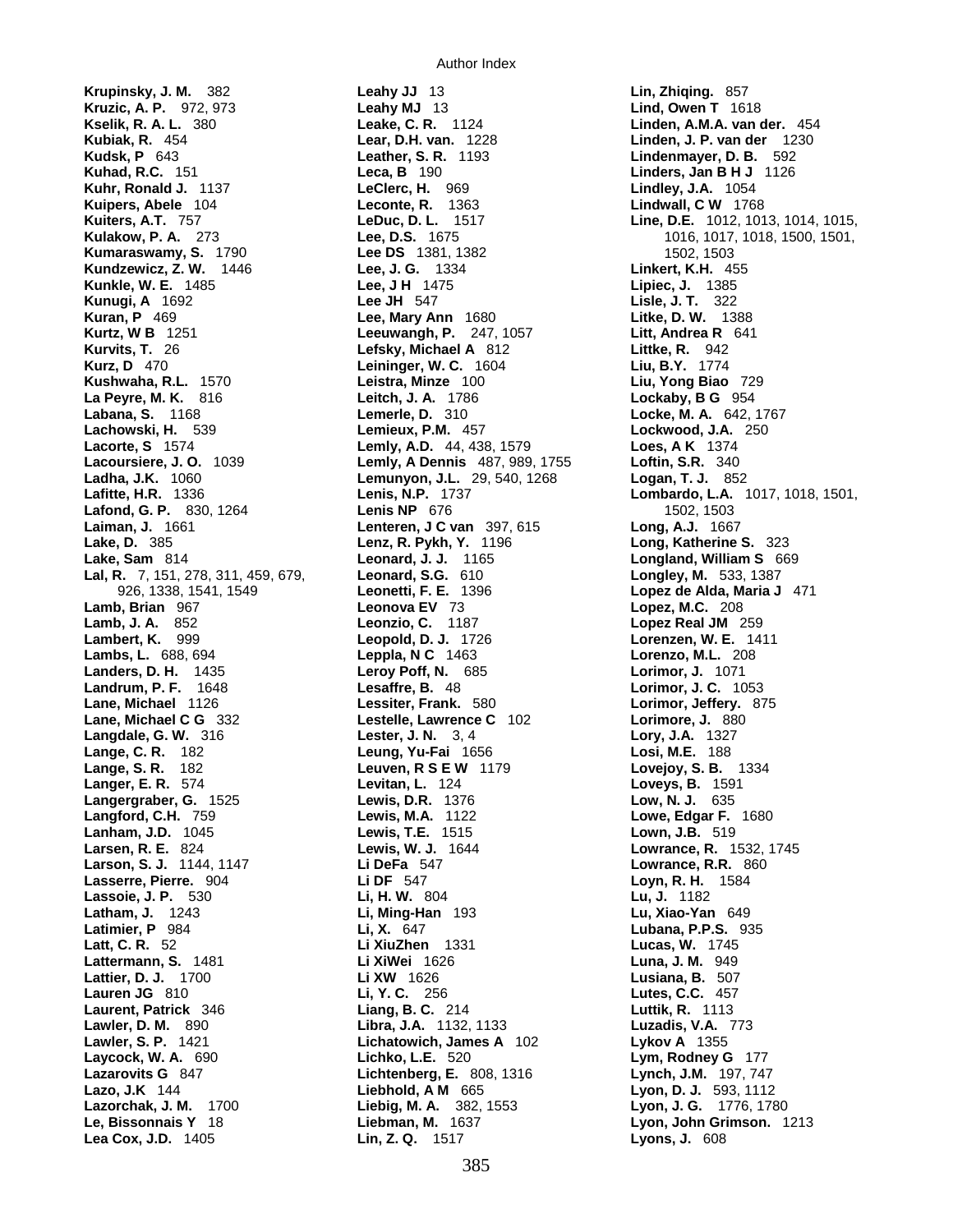USDA Conservation Effects Assessment Project

**Lyons TP** 447 **Marr, J. B.** 32 **McGonigle, T. P.** 589 **MacDonald, James D.** 1663 **Marrs, L. F.** 1216 **McGregor, K.C.** 318 **MacGregor, R.J.** 341 1218 **McIntosh, A.W.** 107 **Machet, J. M.** 1410 **Marshall, S. D.** 118 **McIntosh, C S** 1197 **Maciorowski, A. F.** 1700 **Marta, T.** 26 **Madani, A.** 947 **Martel, C. J.** 191 **McIver, J.D.** 821 **Madramootoo, C. A.** 1076 **Martens, D. A.** 987 **McKay, J. M.** 939 **Madramootoo, Chandra Alastair Martens, Koen** 814 **McKee, W.H. Jr.** 600 **Madsen, E.L.** 681 **Martin, D.L.** 462 **McLaughlin, A.** 668 **Mage, J.A.** 1365 **Martin, T. E.** 796 **Mcmahon, T. A.** 1337 **Magleby, Richard S.** 1544 **Martinez Beltran, J.** 887 **Mcmaster, M. E.** 1403 **Mahieuxe, B** 571 **Martinez, E** 1574 **Mcneill, S.** 148 **Main, A.R.** 653 **Martinez Ghersa, M.A.** 14 **Mcnulty, S.G.** 441 **Main, D. C. J.** 1486 **Marty, J L** 190 **McNulty, Steven G** 989 **Maitland, Peter S.** 270 **Martyniuk, S.** 867 **McPhillips, Nell.** 836 **Maitre, D. C. le** 1378 **Martínez-Vilela, A.** 47, 1008 **McQuaid, Betty F.** 266 **Majewski, M. S.** 454, 916, 1147, **Marx, D. H.** 1216 **McRae, T.** 341 **Majumdar, D.** 897 **Massaut, L.** 1448 **McTaggart, I P** 456 **Majumdar, Shyamal K.** 401 **Makowski, D.** 1804 **Masson, Luke** 729 **Meals, D.W.** 1164 **Malano, Hector M.** 844 **Mast, M.A.** 1026 **Mearns, A. J.** 435 **Malanson, G. P.** 1430 **Master, L. L.** 1638 **Medina, V. F.** 1167 **Malaterre, P.O.** 1310 **Mater, C.M. 773**<br>**Malhi, S. S. 991 <b>Matson, P. A.** 15 **Maliappis, M.T.** 705 **Matthai, C.** 1530 **Meinzer, F. C.** 1414 **Malicki, Leszek** 1534 **Matthews, G. A.** 700 **Meisinger, J. J.** 682, 1234 **Malik, Ashok Kumar** 906 **Mattiessen, P.** 247, 1057 **Malkki S** 1702 **Mattingly, R. L.** 227 **Mellano, Valerie J.** 1632 **Malkomes, H P** 915 **Matzke, A.** 1616 **Melugin, Coakley Stella** 240 **Mallarino, A.P.** 1156, 1628 **Mayer, A.S.** 618, 619, 620 **Mendel, A. C.** 303 **Mallin, M.A.** 714 **Mayer, T.** 964 **Mendelson, M. A.** 1638 **Mallory Smith, C.A.** 1112 **Maynard, C.A.** 361 **Mendelssohn, I. A.** 816 **Malupillai, N.** 110 **Mazerolle, MJ** 1101 **Mengel, Konrad** 55 **Malvar, Thomas** 729 **Mazumder, R.** 1509 **Menn, J. J.** 183, 223 **Malvarez, A. I.** 1633 **McAlpine, C.** 1584 **Mensing, D. M.** 88 **Mamaril, C.P.** 846 **McAtamney, C.** 1696 **Mercer, D. E.** 127 **Mancuso, P.C.S.** 369 **McBride, J.F.** 618 **Merot, P.** 936 **Mandal, S. R.** 543 **McCallie, E. L.** 507 **Merrill, S. D.** 382 **Mander, U.** 289 **Mccarthy, E. J.** 415 **Merwin, I.** 124 **Mandersloot, Frits** 104 **McCarthy, Jack** 1776 **Messina, M. G.** 1583 **Manes, J** 1573 **McCarty, G.W.** 327 **Metcalf, J. A.** 1255 **Maness, K.** 616 **McCaughey, W. P.** 1200 **Metcalfe, M.** 306 **Manglitz, George R.** 1285 **McClelland, M. R.** 282 **Metternicht, G. I.** 1328 **Manivannan, S.** 611 **McClellen PW** 831 **Metz, JH** 985 **Mann, Gary S** 1508 **McComb, William.** 1440 **Meulenberg, E. P.** 666 **Mann, L.** 1192 **McConkey, B. G.** 1264 **Meyer, C. R.** 940<br> **Mannetje, L. 549 <b>McConnell, L.L.** 46, 327 **Meyer D** 329, 827 **Mannetje, L. 'T.** 11 **McCool, D.K.** 519 **Meyer, D. W.** 1200 **ManTech Environmental Research McCormick, F. H.** 1700 **Meyer, Deanne Morse.** 1632 **Manure Management in Harmony McCrory, D.F.** 8 **Meyer, M. 923**<br>**McCutchan, J. S. 695 Meyer, William I McCutchan, J. S. 695** Meyer, William I **Marai, I.F.M.** 1683 **Mcdermott, J.** 1034 **Michael, J.L.** 542, 640 **Marecik, Roman** 1253 **McDonald, T. L.** 1372 **Marion, J. L.** 1656 **McDonnell, J.J.** 818 **Michail, M.** 369 **Markert, B. A.** 645, 1172, 1690, **McDowell, R.** 726 **Michaud, J P** 235

**Marsh Ecology Research Program.** 838 **Martikainen, P** 614 **McKevlin, M.R.** 600 1149 **Masiunas JB** 1245 **McSorley, R.** 761, 975 **Matson, P. A.** 159 **Meijerink, A. M. J.** 1491<br>**Matthai. C.** 1530 **Meinzer, F. C.** 1414 **McConnell, L.L.** 46, 327 **Meyer D** 329, 827, 872 **Services Corp.** 161 **McCormick, Paul V.** 1704 **Meyer, J. L.** 685 **with the Environment and McCutchan, J. S.** 695 **Meyer, William B** 931 **Society** 879 **McCutcheon, S. C.** 1167 **Meynard, J. M.** 1804 1700 **McDowell, R.W.** 929, 1157, 1241 **Marois, James J** 766 **McGinn, S M** 70 **Region.** 1146

**Madsen, Eugene L** 504 **Martin, P.A.** 427 **McLaughlin, R.A.** 1016, 1017, 1018 **McManus, Patricia S** 90 **Meeuwissen, Pieter C.** 1370<br>**Mehra, A.** 1735 **Marland, G.** 1627 **McGechan, M.B.** 1376 **Mid Atlantic Integrated Assessment**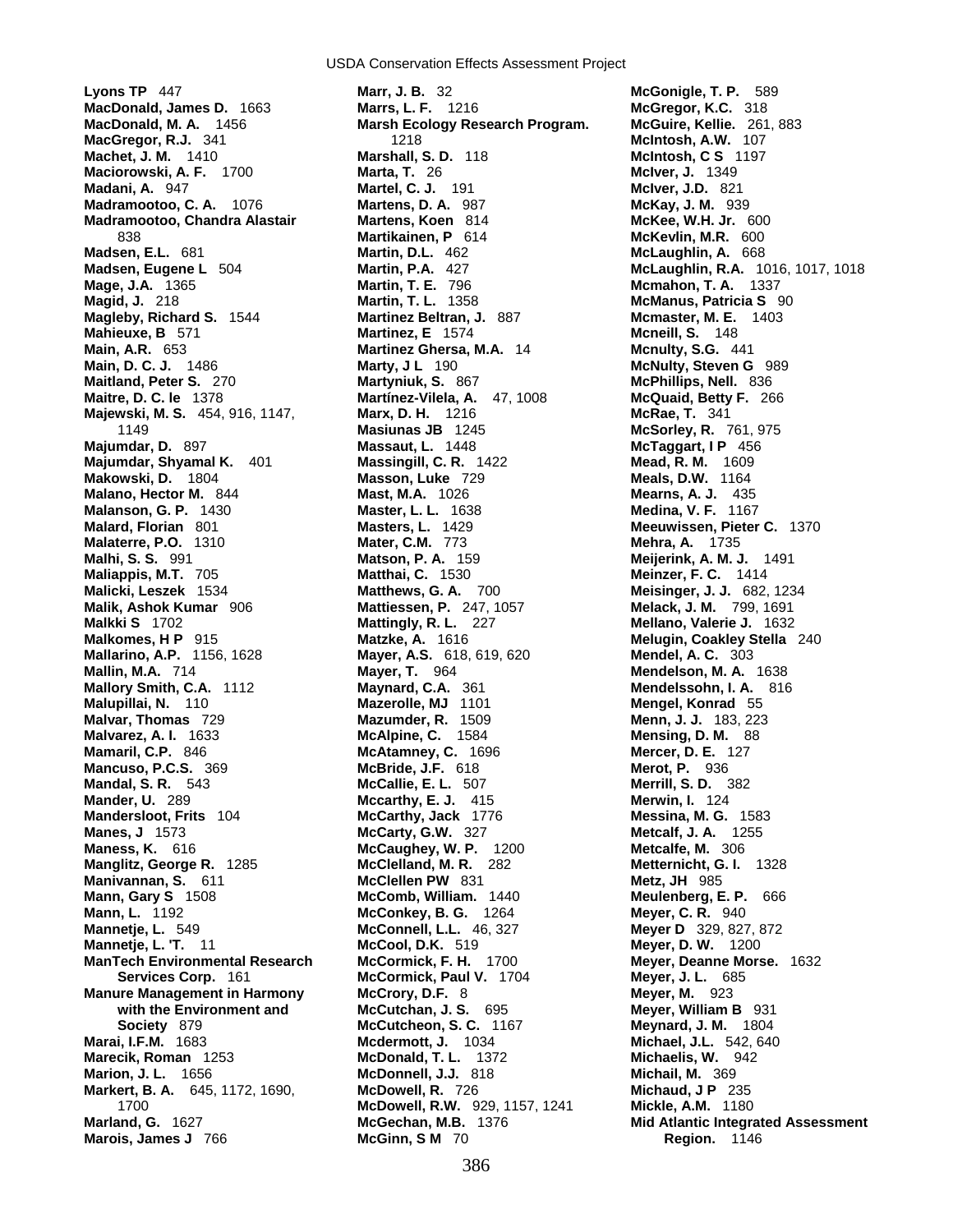**Middleton, Beth.** 568, 1788 **Moran, M. S.** 1227, 1326 **National Agricultural Pesticide Midwest Plan Service** 57, 67, 241, **Morgan, N. C.** 270 **Impact Assessment Program**  267, 281, 306, 430, 637, 791, **Morgan, R. P. C.** 1527 **(U.S.).** 698 808, 872, 880, 1053, 1099, **Morris, Gregory.** 1023 **National Applied Resource**  1661, 1806 **Morse, D.** 673 1703 **Midwest Plan Service. Livestock Morse, R.D.** 1007 **National Arbor Day Foundation. Wastes Subcommittee.** 828 **Mortensen, D.A.** 1458 1220 **Mielke, L. N.** 313 **Morvan, T.** 534, 1240 **National Center for Manure and Miles, D. M.** 204 **Moshiri, Gerald A.** 290 **Animal Waste Management Milgroom, Michael G** 590 **Mosier, A.** 604 **1805 Miller, A.** 1412 **Mosier, A.R.** 119, 868 **National Center for Manure & Miller, E. Willard** 401 **Mossman, D. J.** 924 57, 67, 241, 306, 430, 637, 791, **Miller, F.P.** 1571 **Mostaghimi S** 582, 831 808, 872, 880, 1053, 1099, 808, 872, 880, 1053, 1099, **Miller, J. B.** 706 **Motohashi, Noboru** 1614 1106, 1155, 1316, 1325, 1526, **Miller, J. R.** 799 **Motoyama, Naoki.** 1137 1661, 1806 **Miller, M. H.** 589 **Mouchet, P.** 1575 **National Council for Air and Stream Miller, Murray H** 115 **Moyer, J R** 1768 **Improvement.** 1438 **Miller, P. R.** 1264 **Mroz Z** 676, 1737 **National Council of the Paper Miller, S. D.** 593 **Mueller, D.K.** 1026, 1040 **Industry for Air and Stream Miller, Steven J.** 1680 **Mueller, David K.** 1043 **Improvement (U.S.).** 284, 586, **Minami, K.** 119, 604 **Mugabe PH** 1028 **1080**<br>**Mineau, P.** 668, 1113 **Muhar, S. 712** 1080 **Mational F Miner, J.** 1634 **Mukhtar, S.** 241 **Pest Management Education Miner, J. R.** 1053 **Mulcahy, Sue.** 778 **(U.S.)** 737, 1309 **Miniero, R.** 1651 **Mulder, W. H.** 666 **Effects Research Laboratory Minnesota. Dept. of Agriculture Mulholland, P. J.**  685 **(U.S.), Western Ecology (U.S.), Western Ecology Muller, E. 688, 694 Division** 161 **877 Muller, E.** 688, 694 **Miriti, M** 665 **Muller Scharer, H.** 163 **National Institute of Water and Mitchell, J.K.** 1324 **Mullin, Barbra H** 179 **Atmospheric Research (N.Z.). Mitchell, John E.** 1279 **Mullinax, D.D.** 827 574 **Mitchell, R.J.** 618, 619 **Mullins, G.** 364 **National Pork Producers Council Mitkowski, N.A.** 1557 **Mulville, Aimee.** 461 **(U.S.).** 261, 883 **Mitsch, W.J.** 1301 **Mundra, S. N.** 779 **National Research Council** 56, **Mitsch, William J.** 718, 1794, 1795 **Mundt, C.C.** 1321 503, 1423 **Miyamoto, S.** 1205 **Munster, Michael J.** 266 **National Research Council, Board Mmolawa, K.** 1482 **Murarka, I. P.** 982, 1730 **on Environmental Studies and Mobrand, Lars E** 102 **Murer, E.** 1385 **Toxicology (BEST)** 192 **Moffat, Mary.** 836 **Murkin, Henry R.** 1218 **National Research Council. Mogensen, B. B.** 494 **Murtaza, G.** 63, 64 **Commission on Geosciences, Moglen, G.E.** 389 **Muschler, R. G.** 52 **Environment, and Resources Mohan, S** 528 **Muscutt, A. D.** 206 497 **Mohanty, S.** 543 **Mutchler, C.K.** 318 **National Research Council. Moldan, B.** 1766 **Myers, J. H.** 506 **Committee on Air Emissions Moldenhauer, W. C.** 312, 313, 314, **Myrbeck, A** 1374 **from Animal Feeding**  315, 316, 317 **Nachtergaele, J.** 629 **Operations** 1497 **Moldenke, A.** 722 **Nader, G.** 1743 **National Research Council. Moldenke, A.R.** 1538 **Naftz, David L.** 1709 **Committee on Long-Range Mols, P. J. M.** 1473 **Nagashima, Hideo** 1614 **Soil and Water Conservation Molto, J. C.** 75, 1573 **Nahm, K H** 446 **Policy** 1535 **Monaco, T. J.** 279 **Nahm KH** 1190 **National Research Council. Monreal, C** 1189 **Naiman, R. J.** 184, 400, 712 **Management of Montoya, R.E.** 1518 **Nair, P.K.R.** 52, 1667 **National Research Council. Moon, R. D.** 1526 **Nakai Y** 85 **Committee on Watershed Moore, A.** 1402 **Nakamura, F.** 1089 **Management** 978 **Moore, I. D.** 1454 **Namiesnik, J** 1466 **National Research Council (U.S.). Moore, J. A.** 881 **Narang, S.K.** 196 **Board on Environmental Narang, S.K.** 196 **Moore JA** 83 **Narayanan, R.** 1413 **Studies and Toxicology.** 596 **Moore, Michael R.** 461 **Narda, N.K.** 935 **National Research Council (U.S.), Moore, P. A.** 147, 364 **Narumalani, S.** 1413 **Committee on Moore, P. A., Jr.** 430, 1155, 1302 **Nascimento, W. M.** 256 **Characterization of Wetlands**

**Naiman, Robert J** 809, 1094 **Eutrophication** 236 **Moorman, T.B.** 1578 **Nathu Singh** 1344 1797

1106, 1155, 1316, 1325, 1526, **Morrison, J. E., Jr.** 1602 **Sciences Center (U.S.)** 610, **Mosley, Jeffrey C.** 626 **Animal Waste Management National Foundation for Integrated Miner JR** 1024 **Mulchandani, Ashok** 1694 **National Health and Environmental Monks, D. W.** 279 **Naidu, R** 476, 719, 1119 **Committee on the Causes and**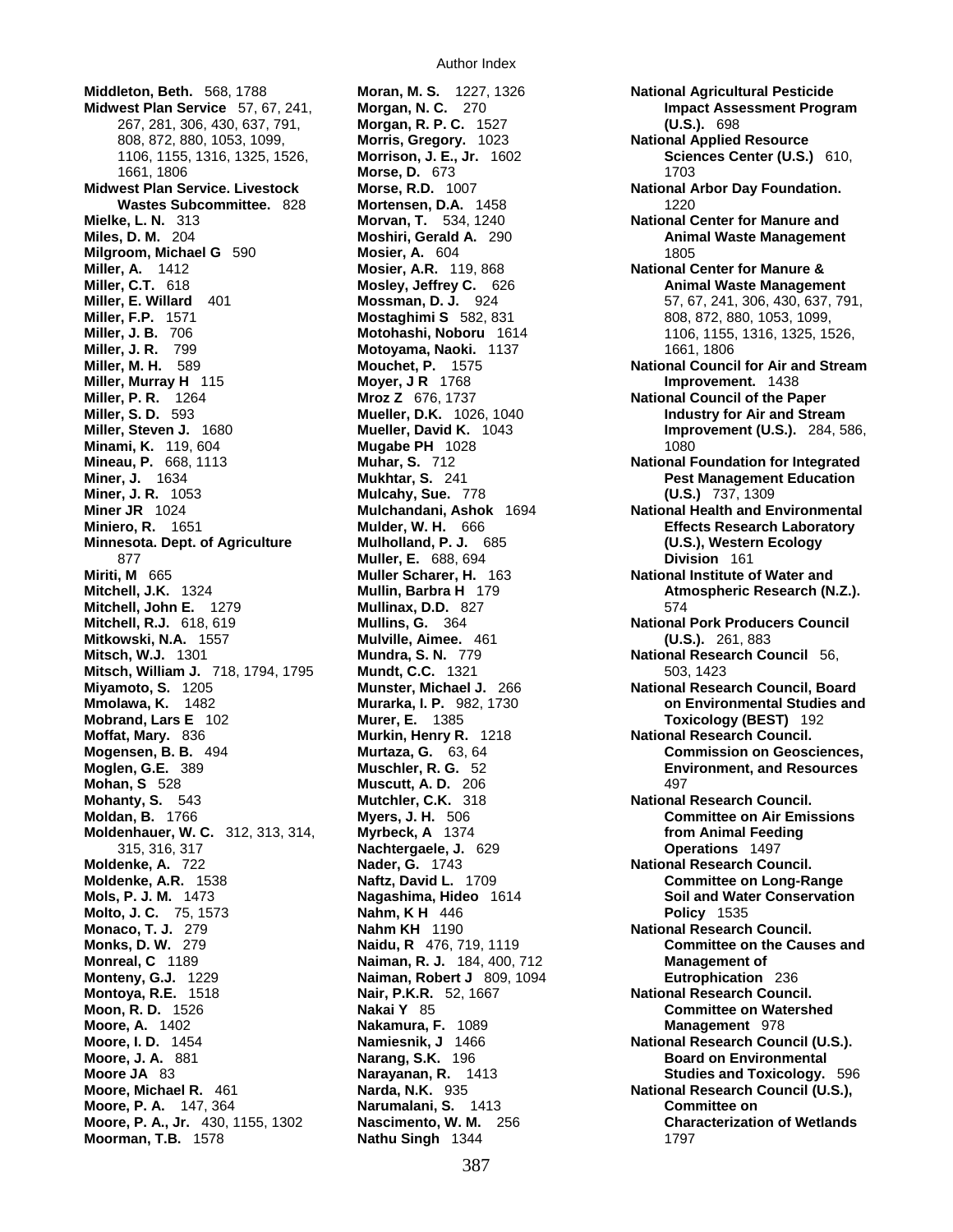USDA Conservation Effects Assessment Project

**Committee on Rangeland Niessen, W M A** 1655 **National Research Council (U.S.). Nilsson, C.** 62, 384, 389, 694, 1323 **Ohio State University. Extension. Committee on the Future Role Nilsson, Christer** 809 **National Research Council (U.S.). Nixdorf, B. 1418 Committee to Review the New Moguer, T** 190 **Committee to Review the New National Risk Management** 1235, 1314, 1445 **National Science and Technology Norberg-King, T. J.** 1648 **Olson, Richard Arnold.** 293 **National Water Management Center Norman, D. M.** 1706 **Ondersteijn, C. J. M.** 1036 **National Water Quality Assessment Norris, R. H.**  171, 343 **Ongley, E. D.** 295 **National Water Quality Laboratory Research Service** 524 **Opdam, P.** 795 **Natschke, David F. 1370 <b>Environment and Natural Companisation for Economic Co-Natural Resource, Agriculture, and Resources** 1370 **operation and Development. Natural Resources Defense** 1500, 1501, 1502, 1503 **Oshida, P. S.** 435 **Ncnair, M** 470 **Institute** 1599 **Osir, E O** 595 **Ndlovu LR** 1028 **Northcott, G.L.** 1588 **Osmond, D.L.** 1012, 1013, 1014, **NDSU Extension Service.** 1260 **Norton, L. D.** 419 1015, 1016, 1017, 1018, 1500, **Nearing, M.A.** 525, 1774 **Norwood, C. A.** 407 1501, 1502, 1503 **Neary, D.G.** 333, 542, 640, 1083 **Noss, R. F.** 120 **Osterkamp, W.R.** 303, 1242 **Needleman, B.A.** 1719 **Novak, J.M.** 363, 1578<br>**Neeteson, J.J.** 950, 1417 **Nowak P** 1531 **Neeteson, J.J.** 950, 1417 **Nowak P** 1531 **Oubina, Anna** 352 **Neibling, W. H.** 508 **Nowell, Lisa H.** 1611 **Overseas Development Institute Neill, K. E.** 1264 **Nowicki, Janusz** 1534 **(London, England).** 1678 **Neilsen, G. H.** 849, 1345 **Nunes, Gilvanda Silva** 77 **Owens JM** 74 **Nelson, C J** 863 **Nusser, S. M.** 342 **Owens, Richard** 1808 **Nelson, M. K.** 1579 **Nutrient Enrichment Committee Owoputi, L.O.** 1542 **Nelson, R.G.** 885 283, 284, 285 **Ozden, K.** 277 **Nestler, John M.** 323 **Nuttall, C. A.** 1368, 1785 **Ozesmi, SL** 1493 **Neves, R. J.** 438 **Nwachuku, Nena** 370 **Ozores-Hampton, M.** 256 **New South Wales. Dept. of Land O'Brien, Renee** 713 **Ozores, Hampton Monica** 253 **New, T.R.** 207, 466 **O'Connell, P.E.** 933 **Pacific Northwest Research Station Newbold, J.D.** 1745 **O'Connell, Peter J** 908 639, 960<br> **Newby, L.C.** 448 **O'Dwyer TF** 13 **Padovani, L.** 9 **Newby, L.C.** 448<br>**Newman RF** 76 **Newman, S. M.** 51 **O'Keefe, T. C.** 184 **Pai, N.** 376 **Newton, A.** 1243 **O'Neal, M. R.** 525 **Paik, I K** 1594 **Newton, G.L.** 860, 880, 1485 **O'Shea J** 447 **Paine, L.K.** 608 **Newton, Michael** 463 **Obedzinski, R.A.** 333 **Pait, A.D.** 1122 **Ni JiQin** 893 **Oberlander, Herbert** 731 **Paivinen, R.** 99, 1647 **Ni JQ** 893 **Obreza, T. A.** 256 **Palm, C.** 1020 **Nicholls, Clara I** 1552 **Obrycki, J.J.** 1637 **Palm, Wolf Ulrich** 1658 **Nicholls, P. H.** 1124 **OECD** 153 **Palmer, C. J.** 575 **Nichols, J.D.** 862 **Oenema O** 72, 614, 1006 **Palmer, M.A.** 389 **Nicholson, R.J.** 1402 **Offenthaler, I.** 645 **Palmer, Margaret A** 814 **Nicolardot, B.** 1804 **Oficial, R.** 433 **Palone, Roxane S.** 233

**National Research Council (U.S.). Niemela, J.** 1716 **Ogden, Michael** 291 **Classification.** 1277 **Niessen, Wilfried M A** 1455 **Ogle, Daniel G.** 1701 **of Pesticides in US Nimmermark, S.** 1687 **Öhlinger, R.** 645 **Agriculture** 596 **Nix, P. G.** 1078 **Olafur Arnalds.** 1273 **York City Watershed Nohlgren, Eva.** 1722 **Olin, Stephen S** 230 **Management Strategy.** 1763 **Nolan, B. T.** 957, 980, 1041, 1042, **Oliva, A.** 231 **Research Laboratory (U.S.). Noling, Joseph W.** 31 **Ollesch, Gregor** 1524 1370 **Noordwijk, M. van** 507 **Olson, Craig** 1672 **Center (U.S.), Information and Norby, Richard J** 1027 **Olson, Richard K.** 304 **Communications Staff** 765 **Nordstedt, R. A.** 252, 1518 **Omed, H.M.** 1683 **(U.S.).** 822 **Norris, R.F.** 391, 758 **Ong, C.** 61 **Program (U.S.).** 373, 980, **Norris, V.** 1684 **Ontario. Ministry of Natural**  1042, 1069, 1149 **North Carolina Agricultural Resources.** 966 **(U.S.).** 905 **North Carolina. Dept. of Or, D.** 930, 1482 **Engineering Service. North Carolina Sea Grant** 1599 491 **Cooperative Extension.** 557, **North Carolina State University Ortega, E.** 208 1210 **Water Quality Group** 958, **Ortiz, R.** 1659 **Council.** 561 **North Carolina Stream Restoration Oshima, Y.** 1089 **Nowell, L. H.** 961, 1069, 1143 **Overholt, W A** 397 **NSW Agriculture.** 664, 871 **Oweis, Theib** 781 **Nunes, Gilvanda Silva** 77 **Owens JM** 74 **and Water Conservation.** 702 **O'Connell, Mark** 1639 **Paces, T.** 1766 **Newman RF** 76 **O'Grady, J.J.** 512 **Pagliai, M.** 330 **Newton, B.** 1600 **O'Neill, Robert V** 943, 1296 **Paik IK** 843, 1044, 1595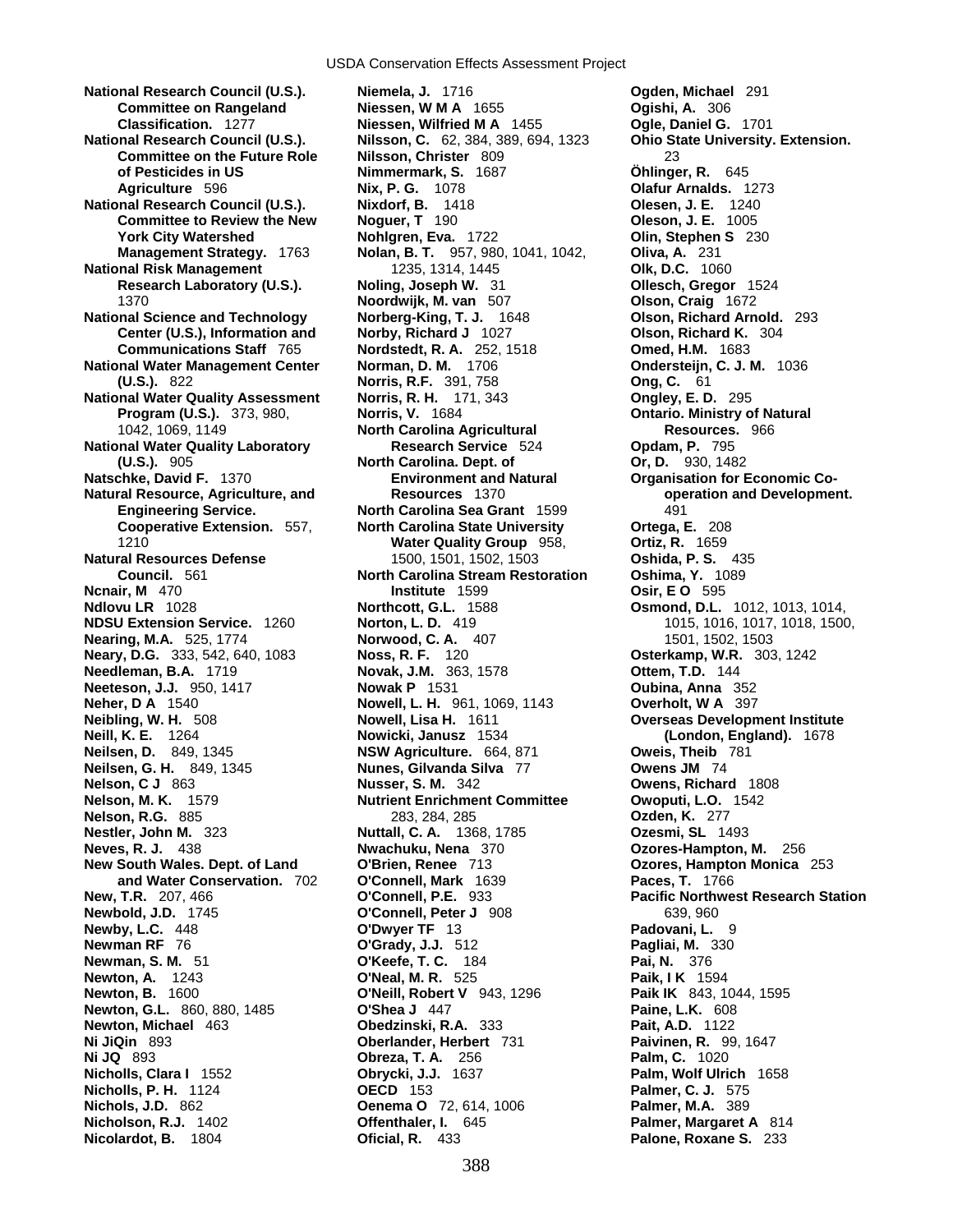**Pandey, A.** 1246 **Penning de Vries, F. W. T.** 507, **Pinay, G.** 936, 1117 **Pandey, G.** 1168 **Pandey, G. 1168 Pinay, Gilles** 809 **Pandher MS** 157 **Pennsylvania. Dept. of Pinter, P. J., Jr.** 1326<br> **Paniarahi. S.** 1054 **Paniarahi. Pres. Pires, C.S.S.** 479 **Panigrahi, S.** 1054 **Environmental Resources. Panizzi, A.R.** 479 632 **Pires, S.** 1230, 1231 **Panneton, B.** 839 **Pennsylvania State University, Pisaniello, J. D.** 939 **Paoletti, M.G.** 1457, 1555 **Environmental Resources Pitt, Jo** 1212 **Papadopoulos, A.P.** 735 **Research Institute** 631 **Pitt, Robert** 1476 **Papendick, R. I.** 537 **Pepper, C. B.** 1706 **Papendick, Robert I.** 315, 1810 **Pepper, I. L.** 1442 **Pizzigallo, M. D. R.** 439 **Papineau, F.** 1076 **Pera, Antonio** 529 **Pizzuto, J.E.** 389 **Pararajasingham, S. 735 Pereira, L. S. 48<br><b>Parchomchuk, P. 849 Pereira, Luis S** 644 **Parchomchuk, P.** 849 **Pereira, Luis S** 644 **Plant Materials Center** 633, 1171 **Park, J R** 473 **Pereira, Luis Santos** 781 **Planty-Tabacchi, A. M.** 688 **Park, T A** 1197 **Perfect, E.** 95 **Plettner, Erika** 727 **Parkanyi, Cyril** 1614 **Perkins, A.** 153 **Plimmer, J.R.** 223 **Parker, Amanda K.** 1605 **Perrone, J.** 1076 **Plotkin, Steve** 1256 **Parker, D.B.** 1513 **Perrow, M** 694 **Ploug, H.** 910 **Parker, Geoffrey G** 812 **Perrow, Martin** 1212 **Poesen, J.** 629 **Parker, John T. C.** 554 **Perry, J N** 665 **Poesen, J. W.** 437 **Parkerton, Thomas F** 480 **Perschke, S.** 385 **Poggi Varaldo, H.M.** 33, 34, 35 **Parkin, T. B.** 1585 **Peryea, F.** 1345 **Poinsot-Balaguer, N.** 1693 **Parnell, C. B.** 1099 **Peschke H** 1642 **Polglase, P. J.** 225 **Parr Dobrzanski, Bob** 1603 **Pess, G. R.** 1396 **Polhemus, D.A.** 271 **Parrella, M.P. 774 <b>Petchey, A. M.** 1399 **Parsons, A.** 539 **Peterken, G.F.** 1350 **Pollock, M. M.** 1396 **Paschke, M. W.** 176 **Peters NE** 1668 **Pascoe, G. A.** 1791 **Peterson, C. G.** 1607 **Poore, M. H.** 1297 **Passam, H.C.** 705 **Peterson, Dennis R** 480 **Popay, A.I.** 195 **Paterson, J.** 219 **Peterson, G.** 1447 **Pathak DV** 156 **Peterson, G. A.** 1219 **Porter, Douglas R.** 242 **Patrick, William H.** 898 **Peterson, Hans G** 1686 **Porter, S.** 607 **Patten, D. T.** 1427 **Peterson, J.T.** 243 **Post, H E** 532 **Patterson, M. A.** 438 **Peterson, S. O.** 1005 **Poth, Mark A** 989 **Paul BN** 1204 **Petit, J.** 518 **Potter, D.U.** 602 **Paul, K. I.** 225 **Petit, V.** 1395 **Poulsen, H D** 983 **Paulin, R.** 1244 **Petroff, J. K.** 178 **Poulsen HD** 1163 **Paustian, K.** 214, 604 **Petts, Geoff E** 809 **Poulsom, E.** 1243 **Pautou, G** 694 **Petty, D.G.** 1397 **Pouwels, R.** 795 **Pavelis, George A.** 1754 **Peveling, R.** 477 **Powell, D.S.** 1612 **Payne Engineering** 284 **Peyraud JL** 417 **Powell GW** 76 **Payne Engineering (Firm)** 285 **Pfadenhauer, J.** 1346, 1789 **Payne Engineering (Firm)** 285 **Pfadenhauer, J.** 1346, 1789 **Powell, K.A.** 1629<br>**Payne, N. F.** 96 **Power, J.F.** 790, 855, 861, 878, **Payne, Nicholas J** 366 **Phene, C. J.** 1609 **1082, 1299 Payne, R. A.** 1558 **Philippi, Nancy S.** 217 **Powers, R. F.** 1624 **Peck, Steven L. 266 28. Phillips, Geoff** 1212 2006 1518 **Pedersen, C. L.** 1039 **Phillips, V.R.** 455 **Powlson, D.S.** 464, 720, 751 **Pedersen, John H.** 267 **Phillips VR** 294, 1381, 1382 **Poziomek, E. J.** 1371 **Pederson, G.A.** 31 **Phipps, R H** 473 **Prairie Agricultural Machinery Peeper, T.F.** 1112 **Pico, Y** 1573 1596 **Peet Schwering CMC van der** 68 **Piegay, H** 806 **Praska, K E** 1287 **Peever, Tobin L** 590 **Pieper, R.D.** 690 **Pratley, J.** 310 **Pehkonen, S. O.** 335 **Pierce FJ** 1531 **Prato, T.** 1443 **Peirce, J. J.** 160 **Pierce, R A** 1251 **Price, J. S.** 659 **Peiry, J L** 694 **Pierce, Tom** 967 **Prichard, Don.** 1238 **Pell AN** 873 **Pieri, C.** 792 **Prichard, Donald E.** 1703 **Pellant, M.** 1276 **Pietro, K. C.** 1159 **Pringle, C. M.** 1600 **Pellant, Michael L. 765 <b>Pietroniro, A.** 1363 **Peng, S.** 1060 **Pillai, S.** 1106 **Pritchard, John B** 113 **Penn State Cooperative Wetlands Pillai, S.D.** 149 **Probst, J. R.** 796 **Pennell, K. D.** 620 **Pimentel, D.** 197, 458 **Proll, G.** 977

**Peters, M. 1300 Polunin, N. V. C.** 500<br>**Peters NE** 1668 **Ponzi, D.** 1545 **Center** 631 **Pillai, Suresh D.** 912 **Prokopy, R. J.** 754 **Pimentel, David** 470, 728 **Prosser, C.G.** 195

**Peacock, W.J.** 941 **Philipps, L** 785 **Powers, W. J.** 252, 787, 872, 1052, **Piao XS** 547 **Institute (Canada)** 655, 703, **Pico, Y** 1573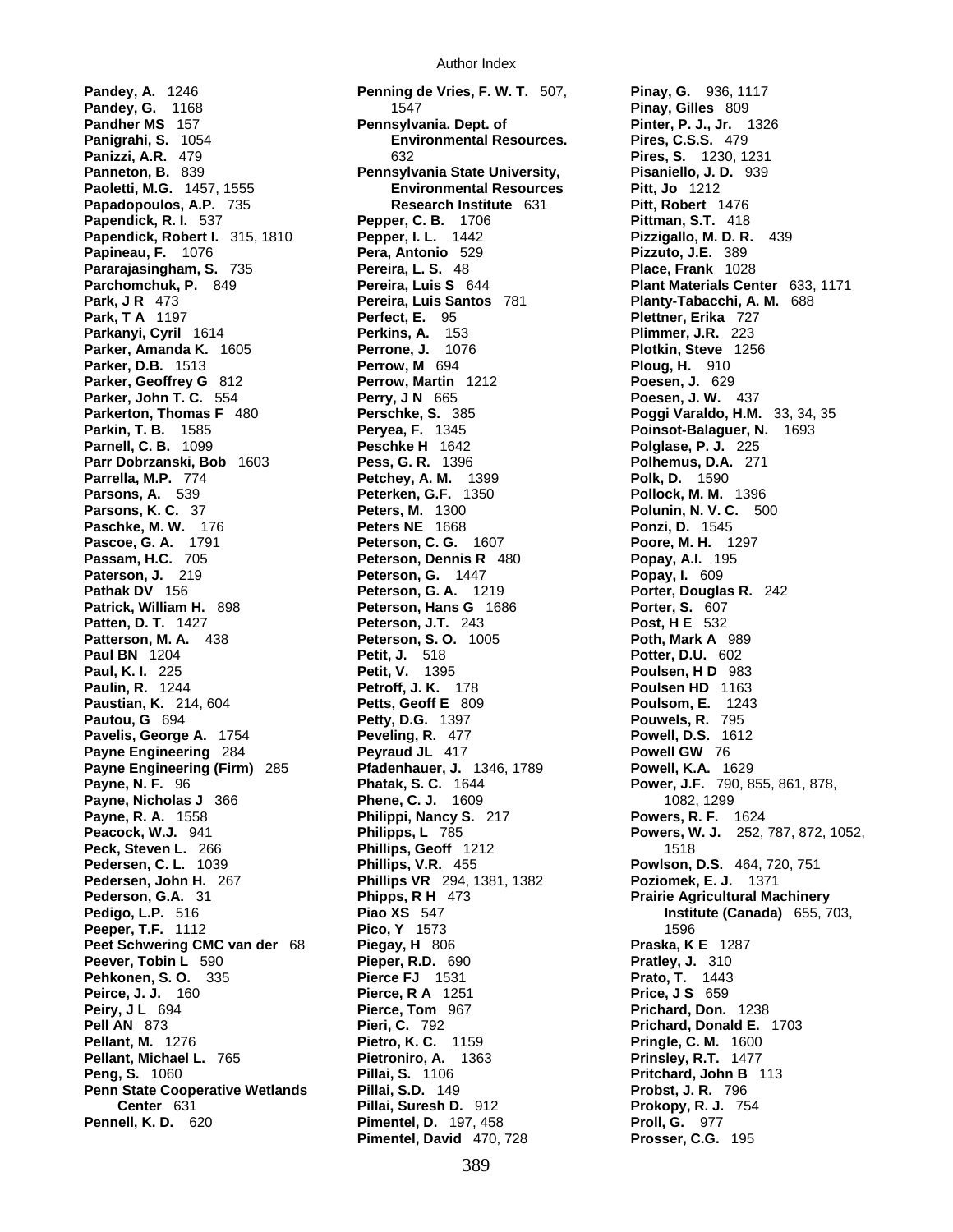**Prosser, I.** 1298 **Reckendorf, Frank.** 1283, 1284 **Rijn, J.P. van** 411 **Provencher, Louis** 641 **Reckhow, K H** 927<br>**Prowse, T D** 498 **Recous, S.** 1410, **Rabideau, A.J.** 618, 619 **Reish, D. J.** 435<br>**Radcliffe, D. E.** 791 **Reisner, Y.** 1196 **Rader, Russell Ben.** 150, 772 **Rejman, J.** 1338, 1472 **Rankin, Edward T** 1453 **Richards, K S** 694 **Rao, P. S.** 1393 **Richardson, S. D.** 1732 **Reams, M. A.** 816 **Rietveld, W. J.** 1019 **Rechcigl, J.E.** 1154 **Riitters, Kurt H** 943 **Roper, M M** 851

**Prowse, T D** 498 **Recous, S.** 1410, 1804 **Riley, TZ** 1221 **Reddy, K. N.** 606, 1767 **Rimando, A.M.** 231 **Pruski, F. F.** 525 **Reddy, K. R.** 1084, 1159, 1162, **Rinderknecht-Seijas, N.** 34 **Puckett, L. J.** 663, 1010 1695, 1787 **Rinker, D.L.** 1699 **Purkey, D.R.** 1380 **Reder, S.** 977 **Riparian Forest Buffer Panel. Pusey, Bradley J** 701 **Redington, Charles B.** 1178 **Chesapeake Bay Program Puzankov AG** 73 **Redman, Phillip J.** 962 **(U.S.)** 564 **Pyke, D.A.** 1276 **Reece, Patrick E.** 753 **Riskowski, G.L.** 1728 **Pyle, R.M.** 207 **Reed, D.H.** 512 **Risse, L.M.** 791, 865 **Reed, Sherwood C.** 1610 **Ristaino, Jean Beagle** 45 **Pysek, P.** 398 **Reed, W.B.** 1570 **Ristau, R J** 1692 **Qadir, M.** 63, 64 **Reeves, D.W.** 302, 1472, 1715 **Ritter, W. F.** 1362 **Qiu, Z.Y.** 1729 **Reeves, G.L.** 454 **Ritzema, H. P.** 380 **Quadranti, M.** 750 **Reeves, J.B.** 1281 **Ro, K.S.** 1131, 1132, 1134 **Queda, A** 529 **Regional Biomass Energy** Ro, Kyoung S. 1133, 1135 **Quick, J.S.** 1033 **Program.** 901 **Robards, K.** 1128 **Quine, C.** 1243 **Regnier, E.E.** 365 **Robards, Kevin** 78 **Quinlan, A.** 1447 **Reichardt, W.** 1060 **Robarge, W.P.** 67, 69 **Quinney, M. J.** 110 **Reichhardt, Tony** 1772 **Robbie, W.A.** 340 **Quinton, J.N.** 1072, 1471 **Reid, B J** 670 **Roberts, Terry R** 332 **Rab, M. A.** 627 **Reid, W.** 325 **Roberts, Thomas H** 576 **Rabalais, N.N.** 605, 817 **Reinhardt, C. F.** 1769 **Robertson, J.** 969 **Radcliffe, D. E.** 791 **Reisner, Y.** 1196 **Robertson, P.A.** 140 **Radina, B.** 1653 **Renard, K.G.** 519 **Robinson, J.L.** 1745 **Renard, Kenneth G. 1224 Renaud, F. 1098 Raez-Luna, E.** 1447 **Renaud, F.** 1098 **Robinson, M.** 526 **Ragsdale, Nancy N.** 1151 **Renzoni, A.** 1187 **Experiment Station** 1333 **Rains, D. W.** 1682 **Resek, Elizabeth A.** 1611 713, 1279, 1762 **Rajasthan Agricultural Drainage Resosudarmo, P** 470 **USDA** 946 **Research Project, National Reuter, D.J.** 356 **Rodgers, P.B.** 1199 **Seminar on Subsurface Reutergaardh, L.** 1093 **Rodrigues, J.M.C.** 369 **Drainage** 779 **Reynolds, R.T.** 1708 **Rodriguez, A.** 1115 **Ram, Sewa.** 779 **Rhoades, J. D.** 450, 1621 **Rodriguez, Antonio** 1114 **Ramakrishnan, B.** 1790 **Ribaudo, M.** 1300 **Rodriguez Leon, J.A.** 1246 **Raman, S. S.** 611 **Rice, C.P.** 327 **Rodvang, S.** 20 **Ramanarayanan, T. S.** 91 **Rice, M.** 1805 **Roe, N. E.** 256 **Ramanjit Kaur** 1344 **Rice, M.E.** 516 **Roe, Nancy E** 254 **Randall, G.W.** 1301 **Rice, P.J.** 327 **Roelofs, J G M** 1347 **Randall, J.** 1758 **Richard, G.** 1410 **Roger-Estrade, J.** 1410 **Randen, E. van** 506 **Richard, T. L.** 451 **Roger, P. A.** 433 **Randhir, T. O.** 1334 **Richards, A.J.** 377 **Rogers, B. F.** 1543 **Rankins, D. L., Jr.** 1297 **Richardson, C. J.** 415 **Rogers, K. R.** 1371 **Rantala, P.** 369 **Richardson, J. J.** 808 **Rogers, R. E.** 635 **Rao, M. R.** 841 **Richardson, J. L.** 1792, 1793 **Roig, L. C.** 924 **Rashid N** 647, 1626 **Richter, B. D.** 1638 **Rom, H B** 983 **Rasmussen, K. J.** 677 **Richter, D. D.** 160 **Rom HB** 68 **Rath, A.K.** 1790 **Ricke, S.C.** 149 **Romagni, J.G.** 231 **Ratti, John T.** 763 **Rickson, R. J.** 1471, 1527 **Roman, E S** 1768 **Raun, W.R.** 995 **Riddech, N.** 1364 **Romm, J.** 773 **Rauschkolb, Roy S.** 996 **Riding, Tim.** 702 **Rompre, Annie** 346 **Ray, Chittaranjan** 1449 **Riebsame, William E** 931 **Rondeau, Bernard** 951 **Rayns, F W** 785 **Riekerk, H.** 441 **Roni, P.** 1396 **Reading, P. R.** 706 **Ries, R. E.** 382 **Rood, B. E.** 1782 **Reasoner, D.J.** 913 **Riggenbach, R R** 1692 **Roose, Amsaleg C L** 531

**Pul, W.A.J. van.** 932 **Redente, E. F.** 176 **Riparian Forest Buffer Panel** 1428 **Renault, D.** 1286 **Rocky Mountain Forest and Range <b>Renzoni, A.** 1187 **Rocky Mountain Forest and Range <b>Renzoni**, A. 1877 **Rocky Mountain Research Station**<br>**Resek, E. A.** 961, 1140 **Rocky Mountain Research Station Rahman, M.** 941 **Resek, E. A.** 961, 1140 **Rocky Mountain Research Station Resh, V. H. 343 <b>Rocky Mountain Research Station, Resh, V. H. Rocky Mountain Research Station,**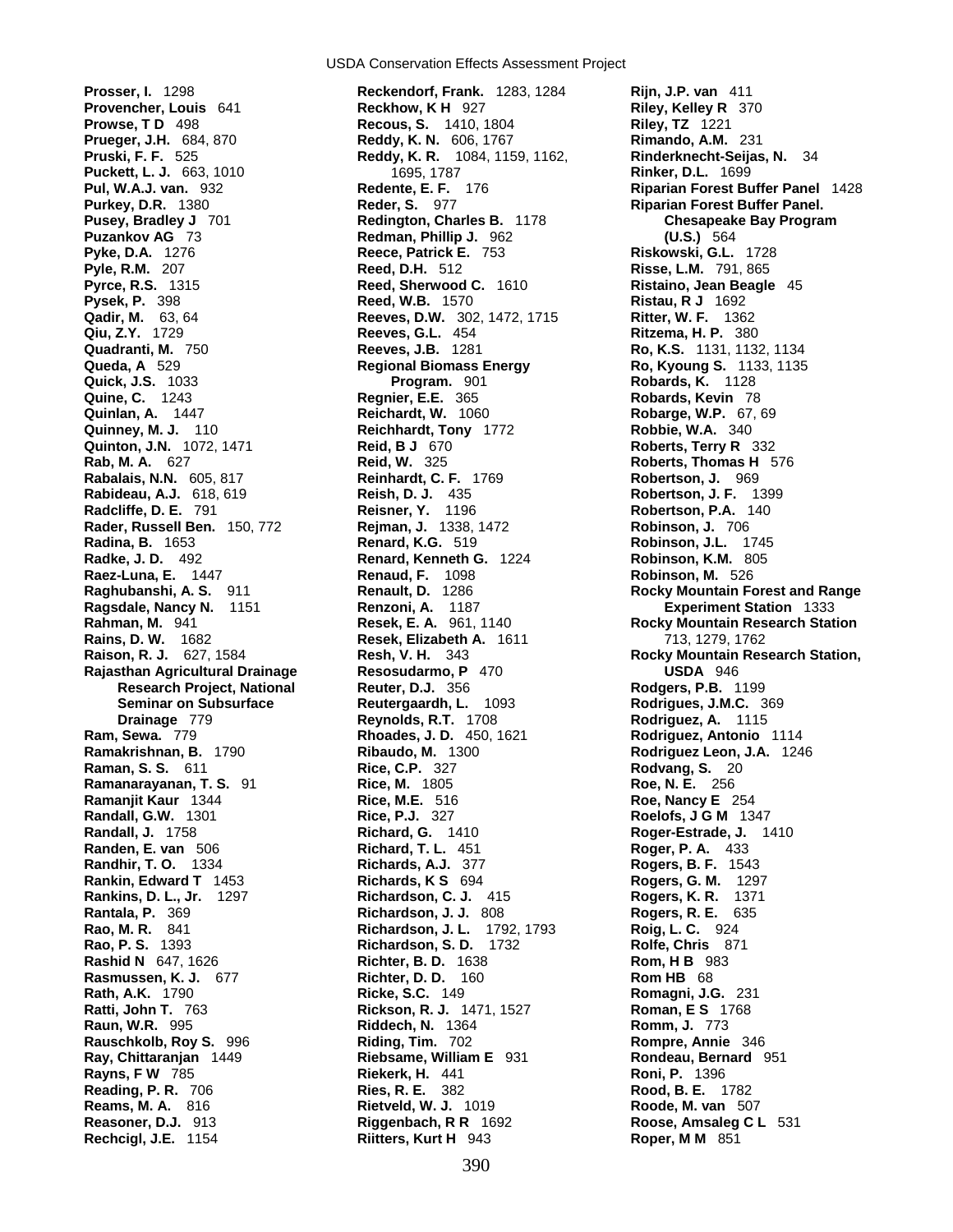**Rose, J. B.** 322 **Sangodoyin, A. Y.** 1379<br> **Rose, S. C. 47 Santen, E. van** 1671<br> **Rosen, B.H.** 1757 **Santoianni, D.A.** 457 **Rosenberg, Norman J. 1592 Rosgen, D.L.** 1092 **Food.** 866 **Ross, Leigh** 662 703, 1596 **Ruddy, Barbara C.** 957 **Saxton, K.E.** 1811<br>**Ruggiero, P.** 439 **Scarborough, R. W Rundquist, D. C.** 1413 **Schaller, Neill** 264 **Sagenmueller, A.** 1577 **Schindler, Daniel E** 630, 1094 **Samu, F.** 422, 1494 **Schomberg, H. H.** 1641<br>**Samways, M.J.** 732 **Schoneman, R.A.** 1288, **Sanabria, J** 472 **Schrader, K.K.** 231 **Sanchez-Bayo, F.** 394 **Schroder, J** 1374 **Sanchez, P A** 1496 **Schroen, James.** 778

**Rose, C.W.** 926 **Sandroni, Donatello** 1123 **Schultz, R. C.** 52, 1424 **Santoianni, D.A.** 457 **Schuster, S.** 521 **Rosenberg, M S** 665 **Santos, F J** 93 **Schwartz, Paul M** 943 **Rosenberg, N.** 604 **Sarmah, Ajit K** 661 **Schwarz, G. E.** 420, 965 **Rosenberg, Norman J.** 1592 **Sarr, Daniel A** 1431 **Schweitzer, B.** 910 **Rosenheim, Jay A** 766 **Sarrantonio, M.** 1553 **Schwencke, J.** 10<br>**Rosenstock, S.S.** 1727 **Sarrantonio, Marianne** 1021 **Scianna, Joseph D**. **Rosenstock, S.S.** 1727 **Sarrantonio, Marianne** 1021 **Scianna, Joseph D.** 1701 **Rosewell, C. J.** 1271 **Saskatchewan. Agriculture and Scopa, A.** 697<br>**Rosgen, D.L.** 1092 **Food.** 866 **Food.** 866 **Scott, D. F.** 1378 **Ross, C.** 1181 **Saskatchewan. Agriculture Scott Fordsmand, Janeck J** 553 **Ross, D.S.** 1405 **Development Fund** 362, 655, **Scott, G. I.** 1650 **Ross, P. E.** 1650 **Satorre, E.H.** 14 **Seaman, Nelson L** 896 **Ross, T.S.** 1332 **Satpal Singh** 156 **Sebastian, S.** 692 **Roulier, S.** 558 **Sattar MA** 810 **Sediment Protocol Development Roush, R T** 1673 **Sattelmacher B** 1001 **Team (U.S.)** 1262 **Rowland, A. P.** 1066 **Sattin, M.** 1458 **Seed, Jennifer** 230 **Rozanski, K.** 1697 **Sauer, T.J.** 870 **Seedorf, J.** 455 **Ru YingJun** 1046 **Sauerbeck, D.** 604 **Seelig, Bruce Duane.** 1260 **Rubin, Baruch** 1126 **Savoie, A.** 506 **Segers, R.** 900 **Rudd, J. W. M.** 1580 **Sawyer, J.E.** 1156 **Seiber, James N** 468, 1151, 1658 **Ruddy, B. C.** 980, 1235, 1445 **Sawyer, J.W.D.** 99 **Seiler, R. L.** 780 **Ruggiero, P.** 439 **Scarborough, R. W.** 1362 **Semlitsch, R. D.** 1233 **Rullkoetter, J.** 942 **Schade, John 794 <b>Semple, K.T.** 200, 670 **Rundquist, D. C.** 1413 **Senaller, Neill** 264 **Senesi, G.S.** 1653 **Runestad, Jay A.** 267 **Scharf, P.C.** 1327 **Senesi, N.** 1067, 1653 **Russel, J.R.** 1628 **Schatz, B. G.** 1264 **Servais, Pierre** 346 **Russell, K.R.** 1228 **Scheepens, P.C.** 163 **Servos, M.** 1090 **Ryan, Douglas F** 989 **Scheffer, Marten** 449 **Sethunathan, N.** 1790 **Ryan, M.** 784 **Schenk, M.K.** 1002 **Seve, B** 984 **Rybczyk, J. M.** 1030 **Schenne, J.** 385 **Seybold, C.A.** 1183, 1567 **Rycroft, David W.** 1257 **Schepers, J. S.** 682, 1326 **Shafer, Steven R.** 266 **Rynk, Robert** 1047, 1048 **Scherer HW** 383 **Shaffer, J. A.** 517 **Rypstra, A. L.** 118 **Scherm, Harald** 240 **Shaffer, M.J.** 998, 1692 **Scheuerell, Mark D** 630 **Sabik, Hassan** 951 **Schiemer, F.** 566 **Shainberg, I.** 419 **Sadeghi, A.M.** 327 **Schiere, Hans** 328 **Shalhevet, Joseph** 1714 **Sadler EJ** 1531 **Schiffman, S. S.** 637 **Shannon, M.C.** 1063 **Saffouri, R** 470 **Schimel, J. P.** 722 **Sharifat, K.** 1570 **Sailus, Martin.** 1733 **Schlegel, A. J.** 1219 **Sharma, S. K.** 180, 1682 **Sakio, H.** 1089 **Schlesinger, W.H.** 215 **Sharpe, F.** 174 **Sala, A.** 1752 **Schmidt, D.** 1071 **Sharpe, R.R.** 1563 **Salama, R.B.** 246 **Schmidt, D.R.** 57, 1053, 1526 **Sharples, K. E.** 947 **Salas, H. J.** 638 **Schmidt, J.P.** 1327 **Sharpley, A.** 30, 682, 923, 1160, **Salau, J S** 1574 **Schmidt, K. A.** 1319 **1211, 1581 Sale, M. J.** 685 **Schmidt, W.F.** 327 **Sharpley, A.N.** 19, 29, 364, 540, **Salinity Laboratory (U.S.).** 1621 **Schmutz, S.** 712 726, 929, 1155, 1157, 1241, **Salomon, E** 1374 **Schnabel, R.R. 517, 1745** 1386 **Salvesen, David.** 242 **Schneider, A.D.** 444 **Sharpley AN** 1011 **Sampson, N.** 604 **Scholefield, D** 850 **Sharpley, Andrew N** 39, 502 **Samson, F.** 1217 **Scholtens R** 1381, 1382 **Shaver, P.** 1276 **Schoneman, R.A.** 1288, 1609 **Shaw, B.** 1099<br> **Schrader, K.K.** 231 **Shaw, C.G.** 333<br> **Schroder, J** 1374 **Shaw, D.C.** 1081 **Sanchez, C.A.** 1710 **Schroder, M.** 455 **Shaw, Kathryn** 662 **Sanchez Hernandez, J.C.** 1809 **Schroeder, Peter** 1253 **Shearer, S.** 505 **Sanchez, R.A.** 478 **Schröder, J. J.** 950 **Sheffield, R.** 880 **Schubauer-Berigan, M. K.** 137 **Sheffield, R. E.** 241 **Sanderson, Hans** 1127 **Schubert, S.** 64 **Sheffield, Ronald Erle** 1055 **Sanderson, M.A.** 485 **Schulte, D.D.** 1513 **Sheley, Roger L.** 178

**Schumann, Gail L. 775**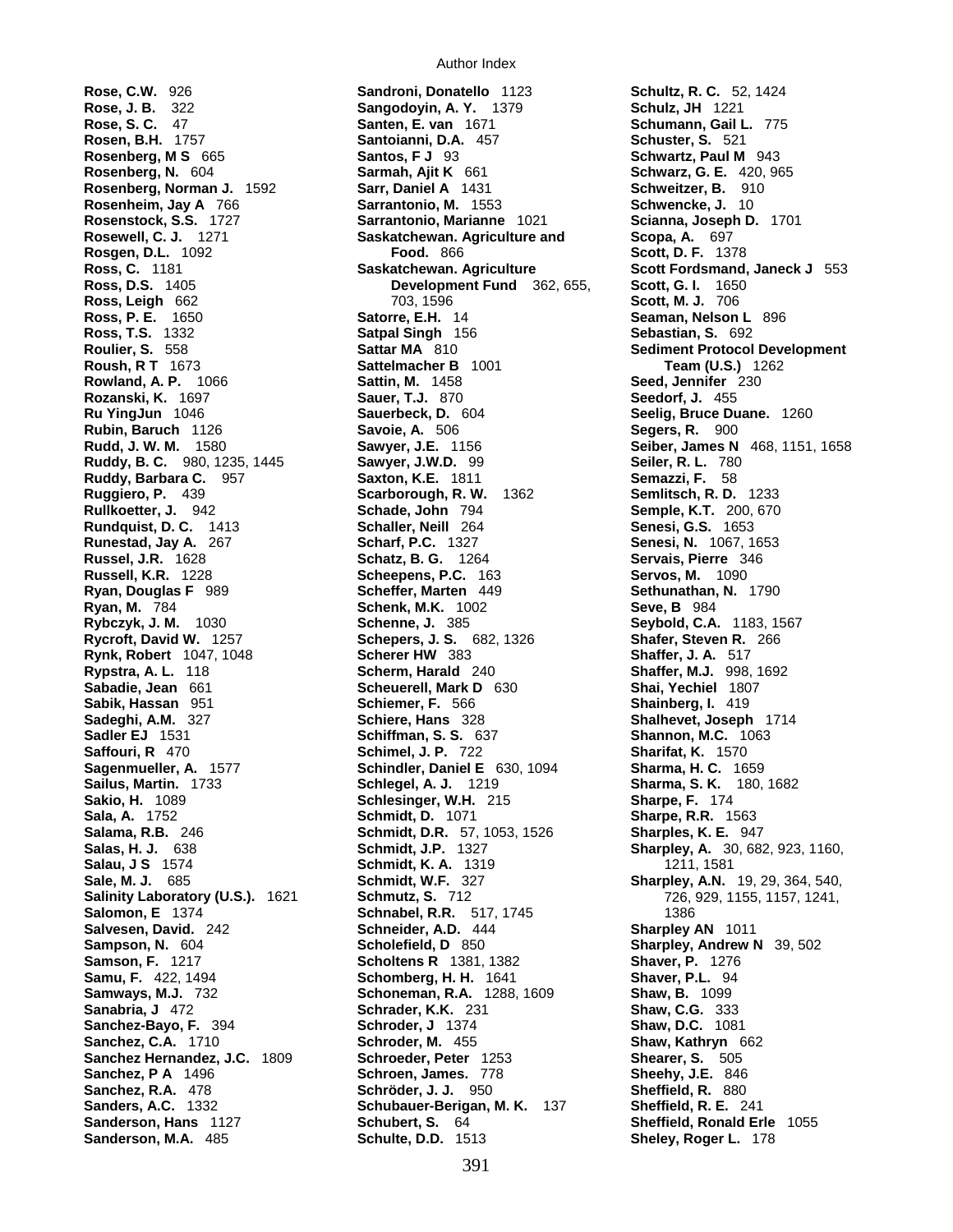**Shepard, J.P.** 426, 441 **Skinner, M.W.** 1332 **Sommer, Florian.** 1678 **Shields, F.D.** 345, 1312 **Smallidge, P. J.** 1726 **Shiflet, Thomas N.** 1272 **Smallwood, K.S.** 393 **Sikora, Lawrence J.** 143 **Smith, K.A.** 456, 464 **Simon, D.** 1128 **Smith, R.G.** 1747, 1748, 1749<br>**Simon, David** 78 **Smith, R.J.** 353 **Skinner, Luke C** 667 **Sommer, C.** 1230, 1231 **Stoate, C.** 390

USDA Conservation Effects Assessment Project

**Shepard, R.** 514 **Skinner, Q.** 1278 **Sommer, I.** 428<br> **Shepherd, M.A.** 720 **Skipper, H.D.** 1578 **Sommer, S. G. Sheppard, D. C.** 880 **Skjemstad, J. O.** 695 **Sondergaard, M.** 1468 **Sheridan, J. M.** 982 **Skurlatov, Yu I** 674 **Soppe, R.W.O.** 1288 **Sherma, J.** 1290, 1291 **Slade, R.M.** 136 **Sorensen, A. Ann.** 1309 **Shevock, J.R.** 1332 **Slobodnik, J** 1654 **Sorenson, AJ.** 1118<br> **Shields, F.D.** 345, 1312 **Smallidge, P. J.** 1726 **Soriano, J. M.** 75<br> **Shiflet, Thomas N.** 1272 **Smallwood, K.S.** 393 **Sorooshian, S.** 1227 **Shih, J.C.H.** 1293 **Smart, L.B.** 361 **Sorooshian, Soroosh** 1307 **Shipitalo, M J** 276 **Smeins, F E** 1723 **Sotherton, N.W.** 533 **Shipp, J.L.** 735 **Smelt, J.H.** 454 **South Dakota State University. Smelt, Johan H** 100 **Cooperative Extension Short, J.L.** 455 **Smet, E** 2 **Service** 1801 **Short, Polly** 1130 **Smetena, I** 1289 **South Dakota State University. Shpritz, L** 470 **Smith, A. M.** 550 **(U.S.).** 1586 **Shreshta, A.** 1771 **Smith, C.** 25 **Spalding, R. F.** 1049 **Shrestha R** 810 **Smith, C.A.** 341 **Sparks, R T** 1692 **Shrivastava, P. K.** 1392 **Smith, D. G.** 1670 **Sparks, T. H.** 202 **Shroyer, J.P.** 678 **Smith, D. P.** 922 **Sparling, Donald W.** 1705 **Smith, D. W.** 1379 **Speir, T W** 1536 **Shulman, Roberta F.** 237 **Smith, David W.** 1262 **Spellerberg, I.F.** 99 **Shuttleworth, W. J.** 1227 **Smith, Graham W.** 308 **Spooner, J.** 1013, 1014, 1015, **Sideridis, A.B.** 705 **Smith, H. V.** 1097 1502, 1503 **Siebe, C.** 428 **Smith, J.U.** 464, 1367 **Spoor, G.** 1230, 1231 **Silvola, J** 614 **Smith, L.M.** 1100 **Srikanth, V.** 522 **Simard, R.R.** 1158, 1194, 1561 **Smith, Lawson M.** 583 **Srinivasan, M.S.** 1719 **Simarmata, T.** 483 **Smith, M.** 92, 786 **Srinivasan, R.** 91 **Simberloff, D.** 1467 **Smith, P.** 464, 1367 **Srivastava A** 1204 **Simmons, C.L.** 516 **Smith, R. A.** 420, 965 **Stabenfeldt, L.** 577 **Simon, A.** 345 **Smith, R. Daniel.** 101 **Stacey, D.A.** 238 **Simon, David** 78 **Smith, R.J.** 353 **Stamper, David M** 152 **Simon JC** 534 **Smith, Richard A.** 1582 **Stangroom, S. J.** 3, 4 **Simota, C.** 330 **Smith, S.J.** 19 **Stansfield, Julia** 1212 **Simpkins, W.** 20 **Smith, S. R., Jr.** 1200 **Staples, Charles A** 480 **Simpson, B.W.** 1120 **Smith VH** 1011 **Staricka, J. A.** 1264 **Simpson, I.** 433 **Smith, W.D.** 1515 **Stark, Lloyd R** 1479 **Simpson, J.M.** 913 **Sneath, R.W.** 455 **Starr, J.L.** 327 **Sims, G. K.** 1339 **Sneath RW** 1381, 1382 **Starr, L.** 821, 1349 **Sims, J.T.** 228, 499, 682, 1034, **Snider, Joseph A.** 194 **Starrett, S.** 1135, 1136 1158, 1161, 1209 **Snoo, G.** 390 **Staub, T.** 1342 **Sims JT** 835 **Snoo, G. R. de** 202 **Staver, K.W.** 1745 **Sinclair, K** 470 **Snyder, W. E.** 1587 **Steele, Kenneth F.** 84 **Singh, B.K.** 151 **Sobolewski, A.** 1078, 1391 **Steiger, J.** 1267 **Singh, H. 911 <b>Sobsey, M. D. 1106 Steinberg, S. M. 1371**<br> **Singh, H.P.** 60, 309 **Soccol, C.R. 1246 Steiner, Roland C. 132 Singh, H.P.** 60, 309 **Soccol, C.R.** 1246 **Steiner, Roland C.** 1320 **Soccol, V.T.** 1246 **Steinman, Alan D** 1110 **Singh, O. V.** 1168 **Society for Range Management. Stelzl, M.** 976 **Singh, R.P.** 1488 1272 **Stenberg, B.** 945 **Soil and Water Conservation Stepniewski, W. 867 Singh, Y. V.** 888 **Society** 239 **Sterk, G.** 1631 **Sinton, L. W.** 372 **Soil and Water Conservation Stevenson, Jan R** 368 **Sistani, K. R.** 204 **Society (U.S.).** 269, 536, 879 **Stevenson, R. Jan.** 752, 1704 **Siwicki, A. K.** 432 **Sojka, R.E.** 1181 682, 864, 926, 1537, 1628 **Skaggs, R. W.** 21, 657 **Sokhi, R. S.** 1395 **Stewart, B.M.** 1156 **Skaggs, W.** 441 **Solomon, Keith R** 396 **Stewart, W.** 773 **Skiba, Ute** 132 **Sommarstrom, Sari** 1803 **Stirzaker, R.J.** 1236

**Sommer, S. G. 66, 1240 Short, R.E.** 409 **Smethurst, P. J.** 1568 **Economics Dept.** 404, 826 **Smeulders, S. 26 <b>South National Technical Center South National Technical Center Smith, H. A.** 761 **Smith, H. A.** 761 **Smith, H. V. 1097** 1018, 1017, 1018, 1500, 1501, **Smith, H. V.** 1097 **Stanley, E. H. 389, 799 Singh, A.** 151 **So, H. B.** 1519 **Steen, Jozef J. M. van der** 1406 **Sivapalan, M.** 1495 **Sojak, L** 469 **Stewart, B.A.** 87, 147, 317, 460,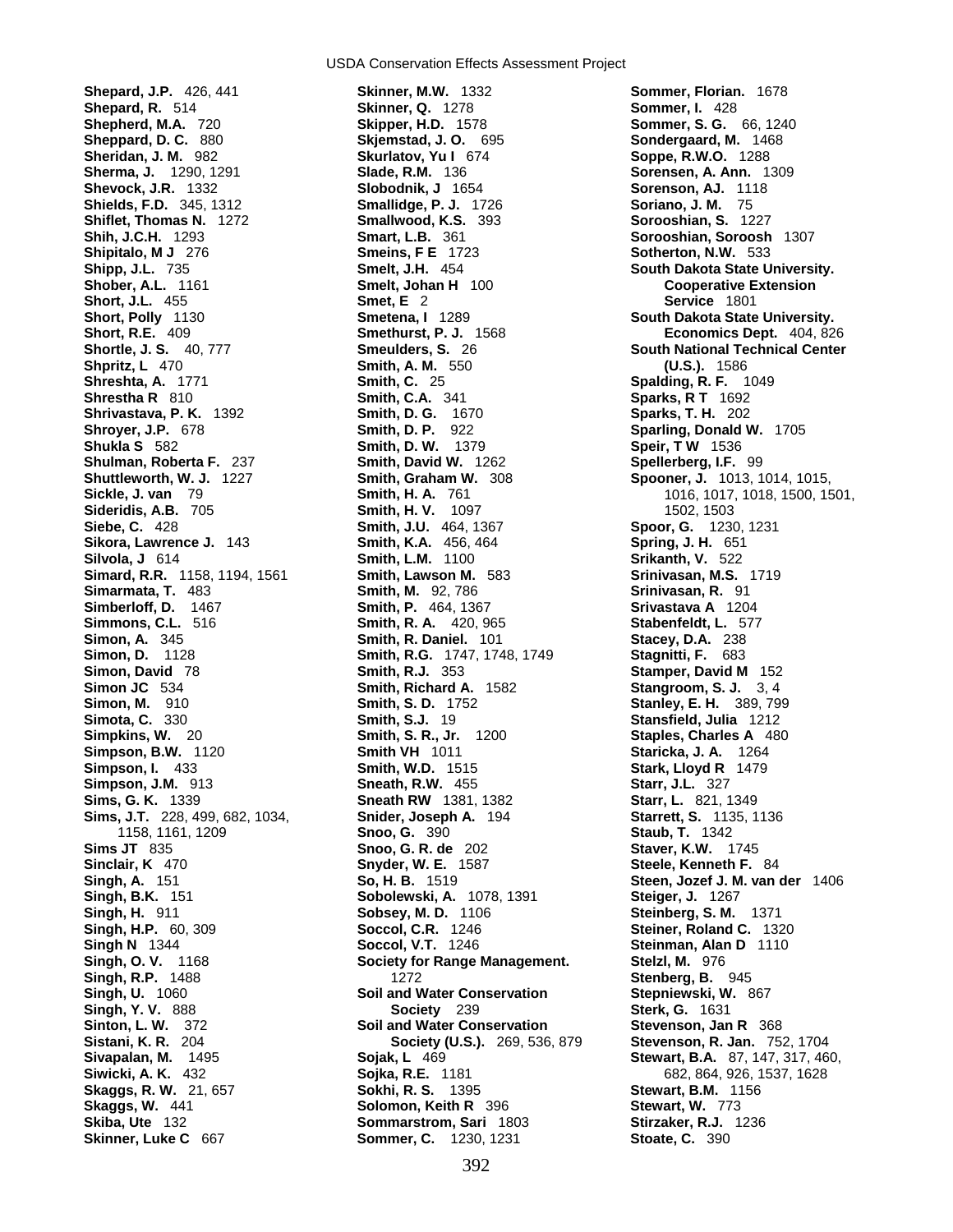**Stoffella, Peter J. 255 Szwejkowski, Zbigniew 1534 Stuthman J.** 1812 **Taylor, P.S.** 427 **Sumner, M.E.** 142 **Temple, S. A.** 848 **Sutton, J.D.** 1164, 1740

**Stock, Wayne F.** 655 **Szinetár, C.** 1494 **Thompson, K** 1692 **Stockdale E** 1029 **Szmidt, R.A.** 1364 **Thompson, L.C.** 389 **Stockdale, E.A.** 720, 1374, 1564 **Szmidt RAK** 1702 **Thompson, Lisa C** 809 **Stockwell, Virginia O** 90 **Szmidt, Robin** 513 **Thompson, R.B.** 1281 **Stoks, P. G.** 666 **Tabacchi, E. 688 Thorn, W. C. 1411**<br> **Stolte, K.W. 1515 Tabachow, R. M. 160 Thornelof, E. 585**<br> **Stolte, W.J. 1542 Tabashnik, B. E. 1512 Thorpe, J. 566 Stolte, K.W.** 1515 **Tabachow, R. M.** 160 **Thornelof, E** 585 **Stolte, W.J.** 1542 **Tabashnik, B. E.** 1512 **Thorpe, J.** 566 **Stombaugh, T. S.** 505 **Tabashnik, Bruce E** 729 **Thorrold, B. S.** 1386 **Stone, Amanda J. Lindley** 1796 **Tainter, J.A.** 768 **Thorup Kristensen, K.** 218 **Stone, Andrew W.** 1796 **Tamminga. S.** 195, 1416 **Thorvaldsson, G.** 224 **Stonehouse, D. P.** 1248 **Tanaka, D. L.** 382, 1219 **Threlkeld, Stephen T** 146 **Stoner, J.D.** 1041 **Tanaka, Keiji** 1126 **Thunhorst, Gwendolyn A.** 1783 **Stoner, K.A.** 1175 **Tanji, K. K.** 1087 **Thuresson, T.** 1492 **Stottlemyer, Robert** 989 **Tanji, Kenneth K.** 22 **Tibor, D.P.** 1332 **Straalen, N.M. van.** 411 **Tao, S. H.** 649 **Tierney, D. P.** 671 **Strand, J.F.** 1576 **Taratoot, Mark.** 121 **Tijink, F.** 1231 **Strandberg, Morten T** 553 **Tardieu, F.** 621, 937 **Tijink, F. G. J.** 1230 **Stratton, G. W.** 947 **Target 10 Water On Water Off** Tillapaugh, B. 385 **Straub, T. M.** 1646 **Working Group.** 778 **Tinch, R.** 1447 **Strauch D** 1617 **Tarnocai, C** 1189 **Tiner, Ralph W.** 555, 601, 708, **Streibig, J C** 643 **Tate, K. W.** 1743 1779 **Stromberg, J. C.** 584, 1351, 1433 **Tate, R. L., III** 1543 **Tockner, K.** 1450 **Stuebe, A** 1692 **Taylor, D.W.** 1332 **Tockner, Klement** 801 **Sturny, W. G.** 1569 **Taylor, Donald C.** 826 **Todd, A.H.** 1745 **Sturz, A. V.** 1389 **Taylor, Janith** 667 **Todd, Albert H.** 233 **Stuyt, L. C. P. M.** 887 **Taylor, S.E.** 1530 **Tolbert, V.** 1192 **Sudduth, K.A.** 1327 **Taylor, T. P.** 620 **Tollner, W. E.** 791 **Sujii, E.R.** 479 **Tebrugge, F.** 277, 1304 **Tooth, S.** 1239 **Sullivan, D.** 385 **Tebrügge, F.** 1008 **Torgersen, C. E.** 804 **Sullivan, Druscllia S** 1725 **Tedeschi, L. O.** 1191 **Torremorell, M.** 1728 **Sullivan, Preston G.** 1079 **Teels, Billy M.** 357 **Torri, D.** 437 **Sullivan, Thomas P** 1725 **Tegeler, Tony** 211 **Torsvik, V.** 1118 **Sultatos, L.G.** 834 **Tellier, Sylvaine** 581 **Toscano, Ilda Antonieta** 77 **Summers, C.G.** 742 **Temple DM** 1765 **Toth, G. P.** 1700<br> **Sumner, M.E.** 142 **Temple, S. A.** 848 **Toth, J.** 617 **Sumner, P. L.** 111 **Teng, P.S.** 744 **Touchburn, S.P.** 692 **Sun, G.** 441 **Tennessee. Dept. of Environment Townsend, G.** 958 **Sundaravadivel, M.** 287 **and Conservation.** 1434 **Toze, Simon** 1107 **Sundaresan, A.** 110 **Terrene Institute** 237 **Trettin, C.C.** 1802 **Sunderland, K.** 422 **Terry, N.** 1517 **Trettin, Carl C.** 1022 **Sunderland, K. D.** 1494 **Terry, Norman.** 857 **Trevisan, M.** 9 **Sundin, George W** 90 **Tester, J. R.** 88 **Trevors, J. T.** 1358 **Surber, G.** 607 **Tetra Tech, Inc.** 958 **Trimble, S.W.** 303, 608, 1674 **Susarla, S.** 1167 **Texier, C.** 1693 **Tripathi, K.K.** 151 **Sutherland, R.A.** 1480 **Thelin, G. P.** 833 **Troell, M.** 1447 **Sutton, A.** 872 **Theunissen, J.** 762 **Trout, T. J.** 508, 1087 **Sutton D** 13 **Thiele-Bruhn, S.** 1152 **Trumble, John T** 220 **Sverdrup, H.** 1766 **Thomas, C.D.** 207 **Tsuruta, H. 456**<br> **Svoboda IF** 1731 **Thomas, D. 1643 Tuchman, N. C. Swann, D. E.** 1711 **Thomas, F. 1098 Tugel, A.J.** 94, **Swann, D. E.** 1711 **Thomas, F.** 1098 **Tugel, A.J.** 94, 1566 **Swannell, R. P. J.** 1395 **Thomas, J.A.** 207 **Tullberg, J.** 1410 **Swanson, F J** 806 **Thomas, M. B.** 387 **Tumanov, A. A.** 168 **Swanson, S.** 1429 **Thomas, Michael F** 802 **Tumlinson, J. H.** 1644 **Swanson, S. R.** 1520 **Thomas, P. T.** 1121 **Tunney, H.** 1160 **Swanton, C.J.** 749, 1771 **Thomas, William** 45 **Tuntibunpakul, P.** 1587 **Swaroop, S.** 110 **Thompson, A** 1692 **Tuong, T.P.** 1247 **Sweeten, J.M.** 874, 1053 **Thompson, C. A.** 1634 **Tuovinen, Olli H** 152 **Swift, L. Jr.** 441 **Thompson, C. R.** 407 **Turco, R. F.** 1339, 1578 **Swine Odor Task Force.** 1062 **Thompson, Dean G** 396 **Turner, A P F** 189 **Sylvester, B. A.** 108, 109 **Thompson, F.R.** 840 **Turner, B L Ii** 931 **Sylvester, Bradley R** 785 **Thompson, H. M.** 511 **Turner, M. G.** 799 **Szakacs, G.** 1246 **Thompson, Jennifer N.** 1434 **Turner, R.E.** 605, 817

**Stoffella, P. J.** 256 **Szott, L T** 552 **Thomson, B. M.** 918, 919, 920, 921 **Tuchman, N. C.** 1607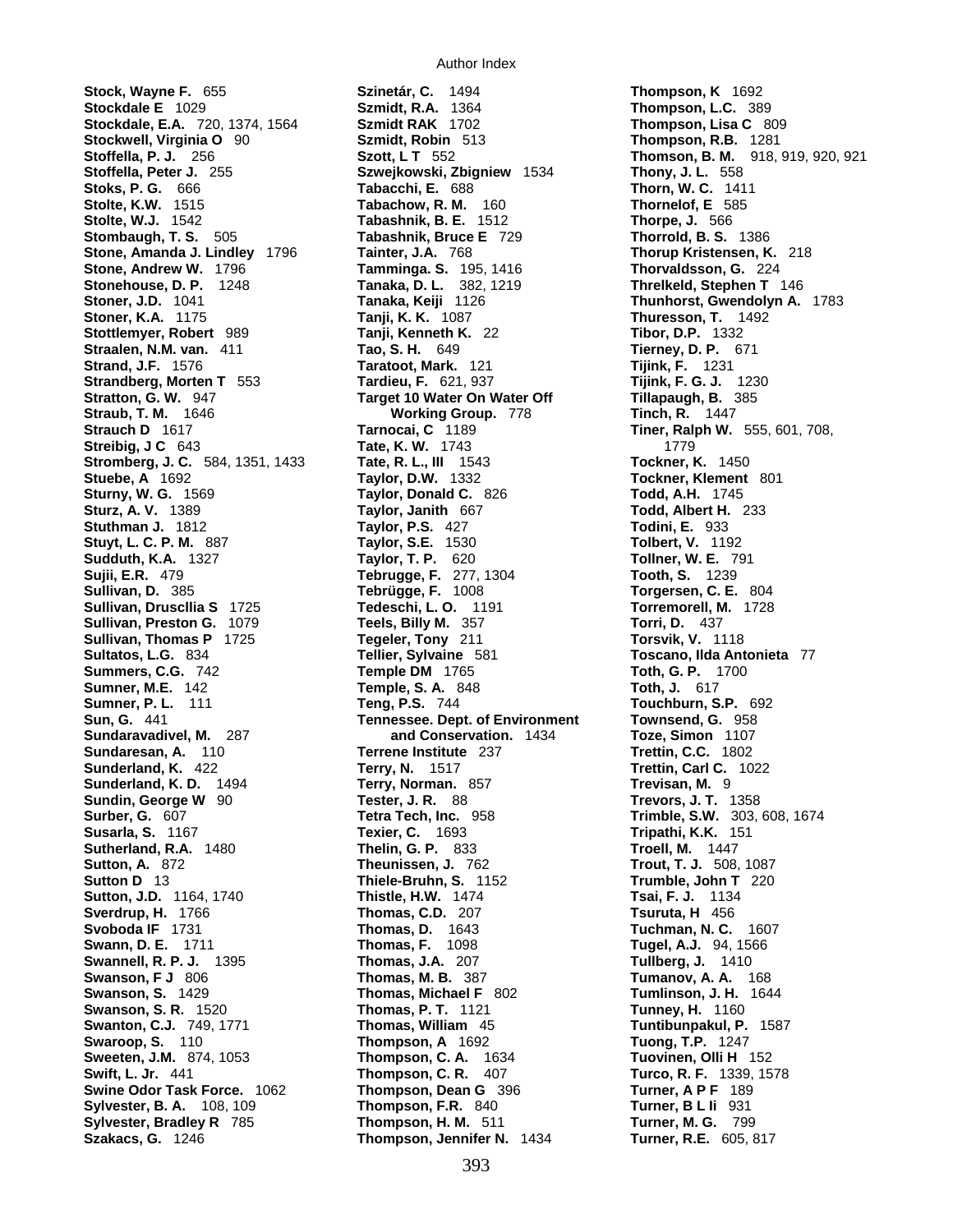- 
- 
- 
- 
- 
- 
- 
- 
- 
- 
- 
- 
- 
- 
- 
- 
- 
- 
- 1589 1420 **United States. Environmental**
- 
- 
- **U. S. General Accounting Office**
- **U.S. Prairie Pothole Joint Venture.**
- 
- 
- 
- 
- 
- 
- **Research Service.** 312, 313, **United States. Environmental** 1713, 1721
- **Turner, V.** 856 **United States. Agricultural United States. Environmental Tweedy, B.G.** 448 **Science Center (U.S.).** 765 793, 1605, 1705, 1713, 1721 **Tweedy, K.L.** 1018, 1501 **111** United States. Army. Corps of **111** United States. Environmental **Tweedy, K.L.** 1018, 1501 **United States. Army. Corps of United States. Environmental Tylutki, T. P.** 1191 **United States. Army. Corps of Source Control Branch.** 958 **Tyrrel, S.F. 1072 Engineers. U.S. Army Connect United States. Environmental** U.S. Army Engineer Waterways **Engineer Waterways** Protection Agency. Office of **Experiment Station** 583, 656, **Experiment Station. Wetlands Air and Radiation** 1370 763, 963 **Research Program (U.S.). United States. Environmental U.S. Department of Agriculture** 57, 101, 622, 718 **Protection Agency. Office of Protection Agency. Office of** 67, 241, 306, 430, 637, 791, **United States. Army. Corps of Pesticide Programs.** 129 1106, 1155, 1316, 1325, 1526, **Research Program (U.S.). Protection Agency. Office of**  1661 323 **Policy, Planning, and U.S. Department of Agriculture, United States. Bureau of Indian Evaluation.** 771 **George E. Brown, Jr. Salinity Affairs** 554 **United States. Environmental**  Laboratory, Soil Physics and United States. Bureau of Land Protection Agency. Office of **Pesticide Research Unit** 1562 **Management** 765 **Research and Development U.S. Department of Agriculture, United States. Bureau of Land** 304, 496, 1370 **Natural Resources Management. Denver Service United States. Environmental Conservation Service** 65, **Center** 1238 **Protection Agency. Office of**  1740 **United States. Bureau of Land Science and Technology** 355, **U.S. Dept. of the Interior, U.S. Management. Lentic Riparian** 357, 709, 1798 **Geological Survey** 1142 **Wetland Area. Proper United States. Environmental**  U. S. Environmental Protection **Functioning Condition Work** Protection Agency. Office of **Agency** 1500, 1501, 1502, **Group.** 1238 **Water.** 793, 858, 958, 1261, 1503 **United States. Bureau of Land** 1262, 1605, 1704, 1705, 1713, **U.S. Environmental Protection Management. New Mexico** 1721 **Agency, Office of Science and State Office.** 1498 **United States. Environmental Texandr United States. Bureau of Land Protection Agency. Office of U.S. Environmental Protection Management. PFC Aerial Water Regulations and Agency, Office of Water** 859, **Photo Interpretation Team Standards** 956 1506 1703 **United States. Environmental**  U. S. Environmental Protection **Number 2 United States. Bureau of The States** Protection Agency. Office of **Agency, Office of Water, Reclamation** 379, 1754 **Wetlands, Oceans, and Office of Wetlands, Oceans United States. Congress. House. and Watersheds** 1259 **Committee on Agriculture.** 628, 1704, 1798 **U.S. Environmental Protection Subcommittee on United States. Environmental**  Agency, Region III 1428 **Environment, Credit, and Protection Agency. Office of Protection Agency.** Office of
- **U.S. Fish and Wildlife Service. United States. Congress. Senate. Protection Agency. Office Ecological Services. South Committee on Agriculture, Science and Technology Dakota State Office.** 836 **Nutrition, and Forestry.** 1704 **U.S. Fish and Wildlife Service. Subcommittee on Research, United States. Environmental**
- 80, 81 **United States. Cooperative State Toxic Substances.** 495 **Ucar, T.** 1813 **United States. Dept. of Agriculture** 632
- **Ulberth, F.** 1305 1806 **United States. Environmental**
- **Ungar, I. A.** 1510 268, 406, 461, 1489, 1544 **Branch.** 237
- **United States. Agricultural** 1146, 1309, 1611, 1810 **Division** 793, 1605, 1705,
	- 314, 315, 316, 317, 1220, 1224, **Protection Agency. United States. EPA/State Feedlot**  1425 **Chesapeake Bay Program. Workgroup.** 1329 **Nutrient Management Commission.** Regulatory Commission. **Workgroup.** 232 1023

**Turney, W. R.** 918, 919, 920, 921 **Research Service. Forest and Protection Agency. Health and Tuskangeland Ecosystem Ecological Criteria Division Engineers** 583, 656, 763, 963 **Protection Agency. Nonpoint United States. Environmental** 

- 
- 
- 
- 
- **U.S. Fish and Wildlife Service. Rural Development.** 1408, **Wetlands Protection.** 956
	-
	- **Region 5.** 601 **Nutrition, and General Protection Agency.**
	- 1801 **Extension Service.** 233 **Protection Agency. Region III**
- **Unc, A.** 1660 **United States. Dept. of Agriculture. Protection Agency. Region VI. UNESCO** 904 **Economic Research Service. Water Quality Management**
- **Unger, P. W.** 36, 300, 1173, 1339, **United States. Environmental United States. Environmental**  1641 **Protection Agency.** 288, 979, **Protection Agency. Wetlands** 
	- **Nutrient Subcommittee. United States. Federal Energy** 
		-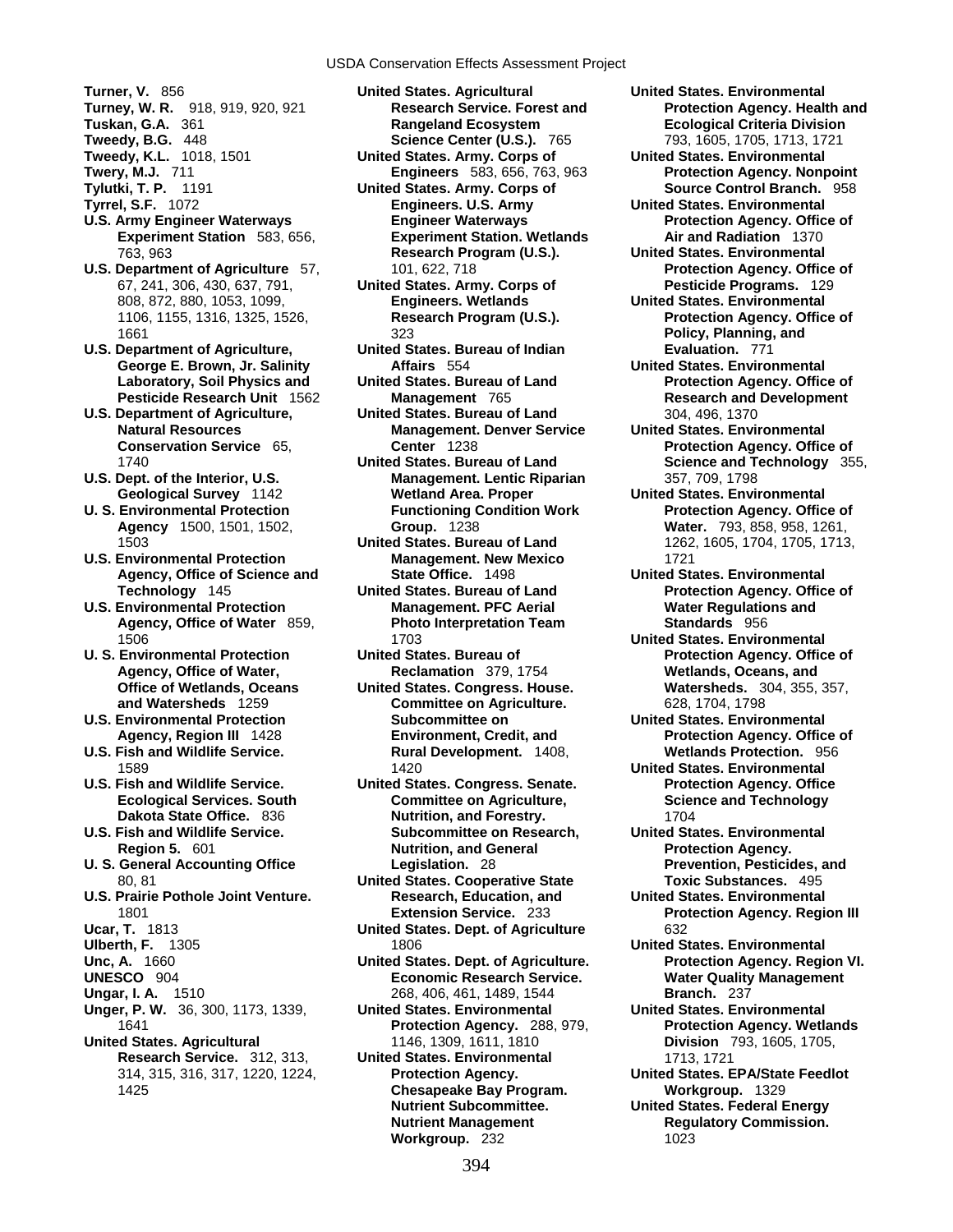**United States. Forest Service.** 610 **University of Saskatchewan. Verkerk, R. H. J.** 1193 **United States. Forest Service. Agriculture and Bioresource Verloo, M.G.** 229 **United States. General Accounting Agriculture Development Vernon, R.S.** 563 **United States-Israel Binational University of Saskatchewan. Verry, Elon S.** 1432 **United States. National Biological and Biological Unsworth, M.**  $58$  **Vertessy, R. A.**  $1414$ **<br>Service. 308 <b>Vertessy, R. A.** *Unterschultz, James R. 405* Veseth, Roger 1810 **United States. National Park Community Community Community Service. 959 <b>Vickery, J. A.** 3123<br>
Upchurch, D. R. 1326 **Vighi, M.** 1123 **Service.** 959 **Upchurch, D. R.** 1326 **United States. National Resources Urech, P. A.** 1342 **Vighi, Marco** 1123 **United States. Natural Resources Uri, Noel D.** 280, 402 **Vigneswaran, S.** 287 **Conservation Service.** 126, **Uselman, S.** 1616<br>233, 299, 406, 489, 632, 760, **Usher, M.B.** 155, 1232 **United States. Natural Resources Vadeboncoeur, Yvonne** 1110 **Violante, A.** 439, 1543 **United States. Natural Resources Valentine, C.** 926 **Vishnevskaya, G. N.** 416 **Conservation Service. Plant United States. Natural Resources Valk, H.** 756, 1255 **Vondraskova S** 414 **United States. Office of Surface Van Emden, H.F.** 743 **Vought, L. B. M.** 1039 **United States. Soil Conservation Van Jaarsveld, JA** 135 **Vreuls, J J 1654**<br>**Van Kessel, J.S.** 1281 **Vukina, T.** 1316 **Service.** 837 **Van Kessel, J.S.** 1281 **United States. State and Private Van Langenhove, H** 2 **Vymazal, Jan.** 59 **United States. Western Water Van Pul, W Addo J** 135 **Wade, T. J.** 376 **University of California, Berkeley. Van Sickle, L.D.** 80 **Wagner, L. E.** 885, 940, 1775 **University of California, Davis. VandenBygaart, A. J.** 275, 716 **Walker, A.** 9, 1124 **Agricultural Issues Center. Vandervaere, J. P.** 558 **University of California, Davis. Vauclin, M.** 558 **Walker, M.R.** 1748 **Animal Agricultural Research Vautier, F 694 University of California, Davis. Vavra, M.** 690 **Wallace, L. R. 706 Animal Agricultural Research Veith, T.L.** 1061 **Wallace, R.J.** 198 **University of California Integrated Vellidis, G.** 860 **Walton, Barbara T** 185 **University of Georgia. Institute of Vepraskas, Michael J.** 1222, 1792 **Wang, Feiyue** 122, 1186

**Engineering. Saskatchewan. Vermillion, S.B.** 80 **Office** 28 **Fund.** 515 **Verreet, J.A.** 1308 **Agricultural Research and Canada Saskatchewan Agri Verstegen, MW** 985 **Development Fund.** 419, **Food Innovation Fund.** 889 **Verstraete, W.** 198 1663 **Unsworth, John B** 1126 **Verstraeten, G.** 629 **Service.** 308 **Unterschultz, James R.** 405 **Veseth, Roger** 1810 **Conservation Service** 1220 **Uri, N.D.** 41, 472 **Vigil, M. F.** 5, 300 233, 299, 406, 489, 632, 760, **Usher, M.B.** 155, 1232 **Villard, MA** 1101 765, 1283, 1284 **Vaagen, D.R.** 773 **Vincent, C.** 839 **Conservation Service. Jamie Vail, S.S.** 1288, 1609 **Virginia. Dept. of Environmental L. Whitten Plant Materials Valco, T. D.** 282 **Quality** 1320 **Center.** 194 **Valentin, C.** 629 **Viriot, M L** 571 **Materials Program (U.S.). Valk, Arnoud van der** 793, 1218, **Vogel, R. M.** 569 1701 1354 **Vogel, Thomas S** 102 **Conservation Service. Vallini, Giovanni** 529 **Voorhees, W. B.** 1410 **Resource Economics and Van Dam, R.A.** 1201 **Vos, J.** 1564 **Social Sciences Division. Van Dijk, Aijm** 1271 **Vose, J.M.** 436 1754 **Van Dijk, Harrie FG** 133, 135 **Voss, G.** 1342 **Mining Reclamation and Van Hook, T.** 272 **Voundi Nkana, J.C.** 229 **Enforcement** 631 **Van Horn, H.H.** 1518 **Vreman, K.** 1737 **Forestry. Northeastern Area. Van Lear, D.H.** 1045 **Waddington, C.** 1707 233, 578 **Van Lenteren, J. C.** 1644 **Wade, M.** 398 **Policy Review Advisory Van Riper, C.** 1750, 1751 **Wade, Timothy G** 1761 **Commission.** 1738 **Van Schilfgaarde, J.** 21, 1739 **Wagner, J. W.** 1411 **Dept. of Plant and Microbial Van Vuren, D.** 393 **Waldman, D.M.** 144 **Biology. California. Office of Vanclay, J.K.** 1647 **Wales, B. C.** 424 **Water Conservation.** 857 **Vandecasteele, C.** 1305 **Wali, M.K.** 1571 1632 **Vane Wright, R.I.** 891 **Walker, J C** 1109 **Center** 1632 **Vaux, H.** 594 **Wallace, Arthur** 1559 **Animal Agricultural Research Veith, T.L.** 1061 **Wallace, R.J.** 198 **Center. University of Vejrup, K. V.** 494 **Wallace, Susan** 1256 **California, Davis. Agricultural Velde, G. van der** 1179 **Wallender, W.W.** 1380 **Issues Center.** 1105 **Veldkamp, Edzo** 1636 **Walsh, Jennifer** 463 **Pest Management Program. Vellinga TH** 549 **Walton, W.E.** 175 739 **Velthof, G L** 1006 **Wang, F.** 167 **Ecology. Office of Public Verboom, J.** 795 **Wang, N.** 1301 **Service & Outreach.** 1407 **Verchot, Louis V** 1636 **Wang, Wen-Xiong** 130 **Verhoeven, Jos** 814 **Wang, Zhengping** 898

**Verite R** 417 **Warbington, R.** 539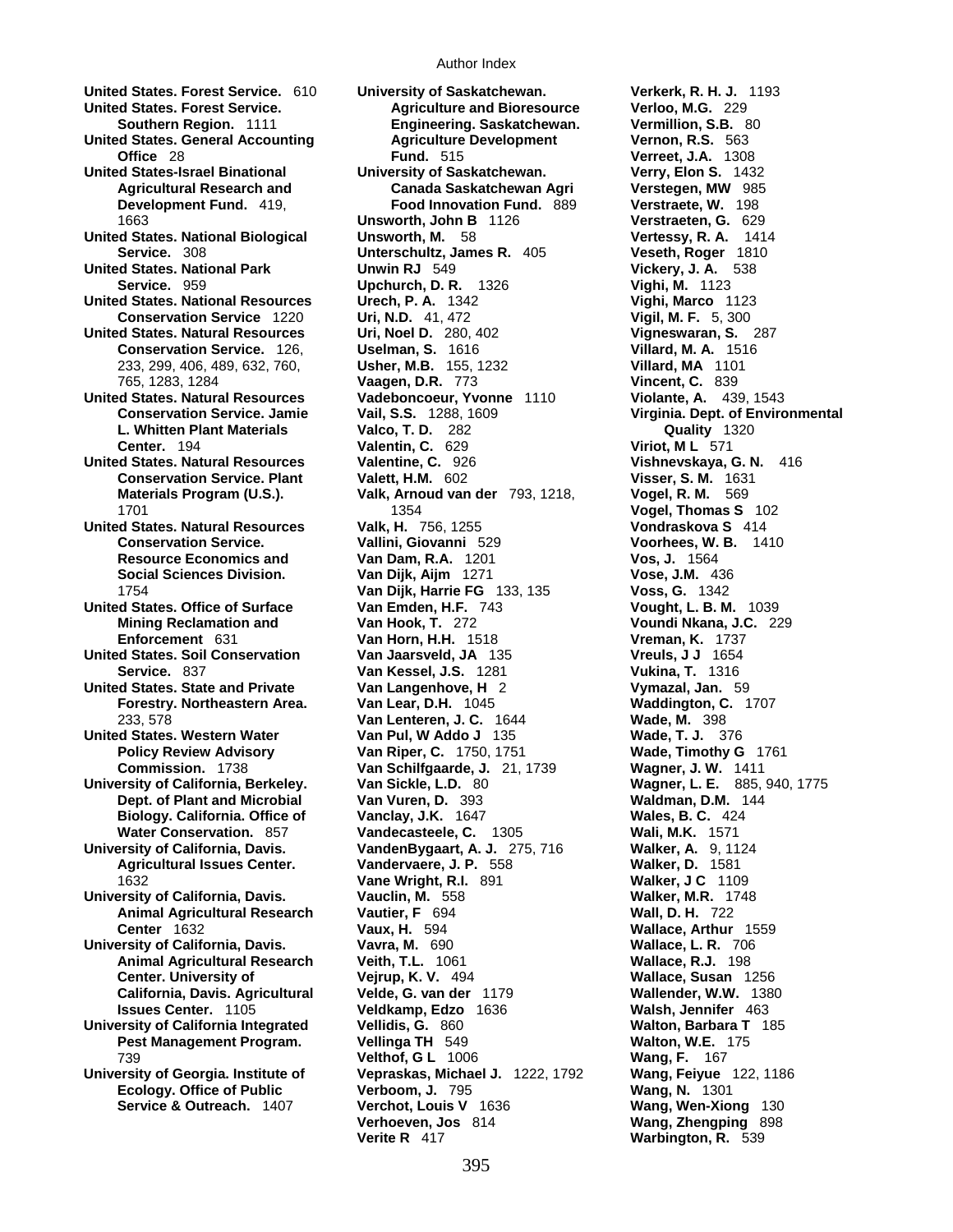USDA Conservation Effects Assessment Project

**Warne, Andrew G.** 583 583, 656, 763, 963 **Wauchope, R.D.** 1145, 1532 **Whitton, B. A.** 170 **Wav, M.J.** 743 **Whyte, R. T.Weaver, S.** 1771 **Wicks, G. A.Weinberg, Marca.** 461 **Wilcox, D. A.Wesstrom, Ingrid.** 296 **Williams, S T** 909 **West, S. A.** 894 **Williams, W D**

**Ward, A. D.** 852 **Western Regional IPM Project Wimmer, J.** 645 **Ward, J. V.** 801, 1450, 1451 **(U.S.)** 739 **Windham, G.L.** 31 **Westfall, D.G.** 995 **Winfield, M** 694 **Waring, R.H.** 811 **Wetlands Research Program (U.S.). Winger, P. V.** 1648 **Washington State University. Weyhenmeyer, Gesa A** 1356 **Winward, A. H.** 845 **College of Agriculture and Wheater, CP** 689 **Winward, Alma H.** 946 **Home Economics** 1810 **Wheeler, Bryan D.** 1353 **Wiren Lehr, S. von.** 1620 **Water Resources Research Wheeler, W.J.** 144 **Wise, D.E.** 1599 **Institute of the University of Whelan, C. J.** 1319 **Wise, D. H.** 1587 **North Carolina.** 524, 1222 **Whigham, Dennis F** 392 **Wisniewski, J.** 26, 1802 **Water Science and Technolgy Whillans, T. H.** 1630 **Wisniewski, J. R.** 26 **Board** 1423 **Whitaker, Martha P L** 1307 **Wissinger, S.A.** 399 **Wathes, C.M.** 455 **Whitall, D.** 999 **Wissinger, Scott A.** 150, 772 **Watkins, J.** 1097 **White, K. D.** 972 **Withers, P.** 1211 **Watkins, J. E.** 1173 **White, R.P.** 455 **Withers, P. J. A.** 1255, 1560 **Watson C** 1029 **White, S.** 1263 **Withers, Paul J A** 502 **White, W R** 909 **Woestyne, M.V.** 198 **Watson CJ** 486 **Whitehead, L. F.** 1442 **Wohl, Ellen E.** 725 **Watts, C. J.** 1227 **Whitehead, P.G.** 526 **Wojick, C. L.** 619 **Watts, D.G.** 138 **Whiteley, H. R.** 1358 **Wolf, D.C.** 1209 **Watts, P.J.** 353 **Whitford, Fred.** 251 **Wolfe, M.L.** 1061 **Watts, R.** 602 **Whitmore, A.P.** 1417 **Wolfe, Martha F** 468 **Watwood, M.** 1181 **Whittemore R** 938 **Wolfe, R. J.** 431 **Watzin, M.C.** 107 **Whittemore, Raymond C.** 1080 **Wong, C. S.** 1069 **Way, M.J.** 743 **Whyte, R. T.** 17 **Wood, C. W.** 430 **Wickham, James D** 943, 1761 **Wood, Paul J** 165<br>**Wicks, G. A.** 593 **Wood, S** 909 **Webb, J.** 1400, 1402 **Widmer, T.L.** 1557 **Wood, S.L.** 1526 **Weber, J.B.** 1375, 1578 **Wiebe, K.** 679 **Woodburn, K.B.** 1397 **Webster, A. J. F.** 1486 **Wienhold, B.J.** 917 **Woodbury, P.** 1447 **Webster, T.M.** 365 **Wiersma, G.B.** 944 **Woodward Clyde Consultants** 877 **Weeks, Stanley A.** 623 **Wiese, R.** 855, 861 **Woodward, D.E.** 1719 **Weesies, G.A.** 519 **Wiese, Richard A.** 1299 **Workman, S.W.** 1202 **Weigert, Astrid** 1524 **Wigley, T Bently** 576 **Worley, J.** 1099 **Weiler, Thomas C.** 1733 **Wilber, Dara H** 166 **Worley, J. W.** 241 **Weise, S. F.** 749 **Wilkie, A. C.** 252, 545 **Wratten, S. D.** 949 **Weiss, P.** 645 **Wilkie AC** 74 **Wright, D. J.** 1193 **Weisskopf, P.** 1230, 1231 **Wilkins, D.** 1410 **Wright, P.** 385, 625 **Weixelman, Dave.** 386 **Wilkinson, S.** 1591 **Wright, P.E.** 624 **Welch, R.A.** 195 **Willard, D.** 977 **Wu, H.** 310 **Welcomme, Robin** 1352 **Willardson, L. S.** 378 **Wu, L.** 1182 **Weld, J. L.** 364 **Willardson, Lyman S.** 838 **Wu, Y.** 941 **Weller, Milton Webster.** 1777 **Williams, B.K.** 862 **Wullschleger, S. D.** 1414 **Welsch, David J.** 578 **Williams, C. M.** 360, 1053 **Xia, K.** 1136 **Welsh, H. H., Jr.** 216 **Williams, Christopher K** 1270 **Xiong ShaoJun** 384 **Welter, Jill** 794 **Williams CM** 835 **Xu, Fu-Liu** 649 **Weltz, M.A.** 715 **Williams, D Dudley** 1635 **Xu, W.** 1365 **Wenger, Seth.** 1407 **Williams, Frederick M** 1479 **Yadav RL** 810<br> **Wenk, Gerald** 1524 **Williams, G. A.** 620 **Yalcin, H. 277 Williams, G. A. 620 Wenning, Richard J** 764 **Williams, J.B.** 1169 **Yamulki, S** 1006 **Wensing, T** 756 **Williams, J. R.** 91 **Yang, S S** 1289 **Wentz, W. Alan.** 1801 **Williams-Jacobse, J. G.** 892 **Yates, S.R.** 454 **Werck, Reichhart Daniele** 1253 **Williams, John S.** 962 **Ye, L.** 246 **Werf, H.M.G. van der** 123, 518 **Williams, P. A.** 51 **Yeh, Simon** 1126 **Weslien, J. O.** 120, 592, 1467 **Williams, P.H.** 891 **Yen, A.** 856 Williams, W D 1487 **Yialouris, C.P.** 705 **West, T.O.** 1627 **Williard, Karl.** 1320 **Yiasoumi, William.** 871 **Westerhoff, G.P.** 369 **Willis, Ruth** 463 **Yildiz G** 1237 **Westerman, P.W.** 67, 69, 1053, **Willis, William V.** 842 **Yin HaiWei** 1331 1359, 1572 **Wills, L.** 773 **Ying GuangGuo** 1046 **Westerman PW** 16 **Wilson, J. D.** 538 **Yoder, Chris O** 1453 **Westermann, D.T.** 1031 **Wilson, Susan C** 789 **Yoder, D. C.** 519, 940